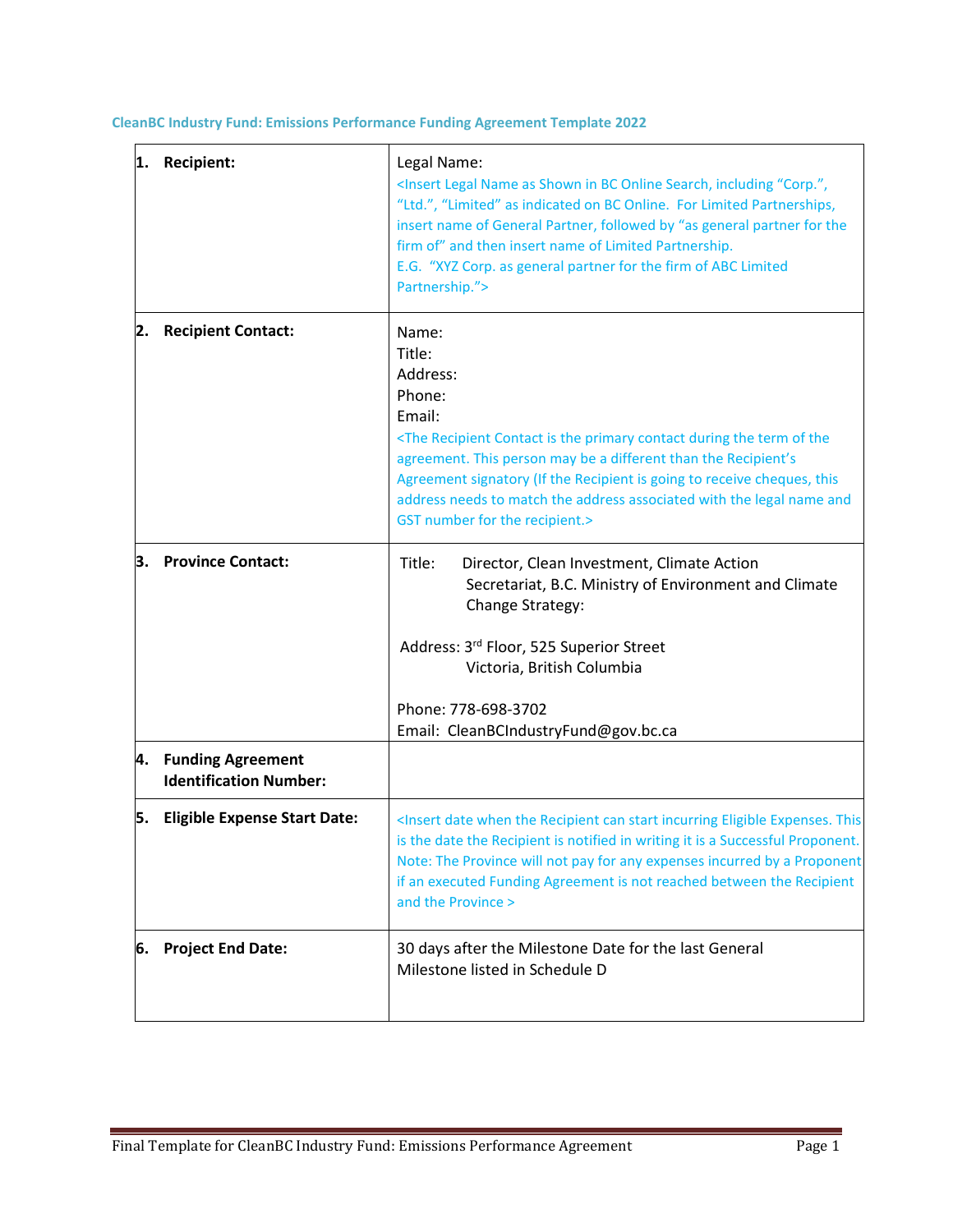| 7.                                                          | <b>Project Assets Life End Date</b>        | 10 years after Contract Start Date.                                                                                                                                                                                                                                                                                                                                                                                                                                                                                                                                                                                                                                                             |
|-------------------------------------------------------------|--------------------------------------------|-------------------------------------------------------------------------------------------------------------------------------------------------------------------------------------------------------------------------------------------------------------------------------------------------------------------------------------------------------------------------------------------------------------------------------------------------------------------------------------------------------------------------------------------------------------------------------------------------------------------------------------------------------------------------------------------------|
|                                                             |                                            | <the and="" annual="" assets="" maintain="" must="" recipient="" reports="" submit="" the="" up<br="">to this date.&gt;</the>                                                                                                                                                                                                                                                                                                                                                                                                                                                                                                                                                                   |
|                                                             | 8. Province's Share                        | <insert equal="" funding<br="" maximum="" of="" percentage="" province's="" share="" the="" to="">proposed by Recipient in Proposal. Amount must not exceed 50%.&gt;</insert>                                                                                                                                                                                                                                                                                                                                                                                                                                                                                                                   |
|                                                             |                                            | $\lbrack \bullet \rbrack\%$                                                                                                                                                                                                                                                                                                                                                                                                                                                                                                                                                                                                                                                                     |
| 9.                                                          | <b>Performance Milestone</b><br>Percentage | <insert 10="" 20%.="" a="" and="" between="" is="" note="" of="" percentage="" the<br="" this=""><b>Province's Share.&gt;</b></insert>                                                                                                                                                                                                                                                                                                                                                                                                                                                                                                                                                          |
|                                                             |                                            | $\lbrack \bullet \rbrack\%$                                                                                                                                                                                                                                                                                                                                                                                                                                                                                                                                                                                                                                                                     |
|                                                             | 10. Baseline Emission Intensity:           | <insert accordance="" baseline="" calculated="" emission="" in="" intensity,="" with<br="">Schedule E, and consistent with Proposal.&gt;</insert>                                                                                                                                                                                                                                                                                                                                                                                                                                                                                                                                               |
|                                                             | 11. Target Emission Intensity:             | <insert attributable="" emissions="" for="" gas="" greenhouse="" or<br="" target="" the="" to="">associated with the operation per unit of production or output of goods<br/>or services. The Target Emission Intensity should be expressed as tonnes<br/>of carbon dioxide equivalent (tCO<sub>2</sub>e) per unit of product produced or<br/>output of goods or services provided by the operation or asset.<br/>Estimates of Emission Intensity should be consistent with Schedule E.&gt;</insert>                                                                                                                                                                                            |
| 12. Target Emission Intensity<br><b>Measurement Period:</b> |                                            | months, beginning within three months after the "project<br>and commissioning complete" General Milestone date in Schedule<br>D.                                                                                                                                                                                                                                                                                                                                                                                                                                                                                                                                                                |
|                                                             |                                            | <insert amount="" during="" emission<br="" of="" post-project="" the="" time="" which="">reductions will be measured for the purpose of determining whether or<br/>not, and how much of the amount reduced from Milestone Payments as<br/>a result of the Performance Milestone Percentage should be paid to the<br/>Recipient. The period should be long enough to provide a reliable<br/>measure of Post-Project Emission Intensity, and late enough to avoid<br/>including higher "start-up" emissions in calculations. Unless the<br/>Recipient can demonstrate that a shorter time period would provide a<br/>representative and accurate measurement of Emission Intensity (e.g.</insert> |
|                                                             | 13. Maximum Funding Amount:                | \$<br>(subject to adjustment as provided herein)                                                                                                                                                                                                                                                                                                                                                                                                                                                                                                                                                                                                                                                |
|                                                             | 14. Project Name:                          |                                                                                                                                                                                                                                                                                                                                                                                                                                                                                                                                                                                                                                                                                                 |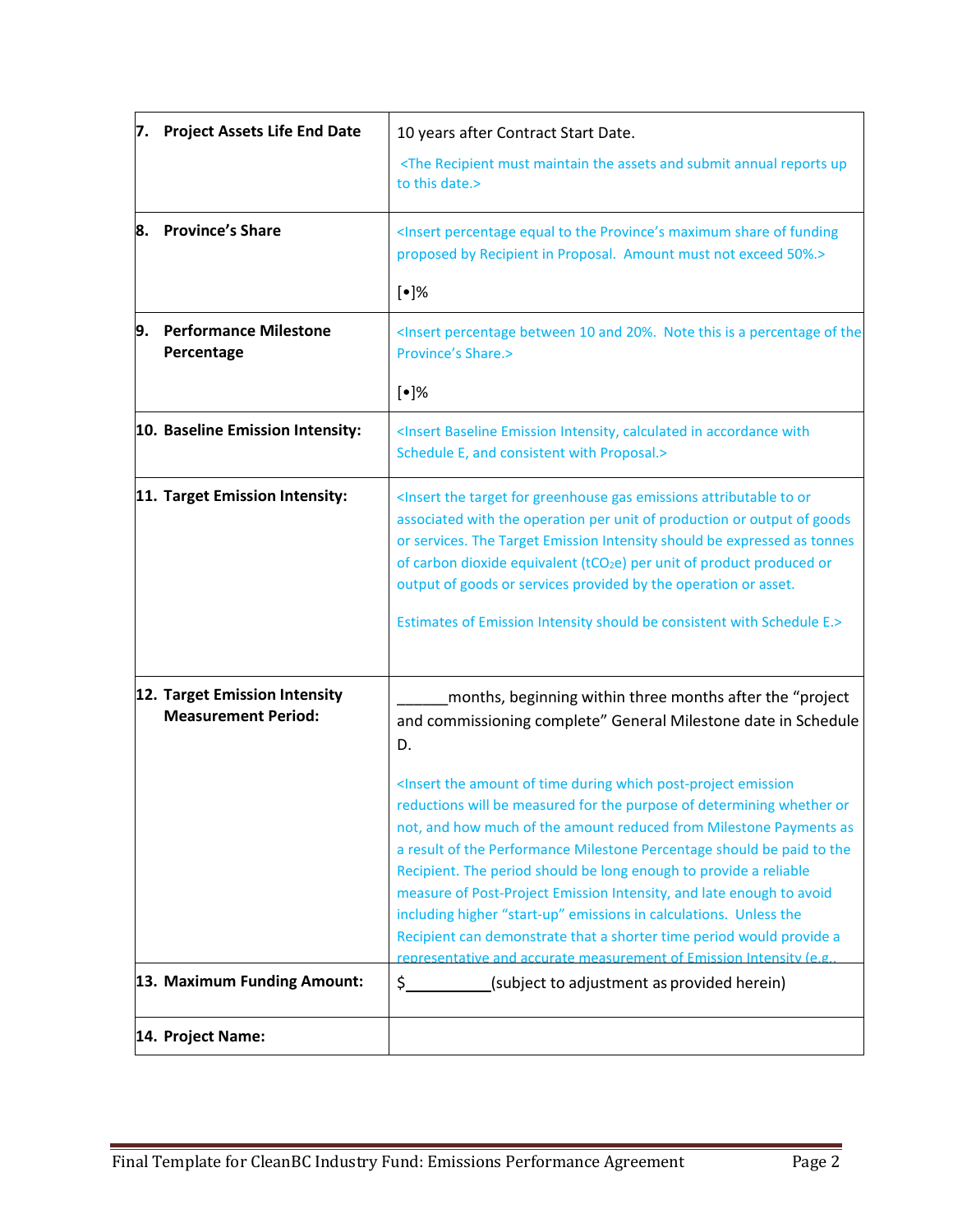| <insert and,="" facility<br="" if="" linear="" name="" of="" operation="" reporting="" the="">operation, the facility at which the project will occur, use names reported<br/>under GGIRCA.&gt;</insert> |
|----------------------------------------------------------------------------------------------------------------------------------------------------------------------------------------------------------|
| <insert #="" at="" bcghgid="" of="" operations="" project<br="" reporting="" the="" which="">takes place. The BCGHGID can be found on the emission report for the<br/>reporting operation.&gt;</insert>  |
| A. Project Description                                                                                                                                                                                   |
| <b>B.</b> Budget                                                                                                                                                                                         |
| C. Invoices and Payment Procedures                                                                                                                                                                       |
| D. Milestones                                                                                                                                                                                            |
| E. Methods for Measuring Post-Project Emission Intensity and<br>Specifications for the Emission Intensity Report, Verification and<br><b>Verification Statement</b>                                      |
| F. Insurance                                                                                                                                                                                             |
| G. Methodology for Determining Payment Percentage of<br><b>Performance Milestone Amounts</b>                                                                                                             |
|                                                                                                                                                                                                          |

| FOR ADMINISTRATIVE PURPOSES ONLY |                                      |
|----------------------------------|--------------------------------------|
| <b>Proposal Reference:</b>       | Insert reference number of Proposal. |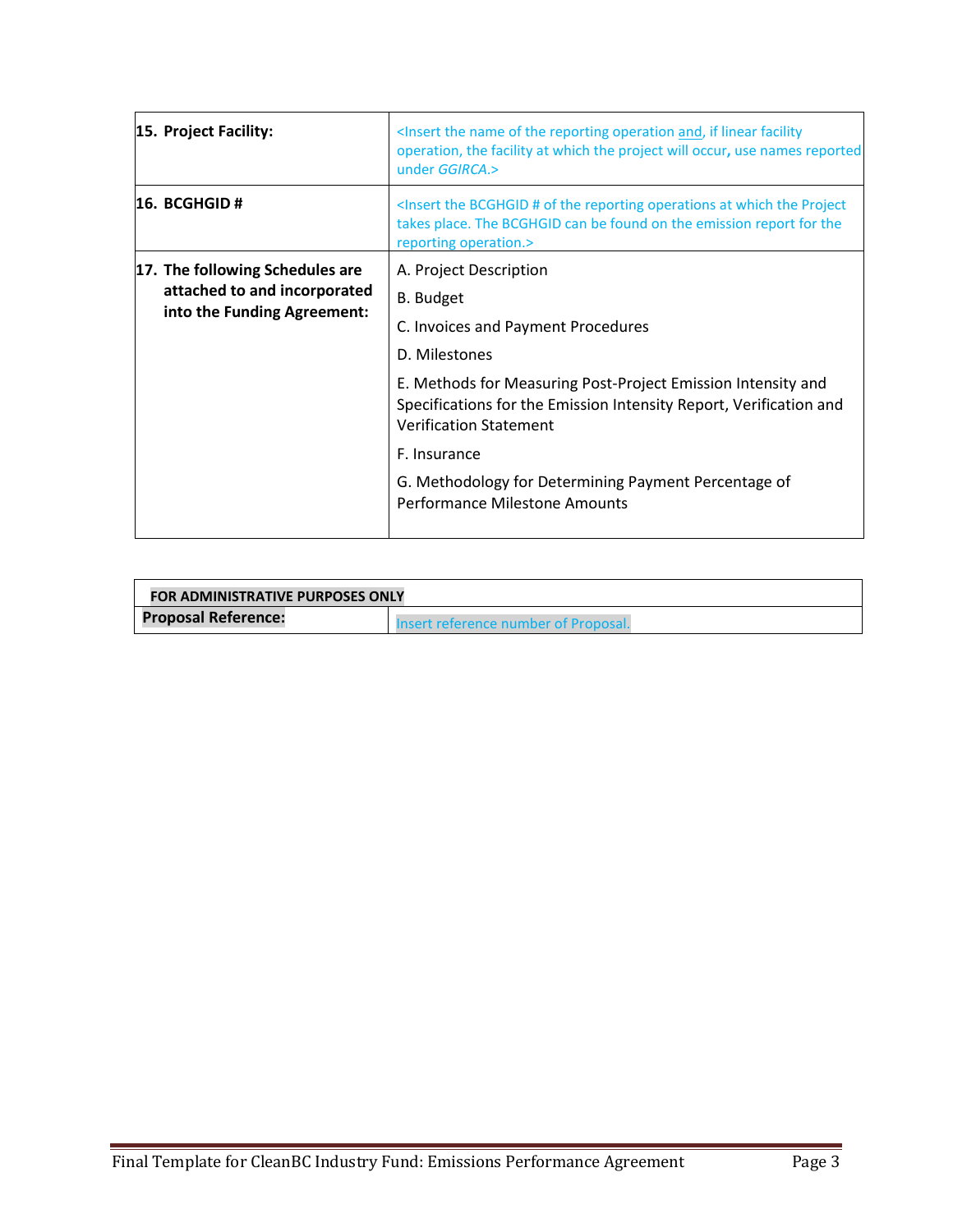#### **Between:**

Her Majesty the Queen in Right of British Columbia, as represented by the Minister of Environment and Climate Change Strategy, (the "**Province**")

#### **And:**

**<**Insert full legal name of Recipient if Recipient is a Corporation or Individual. This must be as shown on Corporate Search and include "Limited", "Corp." "Inc." as applicable. If Recipient is a Partnership enter name of General Partner followed by "as general partner for the firm of <insert name of Partnership, including "Limited Partnership" if applicable">, (the "**Recipient**")

### **RECITALS**

- A. The Province has established a target of reducing greenhouse gas emissions to 40% below 2007 levels by 2030, 60% below 2007 levels by 2040 and 80% below 2007 levels by 2050;
- B. The Province has established a broad-based carbon tax with an effective price on greenhouse gas emissions;
- C. The Province has established the CleanBC Industry Fund to support BC industry in remaining competitive and transitioning to cleaner operations;
- D. The Recipient is the Operator of an industrial operation;
- E. The Recipient wants to reduce its greenhouse gas emissions per unit of production;
- F. The Province wants to assist the Recipient in achieving that goal.

Wherefore, in consideration of the premises and mutual covenants and agreements herein, and the sum of \$1.00 paid by each of the Parties hereto (the receipt and sufficiency of which is hereby acknowledged), the Parties agree as follows:

### **ARTICLE 1 INTERPRETATION**

- 1.1 Definitions. In this Agreement, where the terms defined below are capitalized (other than capitalization required by punctuation) they have the meaning ascribed below:
	- $(a)$ "Abandon" means a decision by the Recipient not to proceed with the Project or a material element of the Project, or delay proceeding, such that it is reasonable to conclude that one or more Milestones will not be Substantially Completed by the Milestone Dates, provided that, if the Recipient has proposed an amended Schedule D in accordance with section 5.6, and the Recipient is making reasonable efforts to continue with the Project and Milestone, the decision will not be considered an abandonment unless the Province denies the request;
	- $(b)$ "Adjusted Budget" means the Budget with any adjustments made in accordance with section 2.12;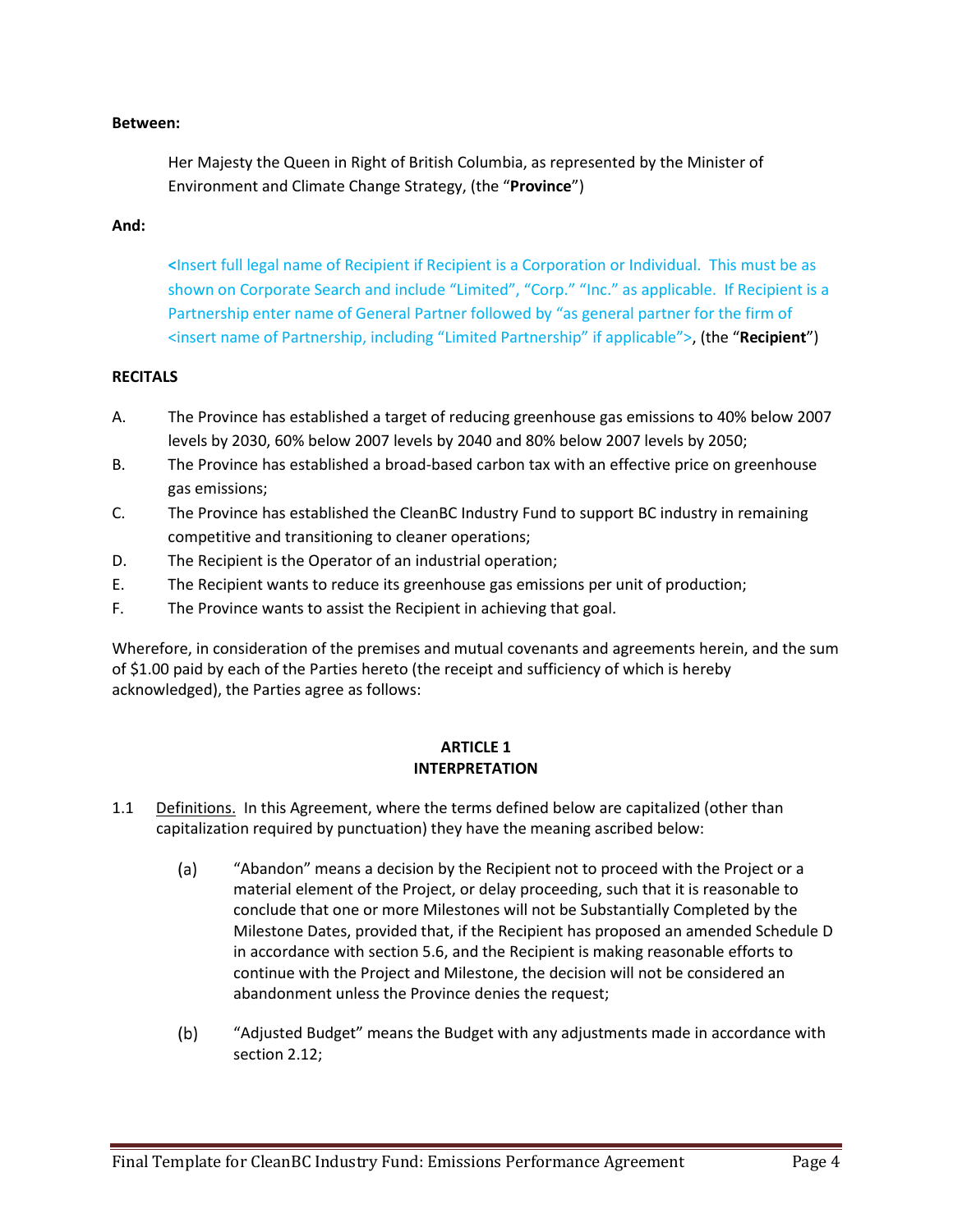- $(c)$ "Advanced Milestone" means the Milestone identified as the Advanced Milestone in Schedule D;
- $(d)$ "Administrative and Overhead Expenses" means operating expenses such as rent, overhead, administration, payroll and accounting, supervision of employees other than where supervision is incidental to management of the Project, insurance, office supplies, printing, mailing, utilities, membership dues, subscriptions, or accounting activities, but does not include such expenses included in Eligible Contractor/Professional Expenses where incorporated into hourly rates or management fees;
- $(e)$ "Affiliates" includes an affiliate as defined in section 2 of the Business Corporations Act, S.B.C. 2002, c. 57 or any partner of the Recipient or party to a joint venture agreement related to the Project or the Project Facility;
- $(f)$ "Agreement" means this agreement, including all Schedules hereto;
- $(g)$ "Baseline Emission Intensity" means the Emission Intensity prior to implementation of the Project as set out in row 10 of the Cover Sheet;
- $(h)$ "Budget" means the Budget attached as Part 1 of Schedule B;
- "Budget Item" means a category of Eligible Expenses identified in the Budget or  $(i)$ Adjusted Budget, but does not include subtotals or totals of such categories;
- $(i)$ "Budgeted Eligible Expenses" means

(i) in respect of a Budget Item, Eligible Expenses that do not exceed the amounts set out in the Budget or Adjusted Budget for that Budget Item, and

(ii) in respect of the Project, means the total of amounts referred to in subparagraph (i) for the Project;

- $(k)$ "CleanBC Industry Fund" means the Province's program to invest some of the revenue from incremental carbon taxes paid by industry directly into industrial emission reduction projects;
- $(1)$ "Communications Protocol and Strategy" means a Communications Protocol and Strategy under s. 11.1;
- $(m)$ "Contract Start Date" means the date on which the Parties execute the Agreement;
- $(n)$ "Cover Sheet" means the cover sheet to this Agreement;
- $(o)$ "Deliverables" includes Expense Claims, reports submitted under Article 6 [Reporting] and any other reports or records that are required to be submitted to the Province by the Recipient under this Agreement;
- $(p)$ "Eligible Contractor/Professional Expense" means an expense under section 3.4;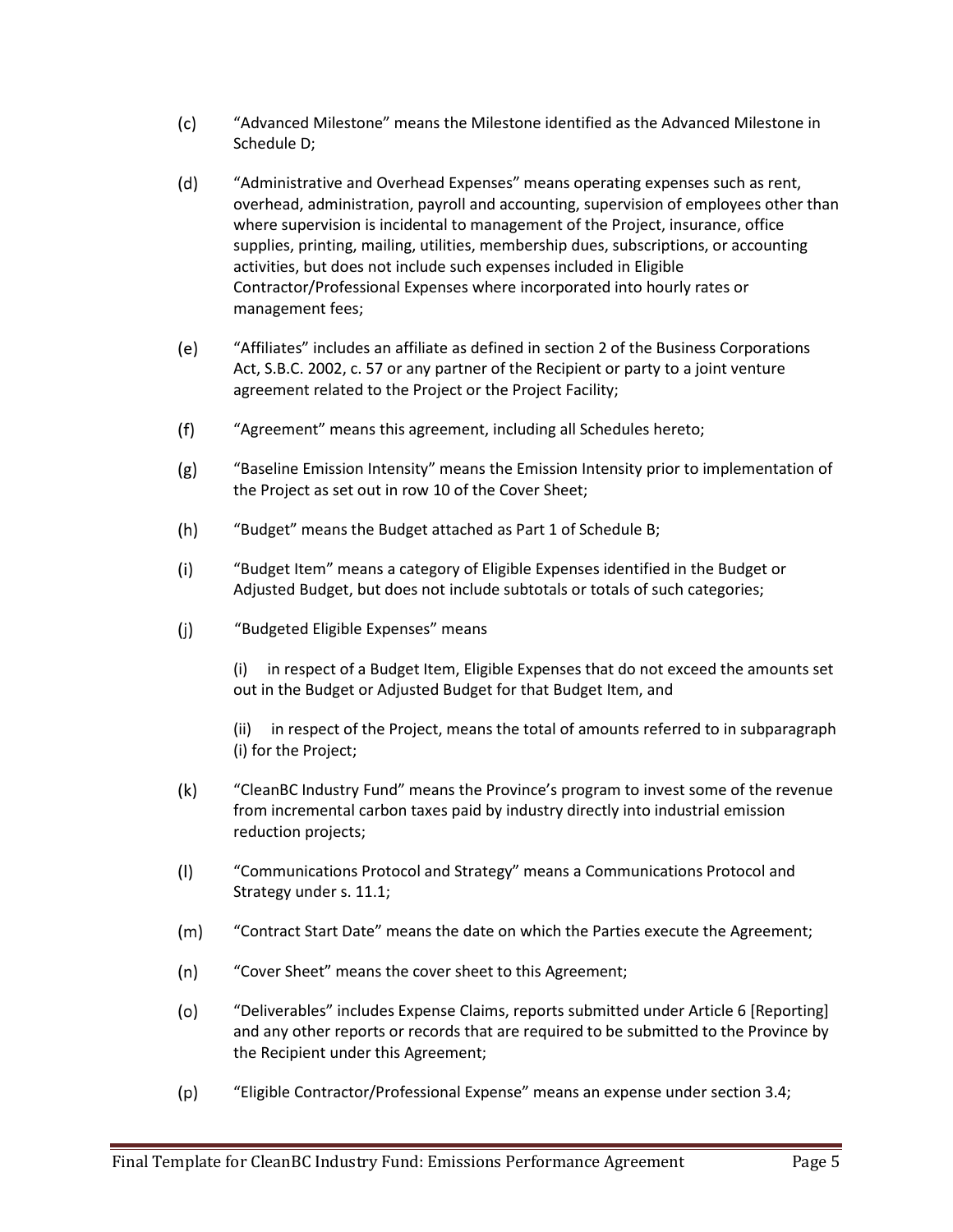- $(q)$ "Eligible Employment Expense" means an expense under section 3.3;
- $(r)$ "Eligible Expense" means an expense under section 3.1;
- $(s)$ "Eligible Expense Start Date" means the date referred to in row 5 of the Cover Sheet
- $(t)$ "Eligible Incidental Expense" means an expense under section 3.6;
- $(u)$ "Eligible Material" means material under section 3.5;
- $(v)$ "Eligible Service" means a service under section 3.2;
- $(w)$ "Emission Intensity" means metric tonnes of carbon dioxide equivalent (tCO2e) produced per unit of production, output of good, materials or service;
- "Emission Intensity Report" means a report prepared under section 6.5;  $(x)$
- $(y)$ "Event of Default" means an event of default under section 15.1;
- $(z)$ "Expense Claim" means an expense claim under section 2.7;
- (aa) "Fiscal Year" means the period from April 1 of one calendar year to March 31 of the following calendar year;
- $(bb)$ "Funding Agreement Identification Number" means the number referred to in row 4 of the Cover Sheet;
- "General Milestone" means a Milestone identified as a General Milestone in Schedule  $(cc)$ D;
- (dd) "GGIRCA" means the Greenhouse Gas Industrial Reporting and Control Act, S.B.C. 2014, c. 29;
- $(ee)$ "Global Warming Potential" means the global warming potential set out in in column 4 of the Schedule to the Carbon Neutral Government Regulation, B.C. Reg 392/2008;
- $(ff)$ "Government Authority" means the Province and any federal, municipal, regional or other provincial government, or an agency of the Province or another government, including without limitation, the British Columbia Hydro and Power Authority;
- $(gg)$ "Group II Employees" means Group II employees under Treasury Board Order #88, as amended;
- $(hh)$ "GST" means the Goods and Services Tax imposed under the Excise Tax Act, R.S.C. 1985, c. E-15;
- $(ii)$ "Ineligible Expense" means an expense under section 3.7;
- $(ii)$ "Interest" means interest at the rate of interest under section 4 of the Interest on Overdue Accounts Receivable Regulation, B.C. Reg. 303/92;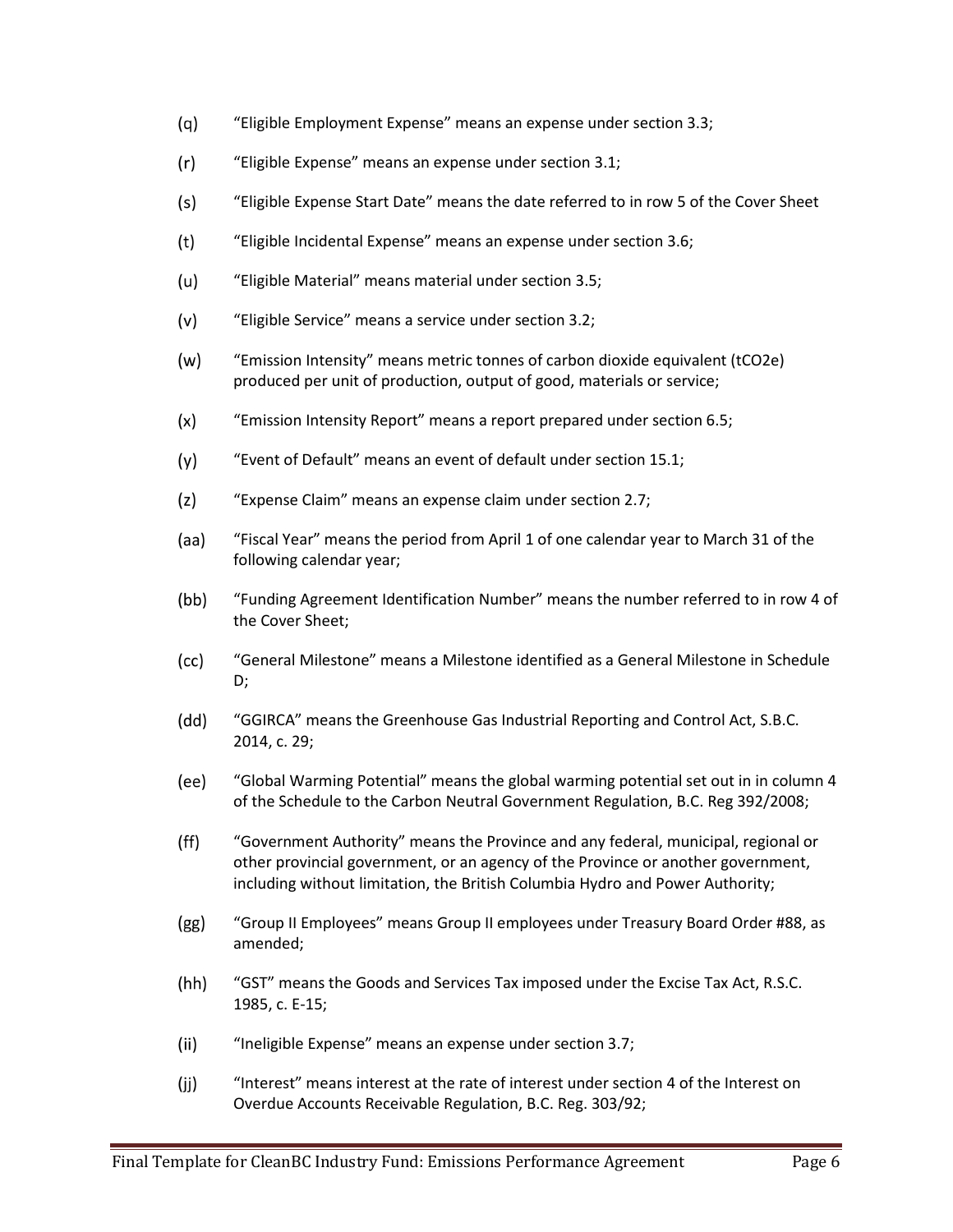- (kk) "Lead Verifier" means the individual employed or contracted by a Verification Body who is responsible for expressing the opinion of the verification body on the correctness and accuracy of the contents of a Verification Statement;
- $(11)$ "Maximum Milestone Amount", in relation to a Milestone, means the amount set out in Column 3 of Schedule D opposite the Milestone;
- $(mm)$ "Maximum Funding Amount" means the amount referred to in row 13 of the Cover Sheet;
- $(nn)$ "Milestone" means Substantial Completion of a phase of the Project or an element of the Project described in Column 1 of Schedule D;
- (oo) "Milestone Date", in relation to a Milestone, means the date in Column 4 of Schedule D opposite the Milestone;
- $(pp)$ "Milestone Payment", in relation to a Milestone, means a payment calculated in accordance with section 2.4, 2.5, or 2.6, as applicable;
- (gg) "Milestone Report", in relation to a Milestone, means a report prepared by the Recipient in accordance with section 6.4;
- $(rr)$ "Operator" means an operator as defined under GGIRCA;
- $(s<sub>S</sub>)$ "Other Funding" means Other Government Funding, Utility Funding, and any other grants either received by or payable to the Recipient or its Affiliates, for or related to the Project or any element of the Project from non-Affiliate entities;
- $(tt)$ "Other Government Funding" means funding either received by or payable to the Recipient or its Affiliates, for or related to the Project or any element of the Project from the Province under a different agreement or arrangement or from any Government Authority;
- (uu) "Parties" means, collectively, the Province and the Recipient and "Party" means any one of them;
- $(vv)$ "Payment Percentage of the Performance Milestone Amounts" means the percentage calculated in accordance with Schedule G;
- (ww) "Performance Milestone" means the Milestone identified as the Performance Milestone in Schedule D;
- $(xx)$ "Performance Milestone Amount" in relation to a Milestone Payment, means the amount calculated using the formula "M x P" in section 2.4 or "(TEC – TMP – TPMA) x P" in section 2.5 for that Milestone Payment, as applicable;
- $(yy)$ "Performance Milestone Percentage" means the percentage indicated in row 9 of the Cover Sheet and identified as "P" in the calculations set out in sections 2.4 and 2.5;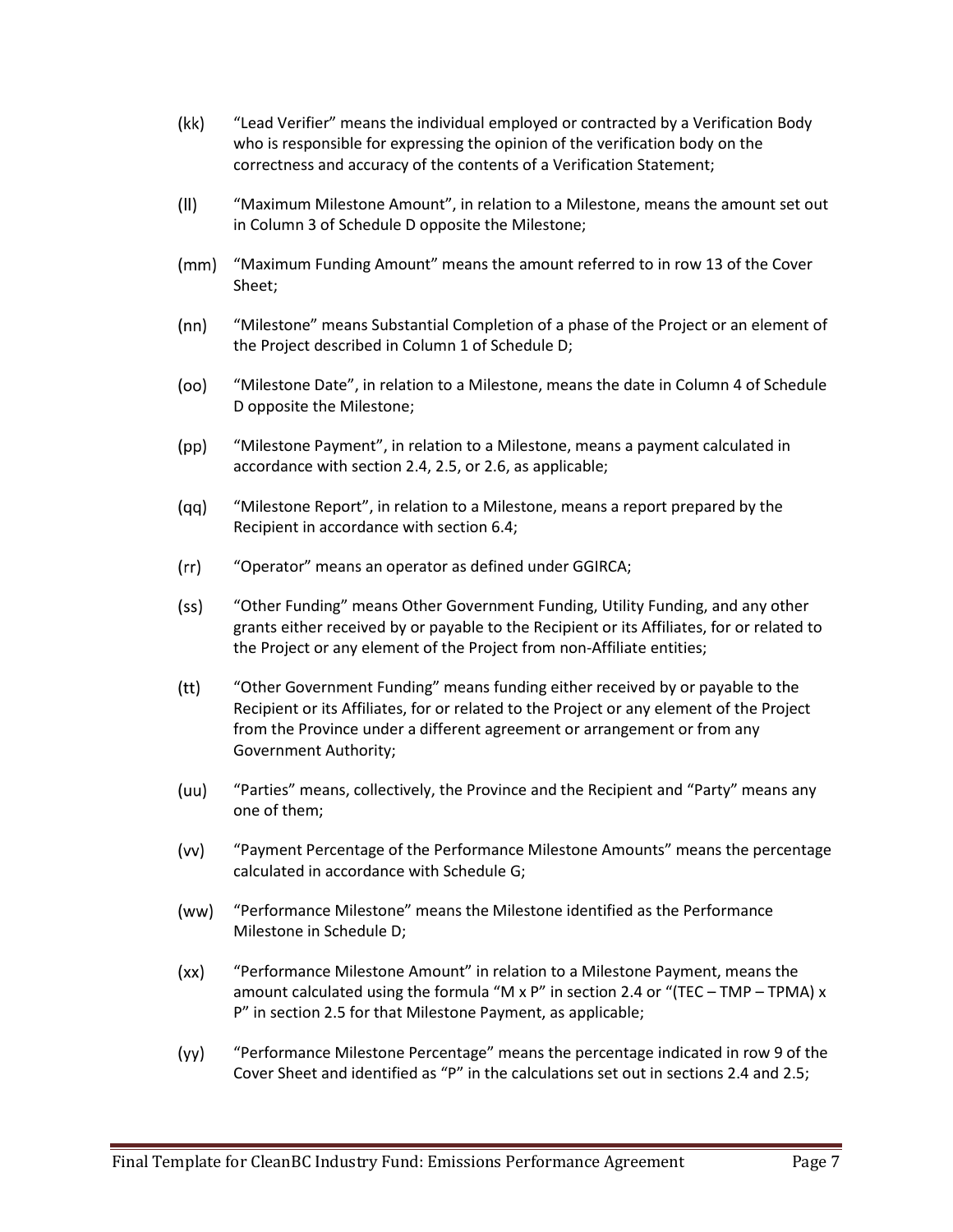- $(zz)$ "Post-Project Emission Intensity" means the Emission Intensity during the Target Emission Intensity Measurement Period, calculated in accordance with Schedule E;
- (aaa) "Program" means the CleanBC Industry Fund Program;
- (bbb) "Project" means the acquisition and installation of equipment, including software, at the Project Facility, or the making of improvements to equipment or fixtures that are part of the Project Facility, as described in Schedule A and any activities necessary and incidental to that;
- (ccc) "Project Asset" means any software, equipment, building or fixture that has been purchased, constructed or improved as part of the Project;
- (ddd) "Project Assets Life" means the period of time commencing on the Contract Start Date and ending on the date indicated in row 7 of the Cover Sheet (as may be extended in accordance with this Agreement);
- (eee) "Project Assets Life End Date" means the date referred to in row 7 of the Cover Sheet or as amended in accordance with section 5.6(d);
- $(fff)$ "Project End Date" means the date referred to in row 6 of the Cover Sheet or as amended in accordance with section 5.6(d);
- (ggg) "Project Facility" means the facilities referred to in row 15 of the Cover Sheet;
- $(hhh)$ "Project GHG Emission Intensity Performance" means the number calculated in accordance with Schedule G;
- $(iii)$ "Proof of Payment" means evidence of payment confirming the Eligible Expenses were incurred and paid by the Recipient in respect of the Project, including processed cheques, cheques and accompanying bank statements reflective of amounts paid, credit card statements reflective of the charged amount and date, payroll logs, or other methods of proof of payment approved by the Province prior to the submission of an Expense Claim, including purchase orders and evidence of pre-payment prior to receipt of goods or services;
- $(iii)$ "Proposal" means the proposal submitted by the Recipient to the Province in response to CleanBC Industry Fund Request for Proposal Issue Date: March 14, 2022;
- (kkk) "Province Contact" means the person referred to in row 3 of the Cover Sheet, or as otherwise specified under section 19.2;
- $(III)$ "Province's Share" equals the lower of the percentage indicated in row 8 of the Cover Sheet or 50%;
- (mmm) "PST" means tax imposed under the Provincial Sales Tax Act, S.B.C. 2012, c. 35;
- (nnn) "Recipient" means the person referred to in row 1 of the Cover Sheet;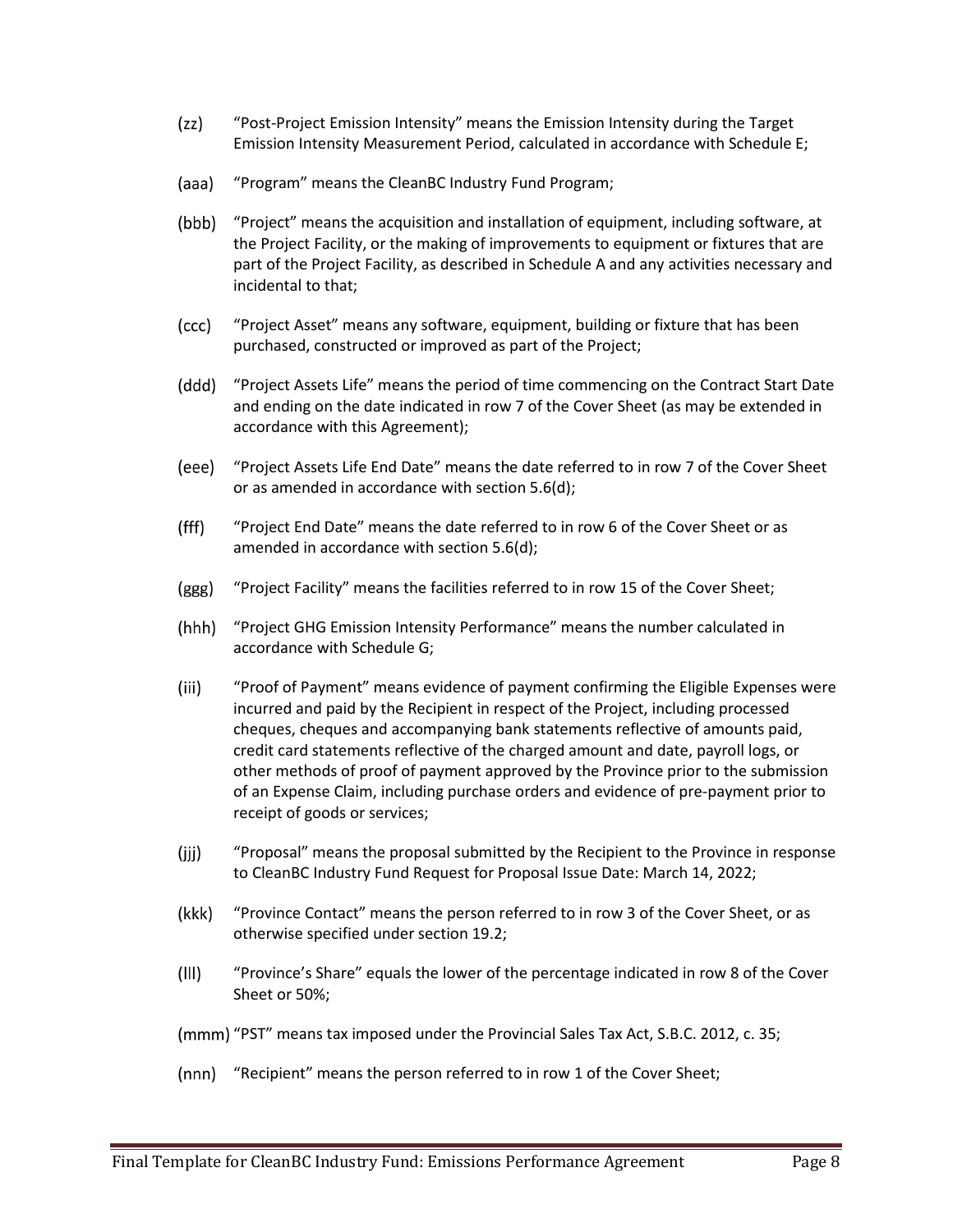- "Recipient Contact" means the person referred to in row 2 of the Cover Sheet or as otherwise specified under section 19.2;
- (ppp) "Reporting Milestone" means a Milestone identified as a Reporting Milestone in Schedule D;
- (qqq) "Schedule" means a schedule to this Agreement;
- $(rrr)$ "Substantial Completion" means,
	- (i) in relation to a Milestone that requires the construction of an element or phase of the Project described in Schedule D, the point at which
		- (A) the element or phase described in Schedule D is ready for use or is being used for the purpose intended, and
		- (B) the remaining work to complete the element or phase is not more than 2% of the total cost of all work and materials associated with the Milestone; or
	- (ii) in relation to a Milestone that requires only the purchase of equipment or material for the Project, the point at which the Recipient has Proof of Payment for the equipment or material.
- "Target Emission Intensity" means the Emission Intensity rate referred to in row 11 of (sss) the Cover Sheet;
- $(ttt)$ "Target Emission Intensity Measurement Period" means the period referred to row 12 of the Cover Sheet;
- (uuu) "tCO2e" means the mass of carbon dioxide (in tonnes) that would produce the same global warming impact as a given mass of another greenhouse gas, as determined using the Global Warming Potential;
- (vvv) "Term" has the meaning given to it in section 16.1;
- (www) "Timesheets" means an itemized accounting that identifies employee, contractor or professional hours worked, with a sufficient description of the work done to identify the applicable Budget Item and to document the need for the work in relation to the completion of the Project;
- $(xxx)$ "Utility Funding" means funding either received by or payable to the Recipient or its Affiliates, for or related to the Project or any element of the Project from FortisBC Inc. or any Affiliate thereof under a different agreement or arrangement;
- (yyy) "Verification Body" means a person who prepares a Verification Statement in accordance with section 6.5(b) and Schedule E; and
- (zzz) "Verification Statement" means a verification statement prepared in accordance with section 6.5(b) and Schedule E.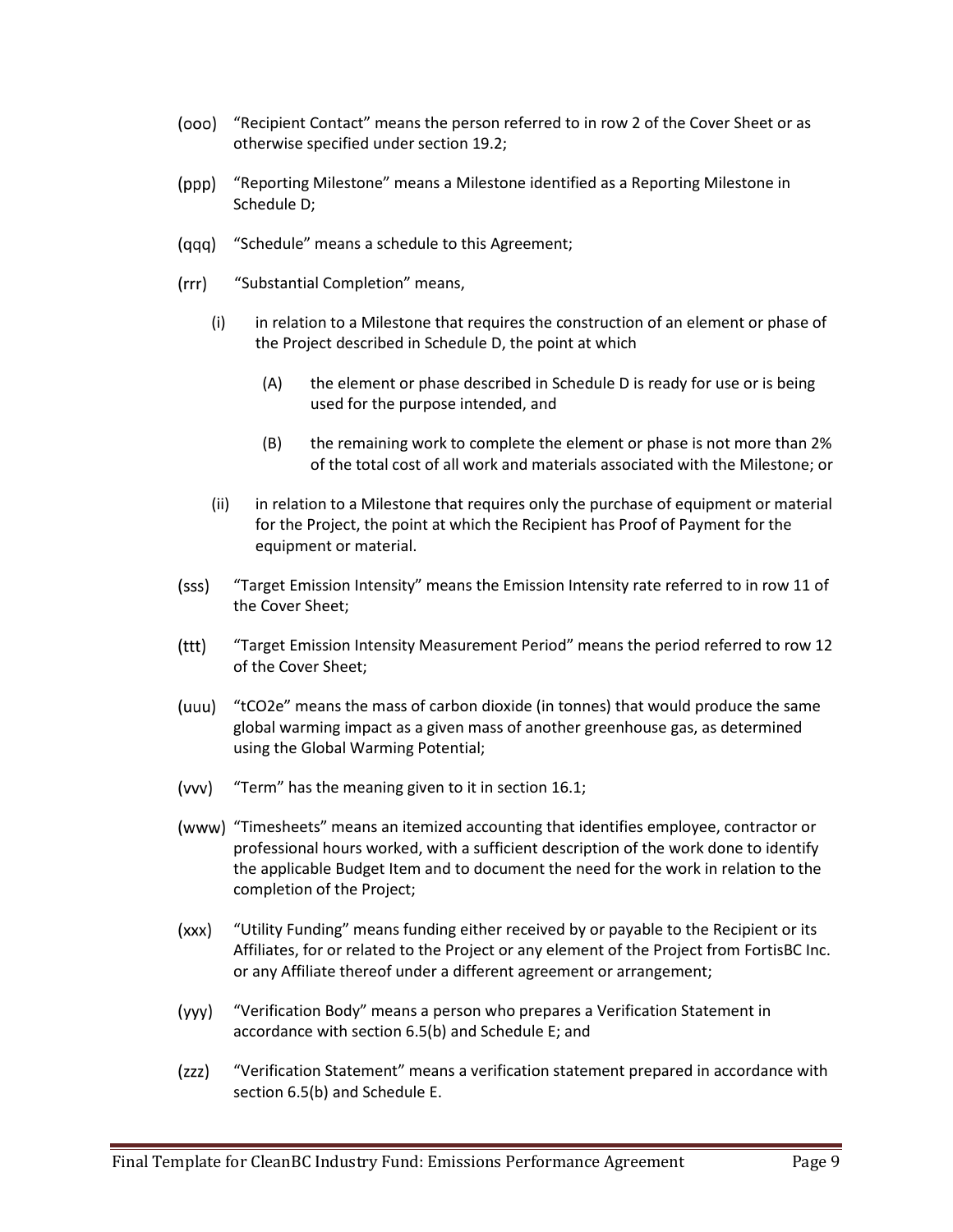- 1.2 Interpretation. In this Agreement,
	- wherever this Agreement provides that an action may be taken, a consent or approval  $(a)$ must be obtained, a determination must be made or another discretion may be exercised (collectively a "Discretion") then the Party exercising such Discretion must act reasonably in exercising such Discretion, except where this Agreement states that a Party has sole discretion to exercise that Discretion;
	- $(b)$ where if a word or phrase is defined, its other grammatical forms have a corresponding meaning;
	- $(c)$ a reference to a person (including a Party) includes an individual, company, other body corporate, association, partnership, firm, joint venture, trust, governmental authority or agency and includes that person's successors and permitted assigns;
	- $(d)$ a reference to an agreement or document (including a reference to this Agreement) includes the agreement or document as amended, varied, supplemented, novated or replaced from time to time;
	- $(e)$ a reference to legislation or to a provision of legislation includes a modification or reenactment of it, legislation or a provision of legislation substituted for it, and any regulation, code, ordinance, by-law, statutory instrument, protocol or guideline issued or designated under it and having the force of law, as amended or replaced from time to time;
	- $(f)$ a reference to an article, section, paragraph, schedule or exhibit is a reference to an article, section, paragraph, schedule of or exhibit to this Agreement;
	- $(g)$ if any date specified in this Agreement as a date for taking action falls on a day that is not a business day, that action may be taken on the next business day;
	- $(h)$ section headings (underlined), article headings and italicized material in square brackets are for convenience only and do not form part of this Agreement or affect its interpretation;
	- $(i)$ the words **"include"**, **"includes"** and **"including"** are to be read as if followed by the words "without limitation"; and
	- $(i)$ the singular includes the plural and the plural includes the singular.
- 1.3 Inconsistency between terms. If there is an inconsistency between one provision of this Agreement or the Proposal and another provision of this Agreement or the Proposal, the following rules apply:
	- $(a)$ If there is an inconsistency within the body of this Agreement, within the Schedules, or within the Proposal, a specific provision takes precedence over a general provision.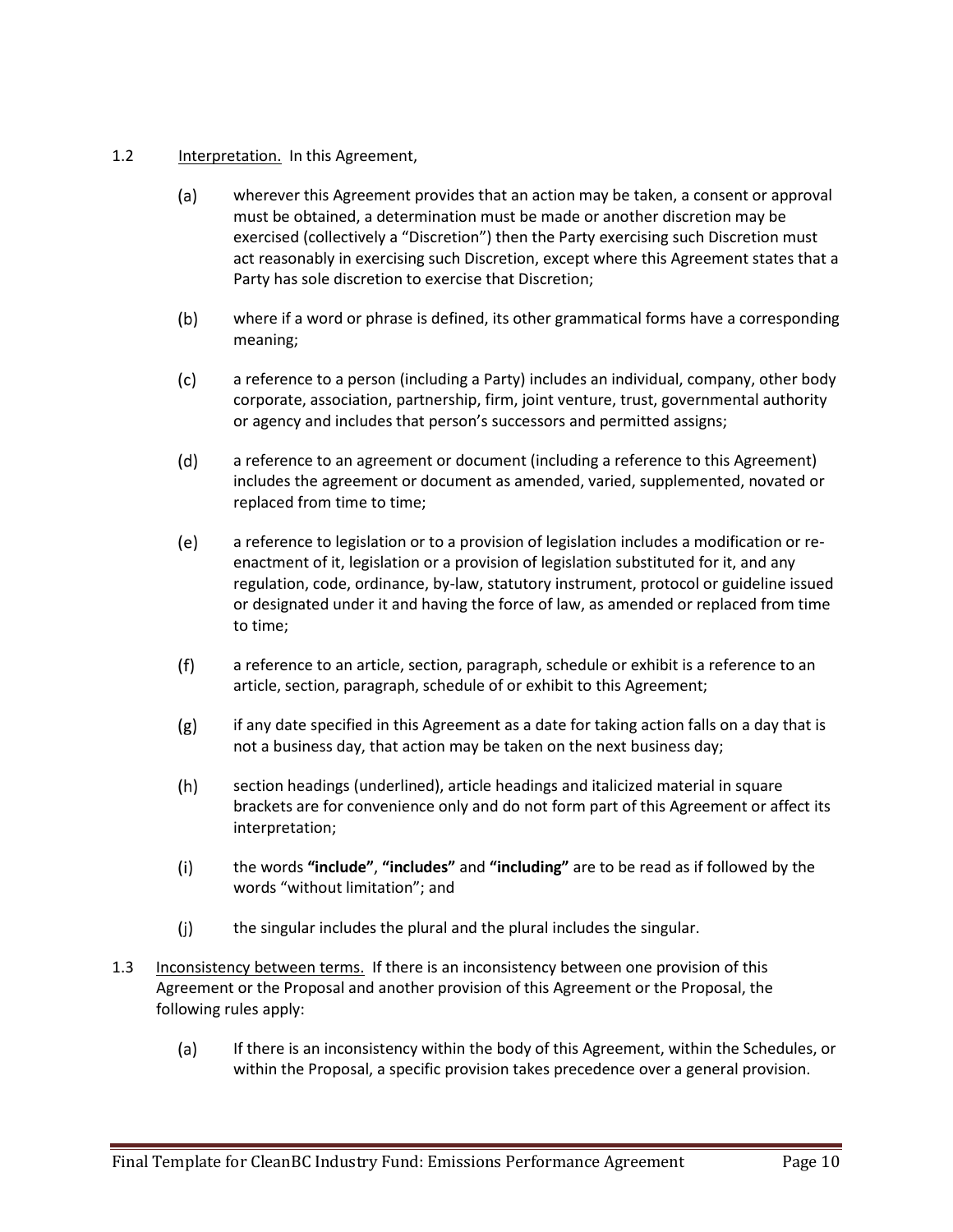- $(b)$ If there is an inconsistency between a provision in the main body of this Agreement and a provision in the Schedules or in the Proposal, the provision in the main body of this Agreement takes precedence.
- $(c)$ If there is an inconsistency between a provision in the Schedules and a provision in the Proposal, the provision in the Schedules takes precedence.

### **ARTICLE 2 Payments by Province for Project**

- 2.1 Provincial Payment Obligation. Subject to the terms and conditions of this Agreement, the Province will pay to the Recipient an amount up to the lesser of (a) the sum of the Milestone Payments calculated in accordance with sections 2.4, 2.5, and 2.6 or (b) the Maximum Funding Amount.
- 2.2 Maximum Liability. Despite any other provision of this Agreement, the Province shall not be required to pay, or otherwise be liable for, in total under or in connection with this Agreement, more than the Maximum Funding Amount.
- 2.3 Reduction for Excess Other Funding. If the Recipient directly or indirectly receives or has payable to it Other Funding such that the total of Other Funding and amounts payable under this Agreement exceeds or will exceed 90% of Budgeted Eligible Expenses incurred by the Project End Date, the Province may reduce the amounts paid under this Agreement by the excess, or if the arrangement under which Other Funding is paid also provides for a reduction in funding, by a pro rata amount.
- 2.4 Payment for the Advanced Milestone. If the Recipient submits a Milestone Report in accordance with section 6.4 for the Advanced Milestone then, subject to any requests for additional information or any adjustments, corrections or set offs made in accordance with this Agreement or section 38 of the *Financial Administration Act*, the Province will pay to the Recipient a Milestone Payment equal to the following:

Milestone Payment =  $M - (M \times P)$ where

M = the Maximum Milestone Amount for the Advanced Milestone as specified in Schedule D;

P = the Performance Milestone Percentage.

2.5 Payment for General Milestones. If the Recipient submits Expense Claims in accordance with section 2.7 and a Milestone Report in accordance with section 6.4 for a General Milestone then, subject to any requests for additional information or any adjustments, corrections or set-offs made in accordance with this Agreement or section 38 of the *Financial Administration Act*, the Province will pay to the Recipient a Milestone Payment equal to the lesser of (a) or (b) as calculated below: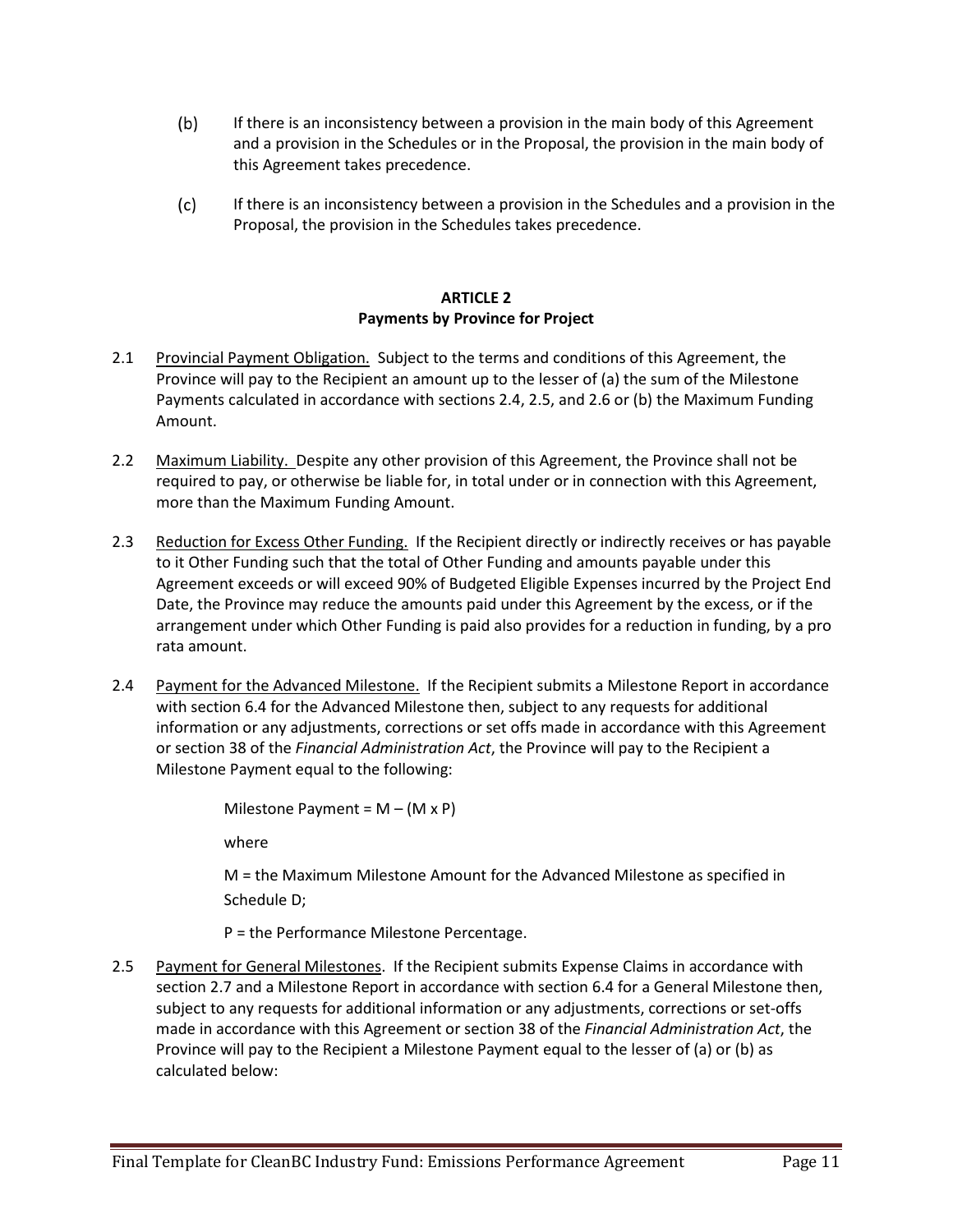$(a)$ Milestone Payment =  $M - (M \times P)$ 

where

M = the Maximum Milestone Amount for the General Milestone as specified in Schedule D;

P = the Performance Milestone Percentage.

 $(b)$ Milestone Payment = TEC – TMP – TPMA – ((TEC – TMP – TPMA)  $x P$ )

where

TEC = the Province's Share of the Budgeted Eligible Expenses included in all of the Recipient's Expense Claims submitted to the Province in accordance with the Agreement up to the date the Milestone Report is submitted;

TMP = the total of all previous Milestone Payments paid by the Province to the Recipient under the Agreement;

TPMA = the total of all previous Performance Milestone Amounts deducted under the Agreement;

P = the Performance Milestone Percentage.

 $(c)$ For certainty, if the number calculated under (b) is less than zero, the Milestone Payment for the General Milestone is zero.

#### 2.6 Payment on Proof of Performance.

 $(a)$ If the Recipient submits an Emission Intensity Report under section 6.5 confirming that the Recipient's Post-Project Emission Intensity was equal to or below the Target Emission Intensity, and the Province is satisfied that the Recipient's Post-Project Emission Intensity is equal to or below the target, the Province will pay to the Recipient a Milestone Payment equal to the following:

Milestone Payment = TPMA – R

where

TPMA = the total of all Performance Milestone Amounts deducted under the Agreement;

R = any additional reductions made under section 2.3 or section 5.8, for which deductions have not previously been made.

 $(b)$ If the Recipient submits an Emission Intensity Report under section 6.5 indicating that the Recipient's Post-Project Emission Intensity was greater than the Target Emission Intensity, and the Province is satisfied that the indicated Post-Project Emission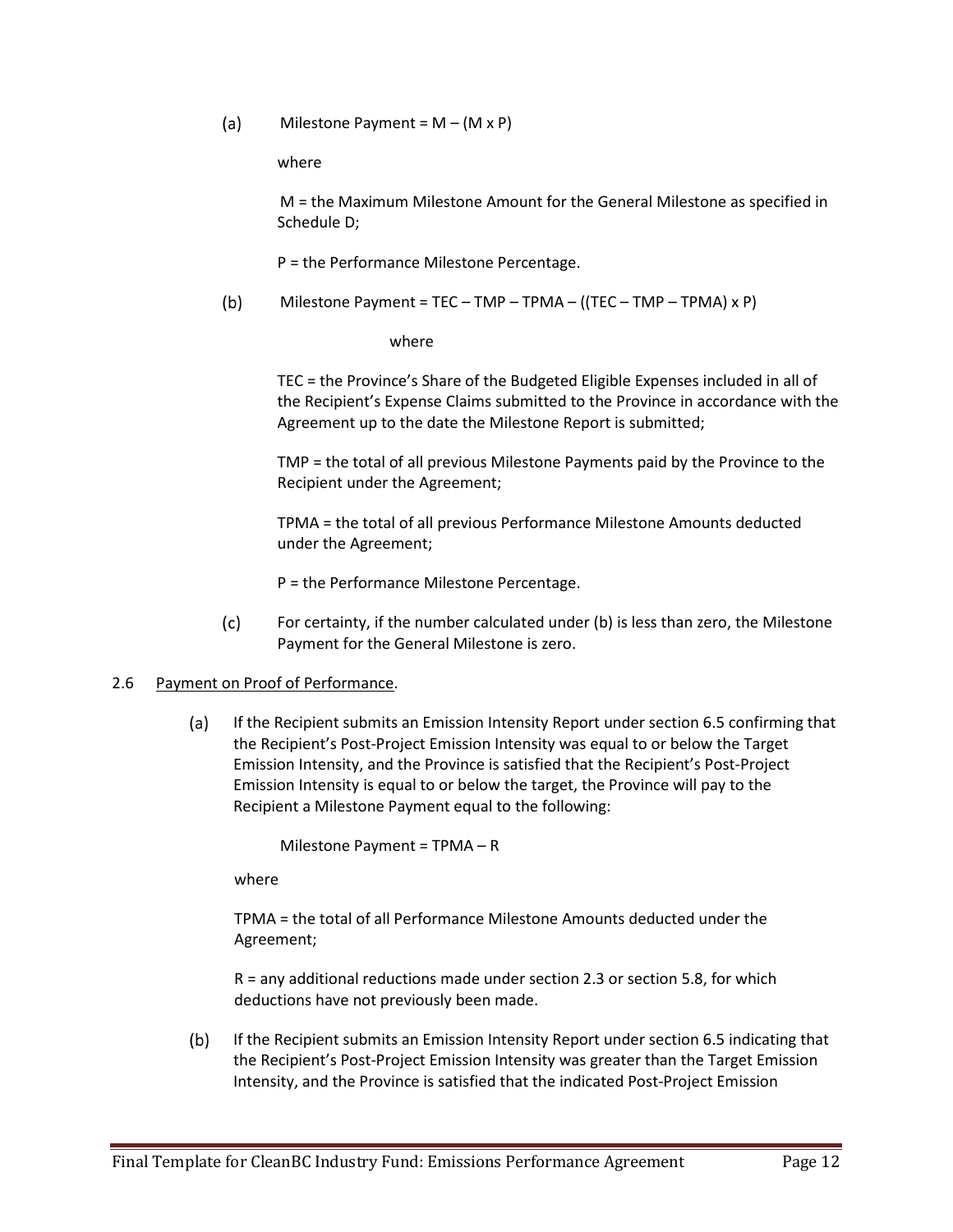Intensity is accurate, the Province will pay to the Recipient a Milestone Payment equal to the following:

Milestone Payment = A x PP

Where

A = the amount that would be payable under section 2.6(a) if Post-Project Emission Intensity were equal to or below the Target Emission Intensity;

PP = the Payment Percentage of Performance Milestone Amounts, calculated in accordance with Schedule G.

- 2.7 Expense Claims. Expense Claims must be prepared in accordance with section 6.1 and submitted with the Milestone Report for a General Milestone. Expense Claims must not include any expenses previously included in another Expense Claim.
- 2.8 Additional Information to Support an Expense Claim. If the Recipient submits an Expense Claim in accordance with section 2.7, the Province may, within 30 days, request additional information from the Recipient to support the Expense Claim. The Recipient must provide the requested information within 30 days of such a request. If the Recipient fails to provide such additional information, the amount in the Expense Claim that was the subject of the Province's request for additional information will not be included in the calculation of Milestone Payments under section 2.5 or section 2.6.
- 2.9 Additional Information to Support the Milestone Report. If the Recipient submits a Milestone Report in accordance with section 6.4, the Province may, within 30 days, request additional information from the Recipient to support the Milestone Report. The Recipient must provide the requested information within 30 days of such a request or such longer period of time the Province may otherwise agree to. If the Recipient's response is inadequate the Province may provide an extension to resubmit or submit additional details. If the Recipient fails to provide such additional information, the Province has no obligation to pay the Milestone Payment under section 2.4 or 2.5 for that Milestone or the amount under section 2.6 that relates to that Milestone.
- 2.10 Additional Information to Support the Emission Intensity Report. If the Recipient submits an Emission Intensity Report under section 6.5, the Province may, within 90 days, request additional information from the Recipient to support the Emission Intensity Report. The Recipient must provide the requested information within 30 days of such a request or such longer period of time the Province may otherwise agree to. If the Recipient's response is inadequate the Province may provide an extension to resubmit or submit additional details. If the Recipient fails to provide such information, the Province has no obligation to pay the amounts under section 2.6.
- 2.11 Timing of Payment. Subject to section 2.16, the Province will pay the Recipient:
	- the Milestone Payment determined under sections 2.4 or 2.5 within 60 days of receipt  $(a)$ of the Milestone Report and Expense Claims, if any, if the Province does not require additional information under sections 2.8 or 2.9;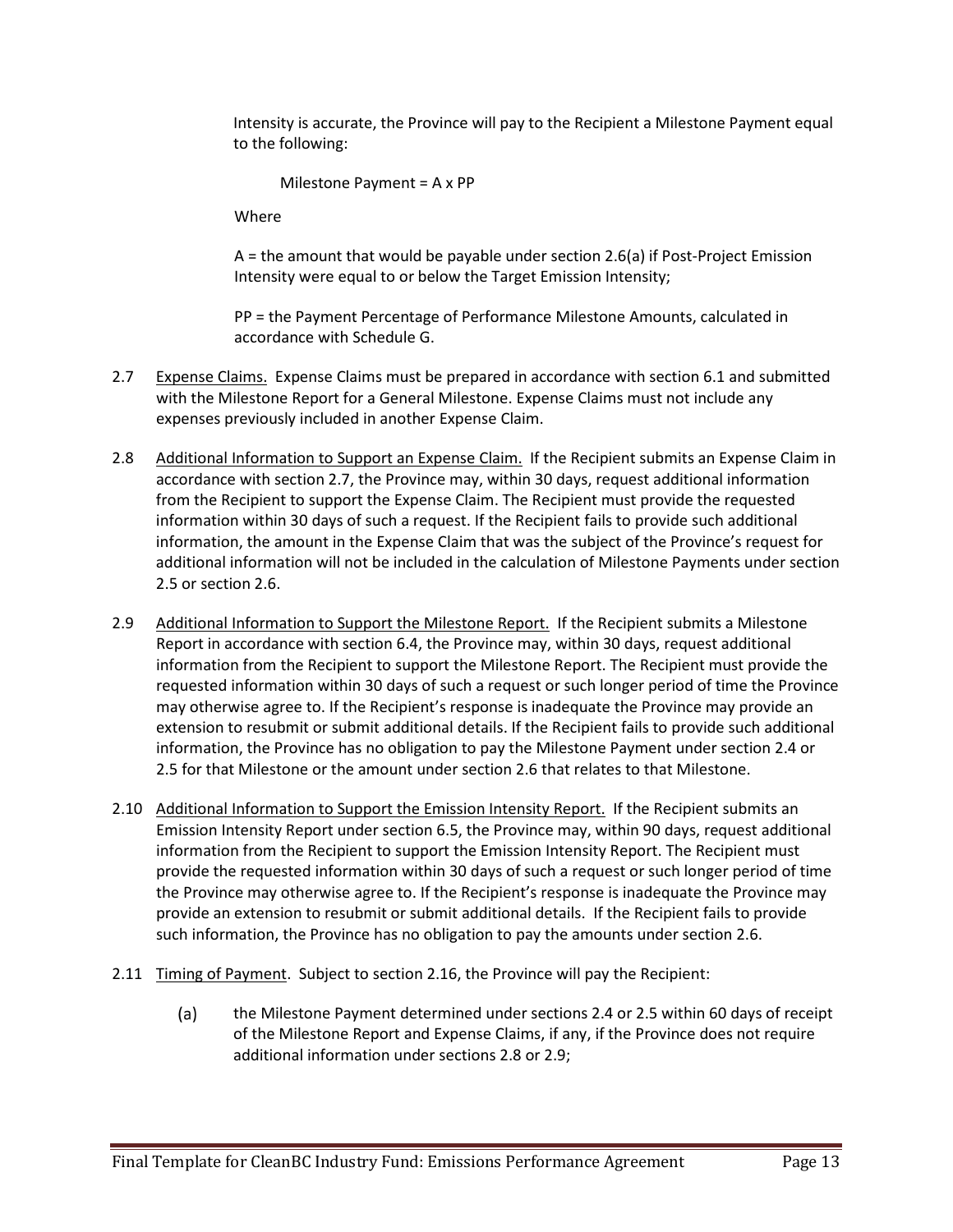- $(b)$ the Milestone Payment determined under sections 2.4 or 2.5 within 60 days of receipt of additional information required under sections 2.8 or 2.9, if the Province requires additional information under sections 2.8 or 2.9;
- $(c)$ the Milestone Payment determined under section 2.6 within 90 days of receipt of the Emission Intensity Report under section 6.5, if the Province does not require additional information under section 2.10; and
- $(d)$ the Milestone Payment determined under section 2.6 within 90 days of receipt of additional information required under section 2.10, if the Province requires additional information under section 2.10.

The Recipient will pay the Province any amounts it is required to pay under this Article within 60 days of receipt of a statement or invoice from the Province requiring such payment.

- 2.12 Allowable Adjustments to the Budget. The Budget may be adjusted as follows:
	- $(a)$ in a Milestone Report, the Recipient may reallocate an amount budgeted in the Budget for one Budget Item to another Budget Item, if the total amount reallocated to or from a Budget Item does not exceed 20% of the originally budgeted amount; or
	- $(b)$ by written approval by the Province, or
	- $(c)$ by amendment to this Agreement, made in accordance with section 19.14.

For greater certainty the Recipient may not reallocate an amount under this section 2.12 for which an Expense Claim has been submitted by the Recipient for a previous General Milestone.

- 2.13 Process for Reallocation. In order to reallocate an Eligible Expense within the Budget under section 2.12(a), the Recipient must submit an Adjusted Budget at the time of submission of a Milestone Report that requires the reallocation clearly marking the changes from both the Budget and the most recent Adjusted Budget.
- 2.14 Refunds of Taxes. The Recipient will use reasonable efforts to obtain, any available refund, credit, rebate or remission of federal, provincial or other tax or duty imposed on the Recipient in carrying out the Project which is an Eligible Expense for which the Recipient will submit an Expense Claim, and immediately on receiving, or being credited with, any refund, credit, rebate or remission remit to the Province the portion of that amount paid by the Province under this Agreement.
- 2.15 Appropriation. The Province's obligation to pay money to the Recipient is subject to the Financial Administration Act, R.S.B.C. 1996, c. 138, which makes that obligation subject to an appropriation being available in the Fiscal Year of the Province during which payment becomes due.
- 2.16 No Payment before Milestone Date. Despite section 2.11, the Province will not pay a Milestone Payment prior to the Milestone Date for that Milestone.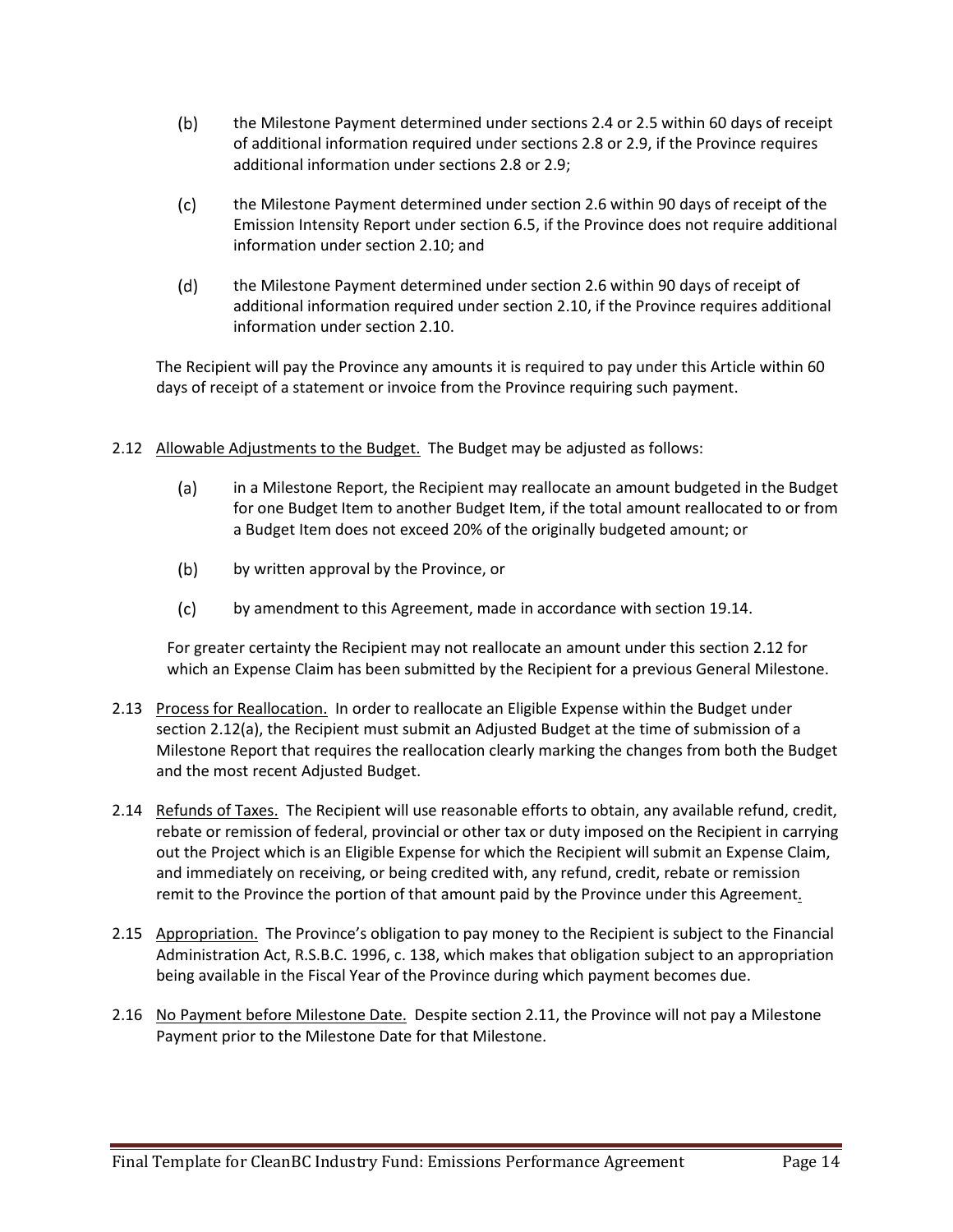### **ARTICLE 3 Eligible Expenses**

- 3.1 Eligible Expenses. Eligible Expenses means expenses that are
	- $(a)$ incurred by the Recipient between the Eligible Expense Start Date and the Project End Date;
	- $(b)$ incurred for the sole purpose of the completion of the Project;
	- $(c)$ for Eligible Employment Expenses under section 3.3, incurred in relation to time an employee spends carrying out work solely for the purpose of completing the Project;
	- $(d)$ reasonably necessary to carry out the Project, in the opinion of the Province;
	- $(e)$ within one of the following classes of expenses:
		- (i) Eligible Contractor/Professional Expenses under section 3.4 or Eligible Employment Expenses under section 3.3 that are expended for an Eligible Service under section 3.2,
		- (ii) Eligible Material Expenses under section 3.5, or
		- (iii) Eligible Incidental Expenses under section 3.6; and
	- $(f)$ are not Ineligible Expenses under section 3.7.
- 3.2 Eligible Services. Eligible Services are:
	- engineering and design costs for the Project;  $(a)$
	- $(b)$ management/supervision of the Project;
	- $(c)$ construction, installation, or implementation of the Project;
	- $(d)$ preparation of reports required in this Agreement; and
	- $(e)$ other services the Province agrees in its sole discretion and in writing are necessary for the successful implementation of the Project.
- 3.3 Eligible Employment Expenses. Eligible Employment Expenses are compensation payments made by the Recipient to employees providing an Eligible Service, limited to a pro rata share of the cost of compensation based on time spent providing the Eligible Service as compared to total time employed, as follows:
	- $(a)$ employees' base salary or hourly pay rate (excluding any commissions, overtime, bonuses or pay for performance component); and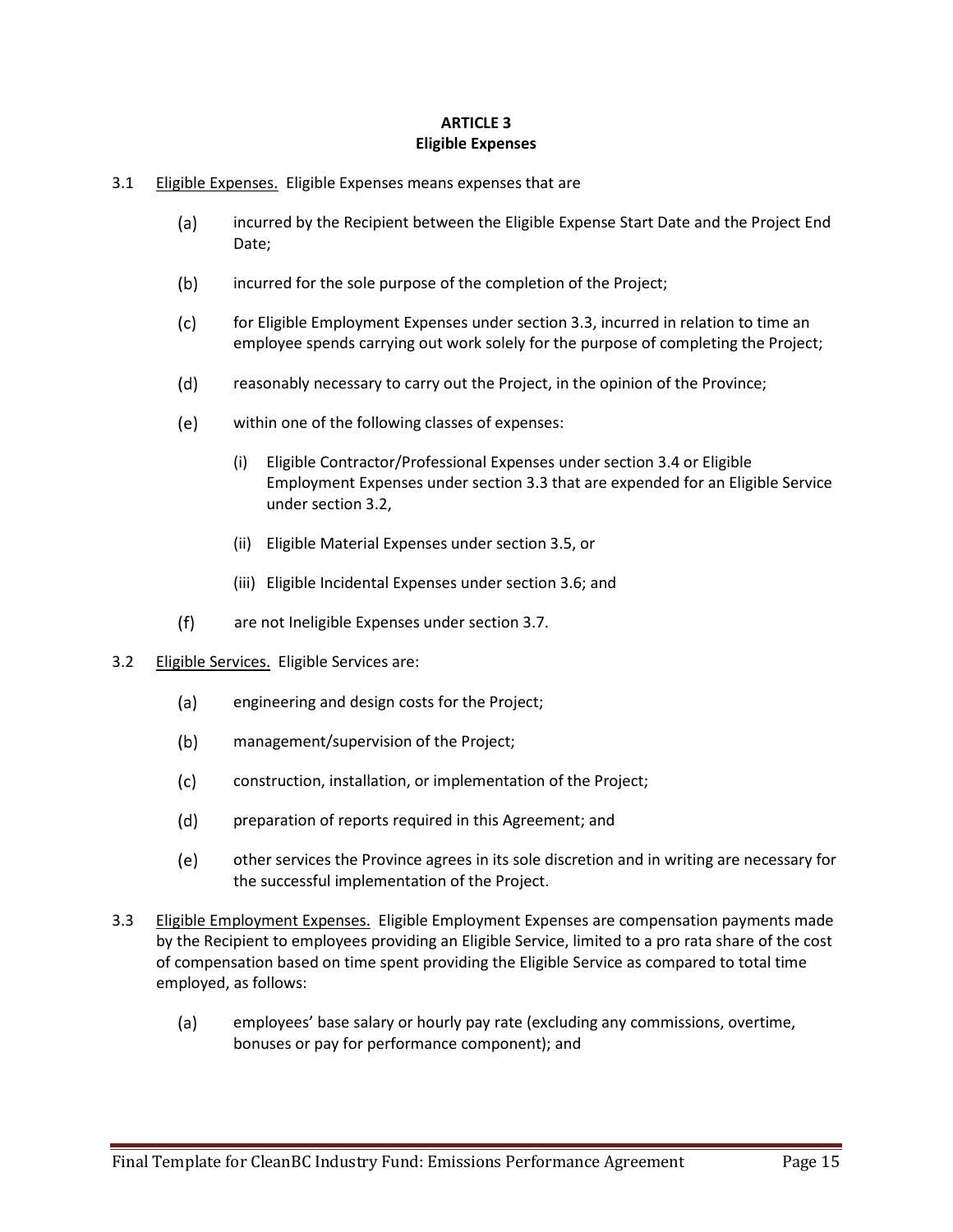$(b)$ the Recipient's cost of providing employer EI and CPP contributions, medical and health benefits and vacation pay, up to a maximum of 20% of the amount referred to in (a),

provided that

- $(c)$ the number of hours devoted to the Eligible Service reflect the number of hours that would be required to accomplish the same work by an appropriately qualified and experienced individual working reasonably and efficiently;
- $(d)$ the expenses are evidenced by Timesheets and Proof of Payment; and
- $(e)$ the Recipient can reasonably demonstrate that the use of employees to provide the Eligible Service is cost effective and any compensation provided to the employee is consistent with compensation provided for similarly situated employees providing like services.
- 3.4 Eligible Contractor/Professional Expenses. Eligible Contractor/Professional Expenses are payments paid to contractors of the Recipient or professionals retained by the Recipient to provide Eligible Services provided that
	- the expenses relate solely to the provision of an Eligible Service that is essential for the  $(a)$ completion of the Project;
	- $(b)$ the professional or contractor is retained in accordance with section 4.1 [Fair Market Value]; and
	- $(c)$ the expenses are evidenced by Timesheets, invoices and Proof of Payment.
- 3.5 Eligible Material Expenses. Eligible Material Expenses are expenses for materials, equipment, software and supplies purchased or leased by the Recipient or its contractors, subcontractors and professionals (and payable by the Recipient under contract) for the sole purpose of completion of the Project, provided that
	- $(a)$ the expenses are supported by an invoice from the material supplier and Proof of Payment; and
	- $(b)$ the materials, equipment or supplies were procured in accordance with section 4.1 *[Fair Market Value]*.
- 3.6 Eligible Incidental Expenses. Eligible Incidental Expenses are expenses for accommodation, transportation and meal services incurred by or for employees, contractors, subcontractors or professionals of the Recipient while providing Eligible Services, provided that the expenses
	- $(a)$ are incurred by an employee, contractor, subcontractor or professional that was solely providing Eligible Services;
	- are payable by the Recipient under terms of employment or contract with a contractor  $(b)$ or professional;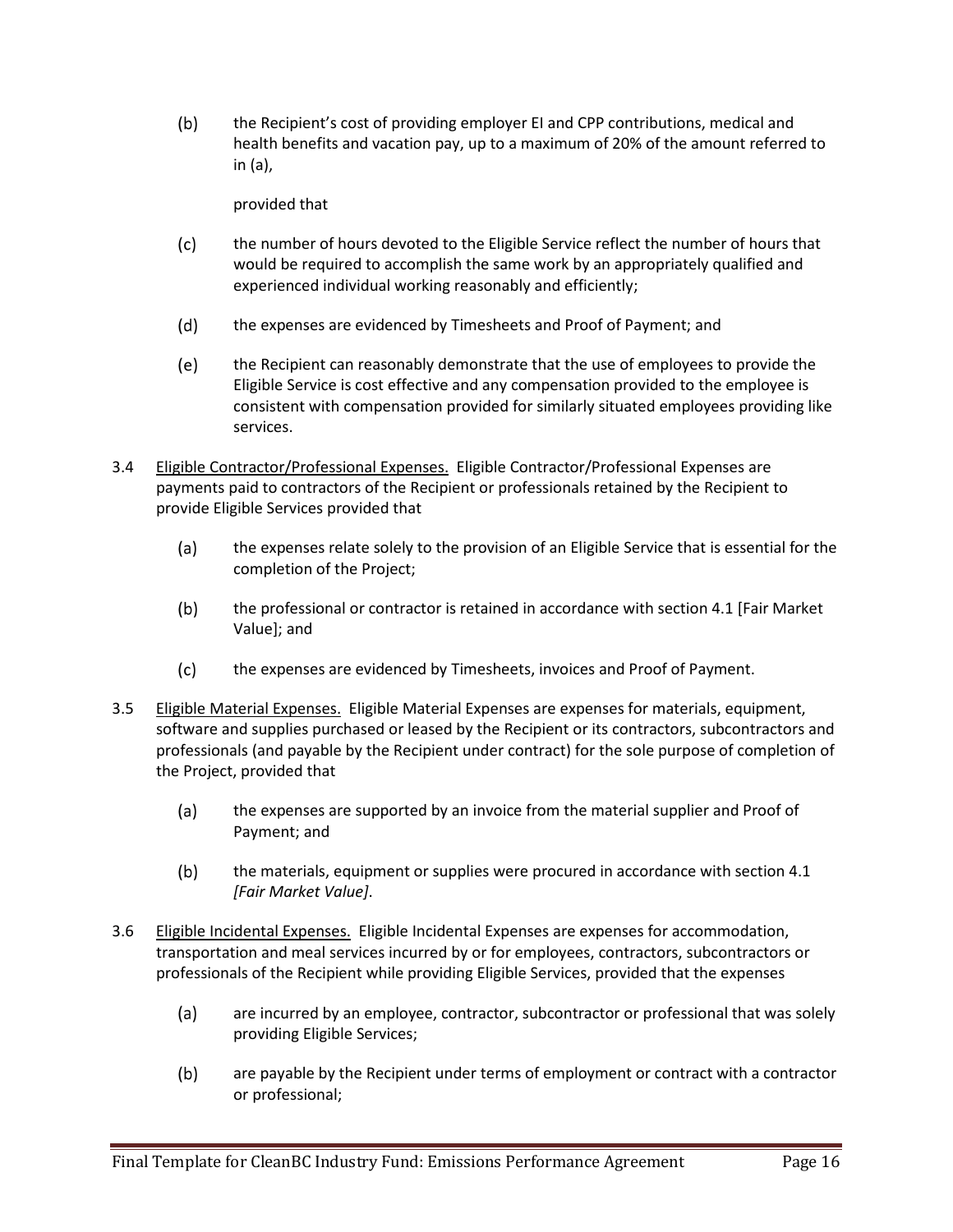- $(c)$ are in relation to travel for more than 32 kilometres from a contractor's, subcontractor's or professional's normal place of business, and, in the case of an employee, the employee's normal place of work; and
- $(d)$ do not exceed the amounts paid by the Province to its Group II Employees while on travel status.

#### 3.7 Ineligible Expenses. The following expenses are not Eligible Expenses:

- $(a)$ Administrative and Overhead Expenses;
- $(b)$ costs of purchasing land, an interest in land, or licence to land, and real estate fees;
- $(c)$ costs of purchasing equipment used for construction or installation of the Project, unless the Recipient can demonstrate that the purchase was more cost effective than rental of equipment;
- $(d)$ in kind contributions, such as provision by the Recipient of land, equipment or materials for the completion of the Project that are already owned by the Recipient, but excluding Eligible Employment Expenses;
- (e) GST and/or PST on or included in any Eligible Expense, or any other tax or government levy for which the Recipient is eligible for a refund or credit;
- $(f)$ interest or financing charges;
- $(g)$ costs incurred if the Project or element of the Project is Abandoned;
- $(h)$ other than as provided in clause 3.3(b), deductions and withholdings, including any taxes, union dues, employee Canada Pension Plan contributions, or employee employment insurance contributions;
- $(i)$ legal fees;
- $(j)$ expenses associated with submitting the Proposal or negotiating this Agreement;
- $(k)$ fees paid to Governmental Authorities;
- $(1)$ expenses related to meeting with or the lobbying of any Governmental Authority, except meetings between the Contract Start Date and Project End Date that are specifically focussed on this Project;
- $(m)$ expenses associated with the use or purchase of computers or personal devices (e.g. costs relating to mobile or landline phones, costs of desktop or laptop computers or internet service provider fees, etc.) except where the computer is an integral part of the Project;
- $(n)$ expenses of meals, travel or lodging that are not incompliance with section 3.6;
- $(o)$ expenses incurred that are not evidenced by Proof of Payment; and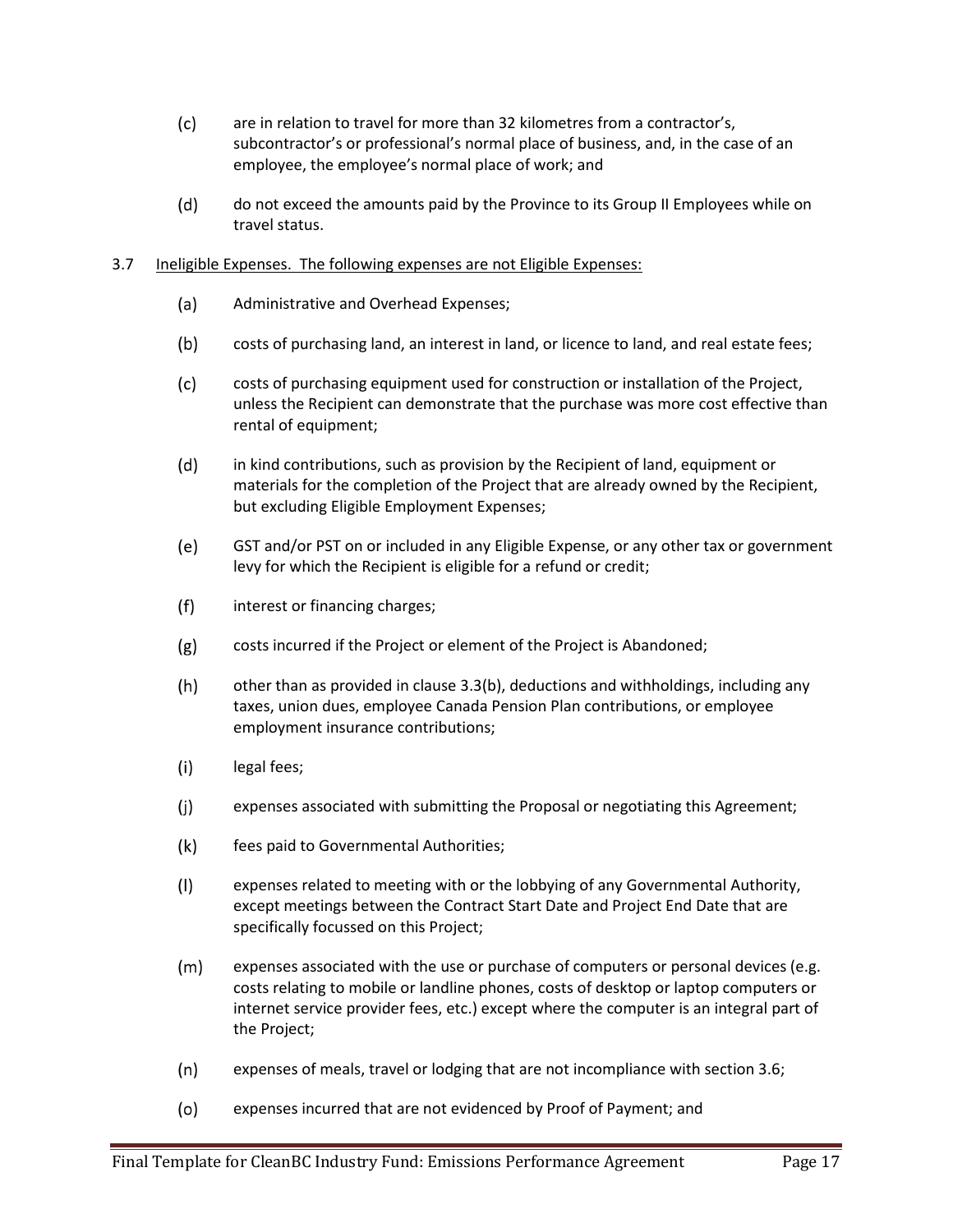$(p)$ expenses that exceed the amounts budgeted for a Budget Item and any expenses that, in the Province's view, materially deviate from the Proposal unless pre-approved by the Province in writing.

#### **ARTICLE 4 Fair Market Value**

4.1 Fair Market Value. If the Recipient procures goods or services having an aggregate value equal to or greater than \$25,000 (excluding PST and GST) in order to carry out the Project, the Recipient must have sufficient documentation to support the claim that the goods or services procured were procured at fair market value and present this information to the Province upon request.

## **ARTICLE 5 Recipient Covenants**

- 5.1 Standard of Care. Unless otherwise specified in this Agreement, when undertaking the Project the Recipient must implement and cause all external and internal resources to implement the Project to a standard of care, skill and diligence maintained by persons implementing similar projects on a commercial basis.
- 5.2 Training and Competence of Internal and External Resources. The Recipient must ensure that all persons employed or retained to provide services in relation to the Project are qualified and competent to perform those services and are properly trained, instructed and supervised.
- 5.3 Compliance with Laws. The Recipient must comply with all applicable laws in relation to the Project.
- 5.4 Reimbursement on Abandonment. Unless the Province otherwise agrees, in its sole discretion and in writing, if the Recipient Abandons the Project or an element of the Project, the Recipient must
	- $(a)$ within ten business days of the decision, notify the Province of the decision to Abandon; and
	- $(b)$ within 40 business days of the decision,
		- (i) provide the Province with an accounting of all funds received under this Agreement in relation to the Project, and
		- (ii) pay the Province an amount equal to the amount under section 5.5, including Interest accruing from the date of receipt of funds from the Province.
- 5.5 Suspension of Payments and Reimbursement on Failure to Substantially Complete Milestones. Subject to section 5.6 and Article 17, if the Recipient fails to Substantially Complete a Milestone by the Milestone Date, the Province will suspend payment of all outstanding and future Milestone Payments and the Recipient must, within 30 days, repay to the Province all amounts paid to the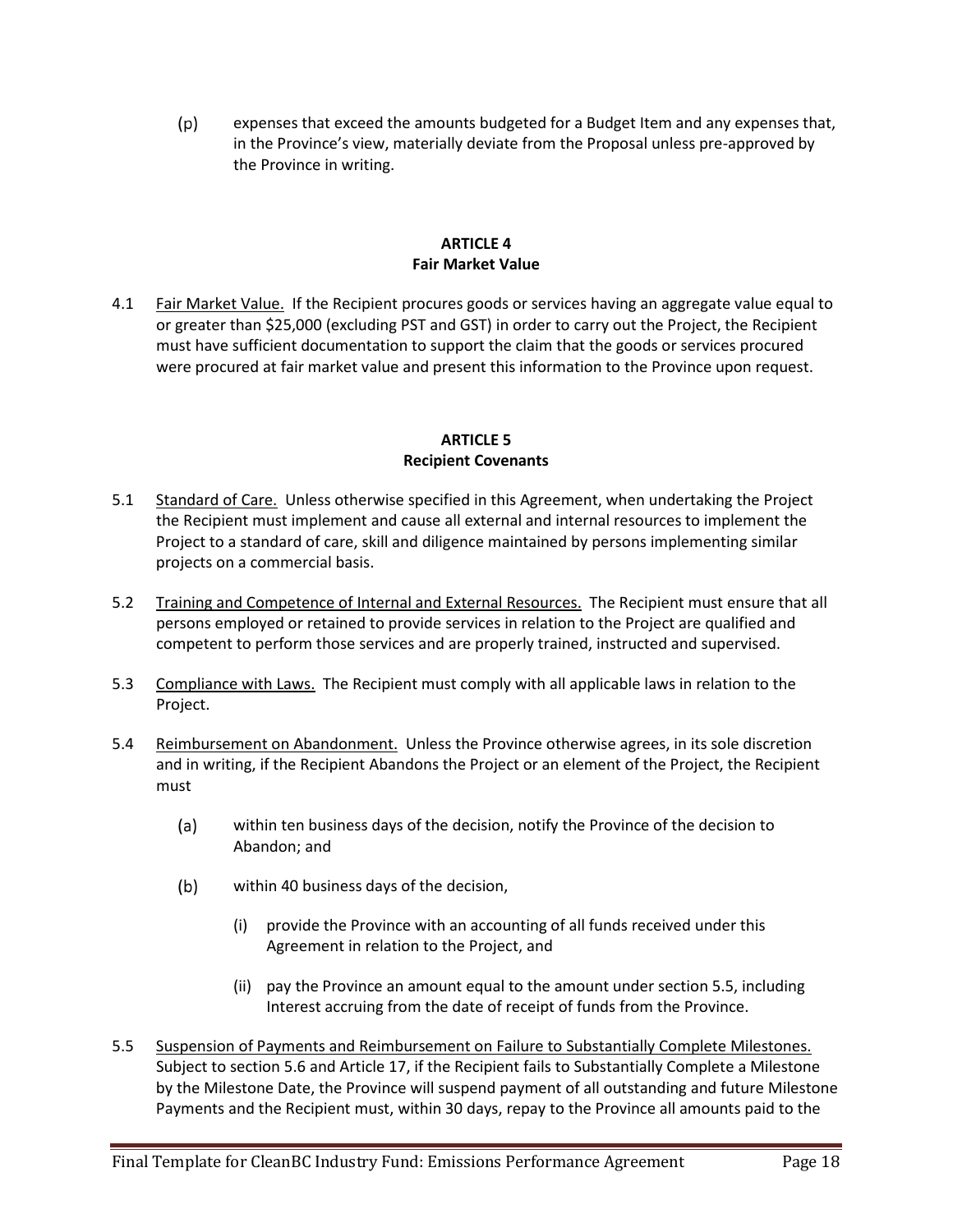Recipient under this Agreement, less any amounts previously reimbursed by the Recipient and Interest accruing from the applicable Milestone Date.

- 5.6 Amendment of Milestone Dates. If the Recipient fails or anticipates that it will fail to Substantially Complete a Milestone by the Milestone Date, the Recipient may submit an amended Schedule D and any further information as required by the Province in support of the amended Schedule D. If the Province agrees, in its sole discretion and in writing, to the amendment, then
	- the amended Schedule D will replace Schedule D and will form part of this Agreement;  $(a)$
	- $(b)$ the Province will make payment of outstanding and future Milestone Payments, in accordance with the terms of this Agreement;
	- $(c)$ the Recipient will not be required to reimburse the Province under section 5.5 for the Recipient's failure to Substantially Complete a Milestone by the Milestone Date that was specified in Schedule D prior to the amendment under section 5.6(a); and
	- $(d)$ if the amended Schedule D will affect the Project End Date or the Project Assets Life End Date, those dates will be amended accordingly.

In exercising its discretion under this provision, the Province will consider whether the delay experienced by the Recipient is within the control of the Recipient, the impact of the Recipient's delay in Substantially Completing the Milestone by the Milestone Date on the Recipient's future successful implementation of the Project and the effect of the delay on the magnitude and timing of reductions in carbon intensity.

- 5.7 Reimbursement for Excess Other Funding. If the Recipient has received under this Agreement or through Other Funding, whether such funds are received before, during or after the Term of this Agreement, an amount that exceeds 90% of Budgeted Eligible Expenses incurred by the Project End Date, the Recipient must, within 30 days, repay to the Province all excess amounts paid to the Recipient under this Agreement (or if the arrangement under which Other Funding is paid also provides for a reduction in funding, by a pro rata amount), less any amounts previously reimbursed by the Recipient and Interest accruing from the date of Receipt of the Excess Amount.
- 5.8 Reimbursement if Total Milestone Payments exceed Province's Share. If the total of all Milestone Payments made prior to the Performance Milestone Payment exceeds the Province's Share of the Budgeted Eligible Expenses included in the Recipient's Expense Claims submitted in accordance with this Agreement, then the Recipient must, within 30 days of receipt of the last General Milestone Payment, repay to the Province all excess amounts over the Province's Share. The Province may also deduct such excess amounts from the Performance Milestone Payment under section 2.6.
- 5.9 Recipient Must Maintain the Project Assets. The Recipient will maintain the Project Assets in operation for the duration of the Project Assets Life as contemplated by the Proposal, except as follows:
	- $(a)$ with the consent of the Province;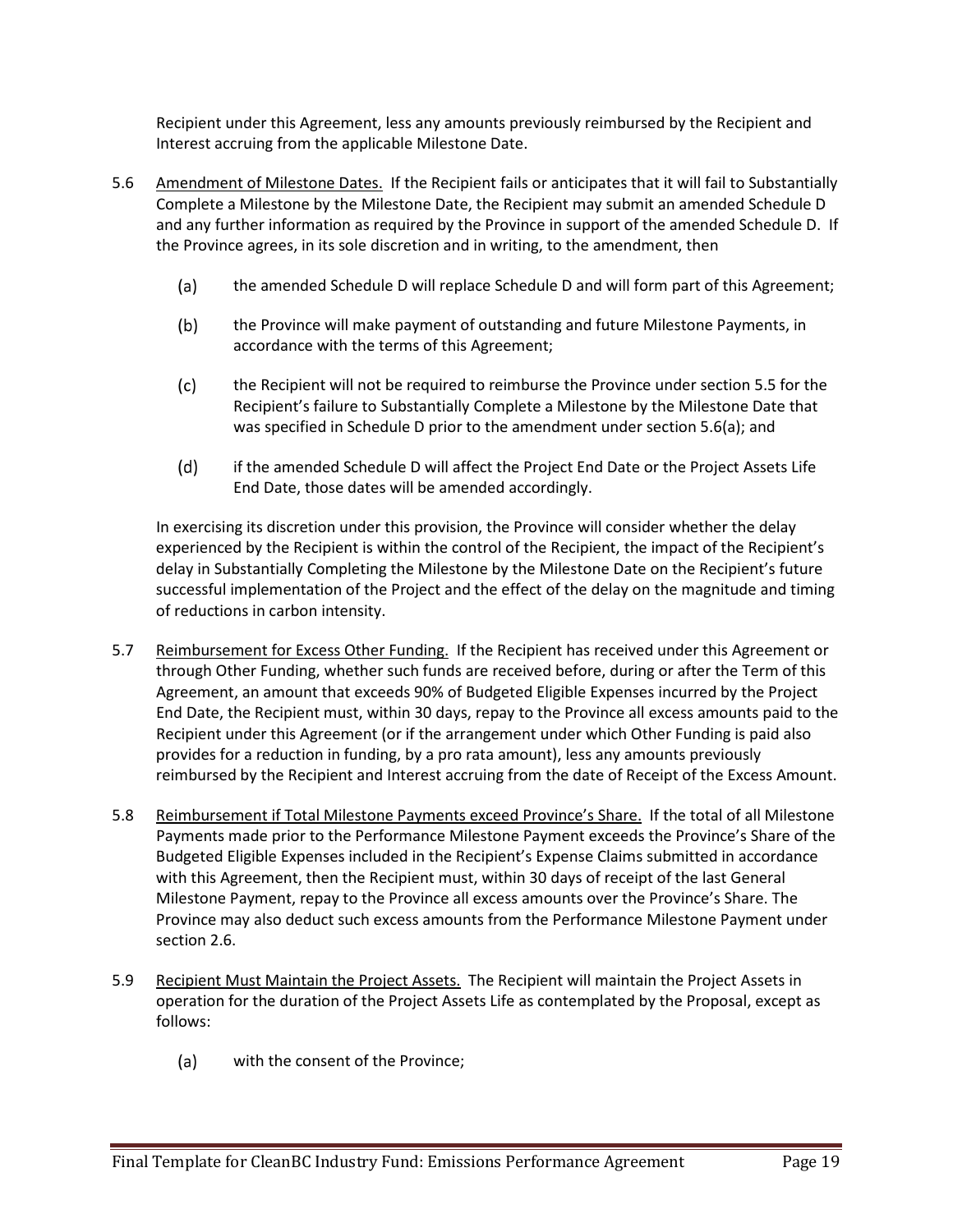- $(b)$ if novation occurs in relation to this Agreement and a third party acceptable to the Province accepts responsibility for this covenant;
- $(c)$ the Recipient may replace the Project Assets during the Project Assets Life with other assets that are more effective in reducing greenhouse gas emissions;
- $(d)$ the Recipient may temporarily discontinue use of Project Assets for maintenance and repair; and
- (e) the Recipient may reduce production from or utilization of the Project Assets in response to changing market demands;

If the Recipient fails to maintain the Project Assets in operation as required by this section, the Recipient will repay to the Province a percentage of total amounts paid to the Recipient under this Agreement that is equal to the portion of the Project Assets Life during which the Recipient failed to maintain the Project Assets in operation as required.

5.10 Offset Units. The Recipient covenants that it will not attempt to generate or have credited to it or any Affiliate or business partner offset units, as defined by GGIRCA or any other similar offset unit under a voluntary or mandatory offset standard.. If, under GGIRCA, the Greenhouse Gas Pollution Pricing Act, S.C. 2018, c. 12 or any provincial or federal law, a standard for emissions per unit of production is established that is applicable to the facility or industrial operation where the Project takes place, and the Recipient is eligible to receive credits, allowances, tax rebates or incentives for exceeding that standard, nothing in this section prohibits receipt of such credits, allowances, tax rebates or incentives.

## **ARTICLE 6 Expense Claims, Requests and Reporting**

- 6.1 Expense Claims. Expense Claims must include the following:
	- $(a)$ information required under Part 1 of Schedule C; and
	- $(b)$ a sworn statement of a duly authorized representative of the Recipient, in accordance with Part 2 of Schedule C, certifying that the duly authorized representative has examined the Expense Claim and the underlying expenses, and believes that the amounts claimed in the Expense Claim are Eligible Expenses under this Agreement.
- 6.2 Quarterly Reports. Beginning on the Contract Start Date, and continuing until the end of the Target Emission Intensity Measurement Period, subject to Schedule E, the Recipient will submit to the Province quarterly reports for each of the following three month periods: January 1 to March 31, April 1 to June 30, July 1 to September 30, and October 1 to December 31. Such reports shall be submitted no later than the fifth day of the month following the specified period, shall be prepared using a template provided by the Province, and shall contain each of the following:
	- $(a)$ a detailed update on progress in implementing the Project, identifying any delays and their causes;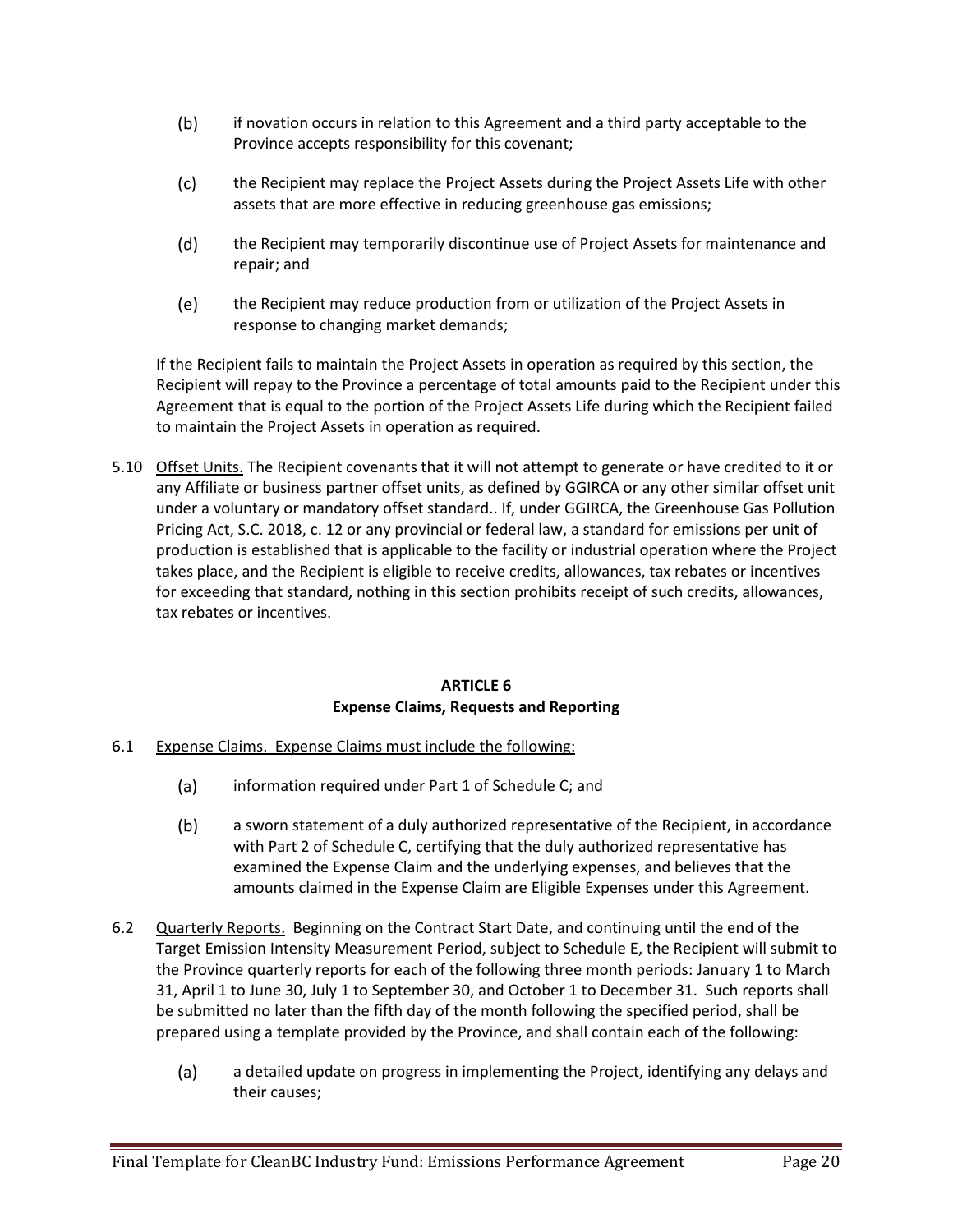- $(b)$ an analysis by the Recipient discussing whether the Budget or Adjusted Budget, as applicable, remains an accurate estimate of the amount of the Eligible Expenses that the Recipient will incur;
- $(c)$ any requests to amend the Budget under section 19.14;
- $(d)$ identification of any requested, anticipated or actual sources of Other Funding that have not been previously reported, including the total amount of Other Funding that is requested, anticipated or received on account of the Project, the total of Other Funding that is requested, anticipated or received on account of Eligible Expenses, and the fiscal years in which the Other Funding is requested, anticipated or received;
- $(e)$ for any quarterly report submitted prior to the completion of all Milestones, an update on the status of progress toward all Milestones, including whether work on each Milestone, including work on any Budget Items in relation to that Milestone, has started and when the Recipient anticipates meeting all Milestones, together with identification of any risks to meeting the Milestone by the Milestone Dates and proposed revisions;
- $(f)$ for any quarterly report submitted prior to the completion of a General Milestone, an update on the anticipated Milestone Payment for the next General Milestone;
- $(g)$ any requests to amend Milestone Dates under section 19.14;
- $(h)$ an update on whether the Recipient anticipates meeting the Target Emission Intensity within the Target Emission Intensity Measurement Period;
- $(i)$ if the Recipient identifies risks that the Milestones will not be met by the Milestone Dates, a description of the cause for delays; and
- $(j)$ a summary update on the status of the Project together with photographs suitable for public reporting by the Province on the Project.
- 6.3 Reporting of Other Funding. Within ten business days of receiving any commitment for Other Funding, the Recipient will provide notice to the Province of the commitment, including copies of any relevant agreements, and provide the Province with an Adjusted Budget that reflects the Other Funding.
- 6.4 Milestone Reporting. Within 30 days of Substantially Completing a Milestone, other than the Performance Milestone, the Recipient will provide a Milestone Report to the Province on the Substantial Completion of the Milestone, using a template provided by the Province and including the following information:
	- $(a)$ identification of the Milestone;
	- $(b)$ photographic or other evidence of Substantial Completion of the Milestone;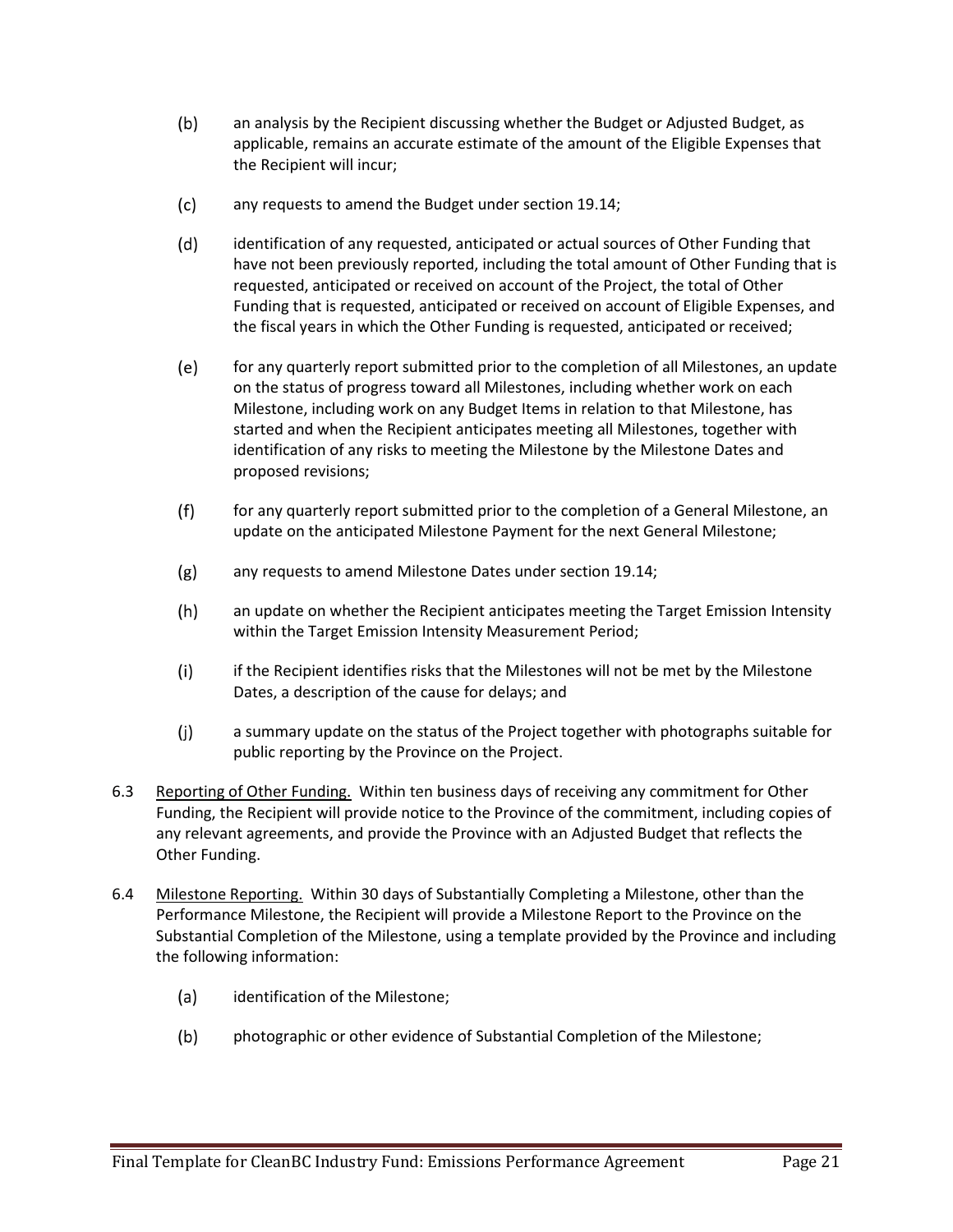- $(c)$ sworn statement of a representative of the Recipient who has the qualifications specified in Schedule D for the Milestone, certifying that the Milestone has been Substantially Completed;
- $(d)$ any other certifications identified as part of the Milestone;
- if applicable, a reallocation of the Budget or Adjusted Budget under section 2.12(a); (e)
- $(f)$ the total of Other Funding becoming due to the Recipient or received by the Recipient since the last Milestone Report was submitted to the Province; and
- $(g)$ for General Milestones, the following additional information:
	- (i) a summary of the Budgeted Eligible Expenses included in Expense Claims submitted with the Milestone Report; and
	- (ii) the Recipient's calculation of the Milestone Payment for that General Milestone, in accordance with section 2.5;
- 6.5 Reporting on Post-Project Emission Intensity. Within 150 days of the last day of the Target Emission Intensity Measurement Period, the Recipient must submit a report to the Province on its Post-Project Emission Intensity. The Emission Intensity Report must
	- include the information required in Schedule E;  $(a)$
	- $(b)$ be accompanied by a Verification Statement by a Verification Body that is qualified under section 26 of the Greenhouse Gas Emission Reporting Regulation B.C. Reg. 249/2015 prepared in accordance with Schedule E, and containing the information required under Schedule E.
- 6.6 Annual Reporting. Beginning from the calendar year following the calendar year during which the Recipient submitted the Emission Intensity Report under section 6.5 and continuing each calendar year until the end of the Project Assets Life, the Recipient will submit, within one month of the end of the calendar year, or on another annual schedule specified by the Province Contact, a report describing the following:
	- $(a)$ the utilization of Project Assets;
	- $(b)$ any issues in relation to maintenance of the Post-Project Emission Intensity; and
	- $(c)$ a quantification of greenhouse gas emissions reduced in the calendar year, calculated in accordance with Part 1 of Schedule E.
- 6.7 Reporting on Recipient Contact Information. The Recipient must report to the Province any changes to the Recipient Contact information within 14 days of such a change.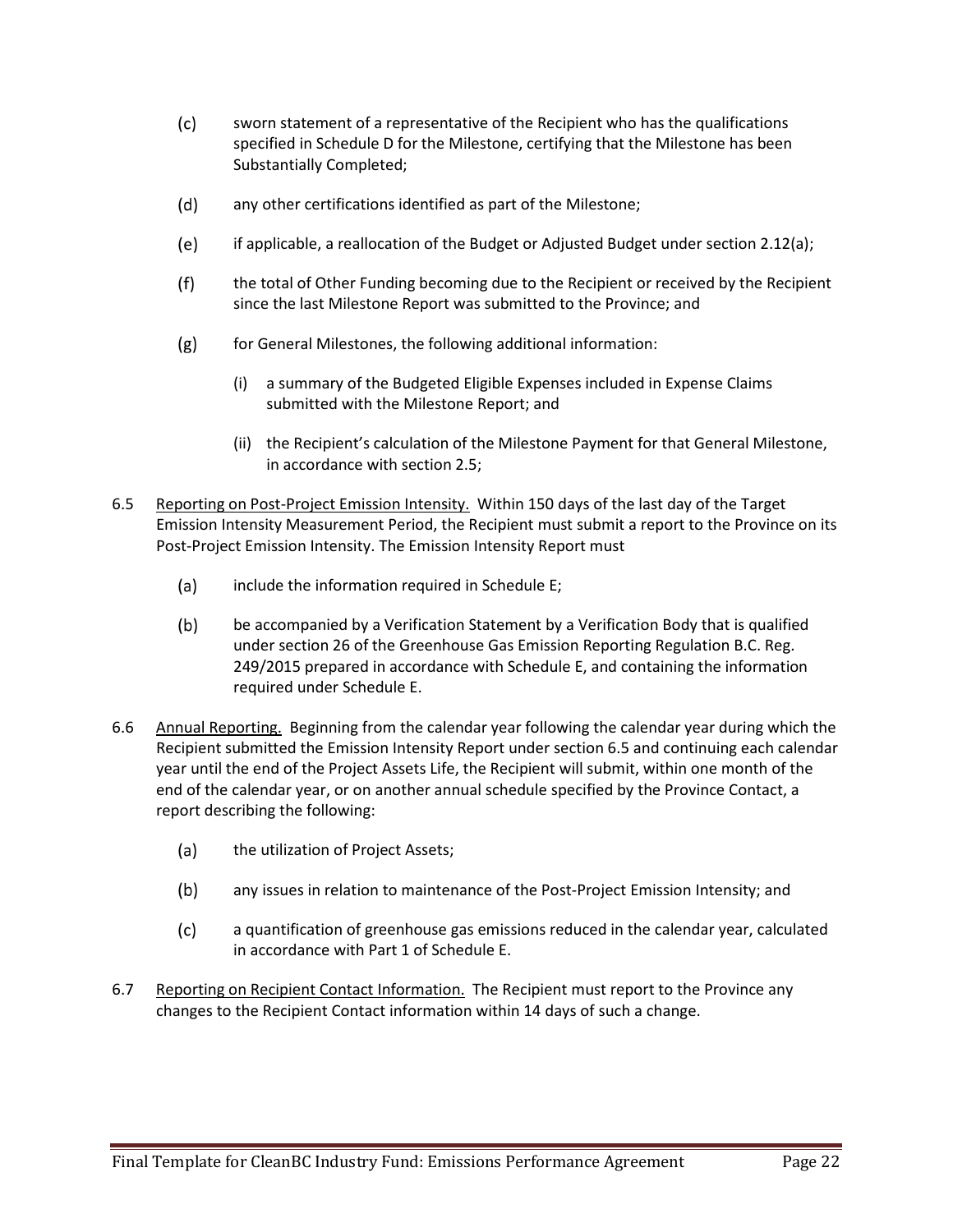#### **ARTICLE 7 Representations and Warranties**

- 7.1 Representations and Warranties as of Execution. As of the Contract Start Date, the Recipient represents and warrants to the Province as follows:
	- $(a)$ The Recipient is the Operator and, except as identified in writing to the Province, owner of the Project Facility;
	- $(b)$ Except to the extent the Recipient has previously disclosed otherwise in writing to the Province prior to the Contract Start Date, all information, statements, documents and reports furnished and submitted by the Recipient to the Province in connection with the Proposal or this Agreement are in all material respects true and correct;
	- $(c)$ No Event of Default has occurred or is continuing in relation to the Recipient;
	- $(d)$ The Recipient has the power and capacity to enter into this Agreement and to observe, perform and comply with the terms of this Agreement and all necessary corporate or other proceedings have been taken and done to authorize the execution and delivery of this Agreement by, or on behalf of, the Recipient;
	- $(e)$ This Agreement has been legally and properly executed by, or on behalf of, the Recipient and is legally binding upon and enforceable against the Recipient in accordance with its terms except as enforcement may be limited by bankruptcy, insolvency or other laws affecting the rights of creditors generally and except that equitable remedies may be granted only in the discretion of a court of competent jurisdiction;
	- $(f)$ Except as disclosed in the Part 2 of Schedule B, no Other Funding or commitment for Other Funding has been received by the Recipient or its Affiliates;
	- $(g)$ The Recipient has disclosed in writing to the Province any attempt known to the Recipient to have the Project recognized for the purpose of generating offset units ("Offsets"), and has disclosed the contents of this Agreement to persons validating plans related to the generation of Offsets from the Project and any persons issuing Offsets related to the Project.
- 7.2 Representations and Warranties as of Reporting Dates. As of each date the Recipient provides a Deliverable to the Province, the Recipient represents and warrants to the Province that
	- $(a)$ all information, statements, documents and reports submitted by the Recipient to the Province together with or as part of that Deliverable is in all material respects true and correct;
	- $(b)$ all information, statements, documents and reports previously submitted by the Recipient to the Province in connection with the Proposal or this Agreement continue to be in all material respects true and correct, or in the case of projected future occurrences, payments and expenses are reasonable and fair;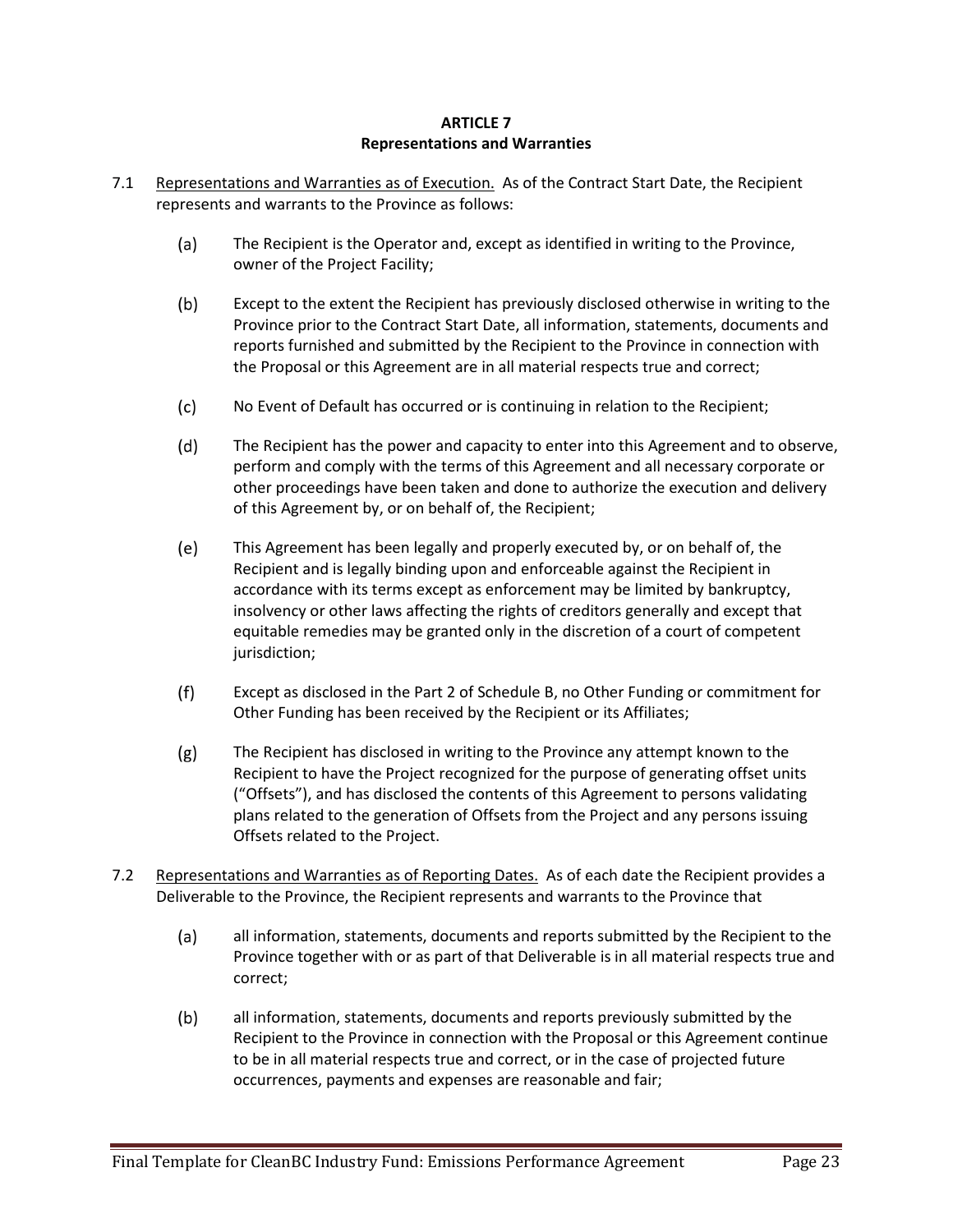- $(c)$ the Recipient continues to be the Operator of the Project Facility and, except as identified in writing to the Province, the owner of all of the Project Assets;
- $(d)$ no element of the Project in relation to which an Expense Claim has been submitted has been Abandoned;
- any Project Assets continue to be used in a manner consistent with achieving the (e) emission reductions described in the Proposal;
- $(f)$ any improvements made to the Recipient's equipment or facilities and any equipment, materials or supplies for which an Expense Claim has been submitted continues to be used primarily for the purposes of implementing or maintaining the Project;
- $(g)$ except as disclosed in the Budget or Adjusted Budget as applicable, no Other Funding or commitment for Other Funding has been received by the Recipient or its Affiliates; and
- $(h)$ the Recipient has disclosed in writing to the Province any Offsets issued in respect of the Project or resulting from the Project, and has disclosed the contents of this Agreement to any person validating plans related to the generation of Offsets from the Project or issuing Offsets related to the Project.

# **ARTICLE 8 Confidentiality**

- 8.1 Definitions. In this Article,
	- $(a)$ "Confidential Information" means all information that has been identified as confidential on its face (or if disclosed orally, in the course of the oral communication) and which is furnished or disclosed by the Disclosing Party and its representatives to the Receiving Party and its representatives in connection with this Agreement, whether before or after the Parties signed this Agreement, including all new information derived at any time from any such confidential information, but excluding
		- (i) a general description of the Project, including the technologies used, the source of the emission reductions (e.g. fuel switching/increased energy efficient), the emission reductions anticipated or achieved (in tCO2e), key contacts in relation to the Project and any information provided under section 6.2(j);
		- (ii) publicly available information, unless made public by the Receiving Party in a manner not permitted by this Agreement;
		- (iii) information that is already known to, or in the possession of, the Receiving Party at the time of its disclosure by the Disclosing Party as evidenced by the Receiving Party's records;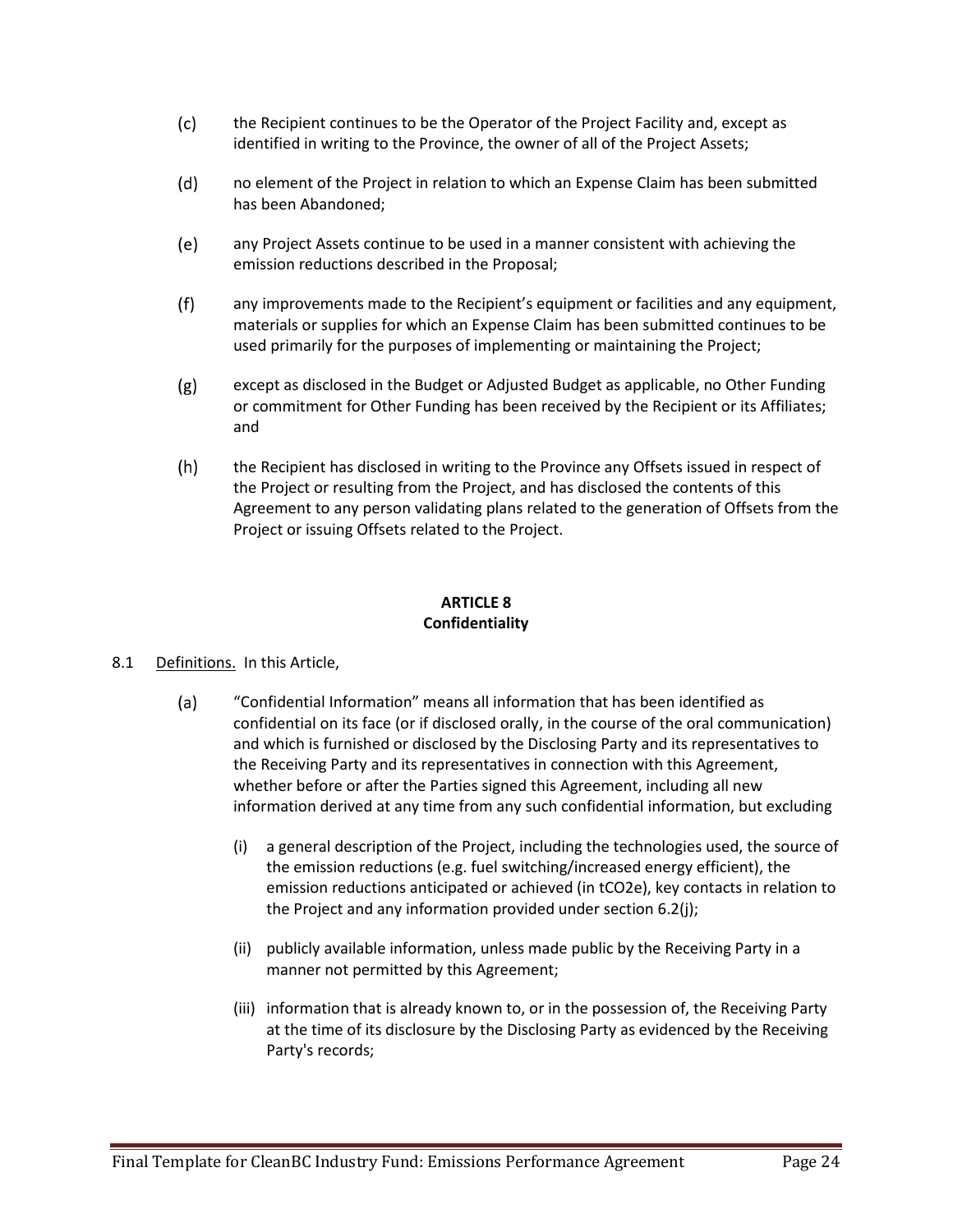- (iv) information that is lawfully acquired at any time by the Receiving Party without restrictions from a third party without breach of confidentiality by such third party;
- (v) information that is independently developed by the Receiving Party, as evidenced by the Receiving Party's records; and
- (vi) information obtained under the reporting or inspection provisions of GGIRCA that is not subject to any prohibition on disclosure under GGIRCA.
- $(b)$ "**Disclosing Party**" means the Party disclosing the Confidential Information; and
- $(c)$ "**Receiving Party**" means the Party receiving the Confidential Information.
- 8.2 Verification of Information Provided. The Recipient acknowledges and agrees that the Province may communicate with the Recipient or a third party in order to verify any information provided in connection with this Agreement, including Expense Claims. The Recipient expressly consents to such communication and disclosure of any relevant information.
- 8.3 Internal Disclosure. The Recipient acknowledges and agrees that the Province reserves the right to disclose Confidential Information, and any other information the Province has received in connection with this Agreement, to any employees, advisors, auditors, contractors or agencies of the Province that have a need to know the Confidential Information for the purpose of administering or evaluating the Program, performing audits, determining Other Funding amounts, or developing laws, policies or programs related to reduction of greenhouse gases.
- 8.4 Communications with Other Funding Sources. The Recipient consents to the Province contacting any sources of funding identified by the Recipient in this Agreement or in the Deliverables and sharing information relevant to amounts received.
- 8.5 Duty of Confidentiality. Subject to sections 8.2 to 8.4 and except as required to comply with the law, the Receiving Party
	- $(a)$ will use the Confidential Information of the Disclosing Party solely in connection with performing its obligations and exercising its rights under this Agreement; and
	- $(b)$ will not publish, reproduce, copy, disseminate or disclose the Confidential Information, or otherwise use the same except in performing its obligations under this Agreement, without the prior written consent of the Disclosing Party.
- 8.6 Security. Subject to sections 8.2 to 8.4, the Receiving Party must maintain the Confidential Information of the Disclosing Party in confidence using at least the same degree of care as it employs in maintaining in confidence its own proprietary and confidential information, but in no event less than a reasonable degree of care.
- 8.7 FOIPPA. The Recipient acknowledges that the Province is bound by the Freedom of Information and Protection of Privacy Act, R.S.B.C. 1996, c. 165 ("FOIPPA") and that any information provided to the Province in connection with this Agreement is subject to disclosure in accordance with FOIPPA. Each Party must comply with all privacy laws applicable to it.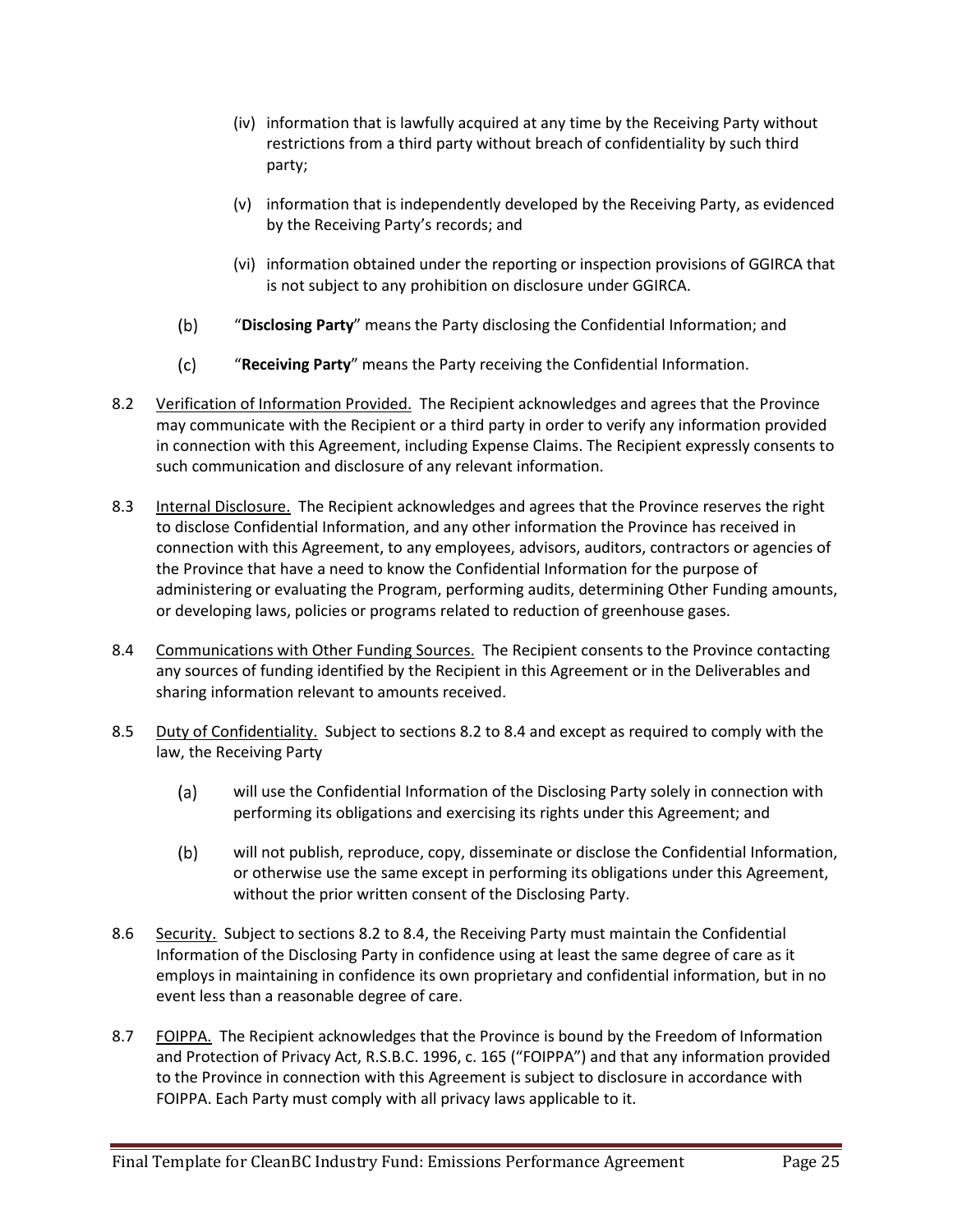### **ARTICLE 9 Intellectual Property**

- 9.1 Retention of Intellectual Property. Subject to this Article, each Party will retain all rights, title and interest in and to its intellectual property, and neither Party will acquire any right, title or interest in or to any intellectual property of the other Party pursuant this Agreement.
- 9.2 Licence from the Recipient. Subject to section 9.3, the Recipient grants the Province a nonexclusive, perpetual, royalty free, worldwide licence to exercise all the rights set out in the Copyright Act, R.S.C. 1985, c. C-42, including the right to use, reproduce, modify, publish and distribute, with respect to materials provided under section 6.2(j) above.
- 9.3 The Province's right to modify under section 9.2 is limited to non-material modifications.

## **ARTICLE 10 Property, and Responsibility for the Project or Its Performance**

- 10.1 Except in relation to security interests required under Article 12, the Parties agree that the Province will obtain no interest in Project Assets as a result of this Agreement, nor acquire any responsibility in relation to the implementation of the Project, including but not limited to payment for or maintenance of Project Assets, except as expressly provided in Article 2 or as provided for under Article 12.
- 10.2 The Province disclaims any responsibility for the performance or of the Project or Project Assets and disclaims any representation regarding the suitability of the Project or Project Assets for any purpose. The Recipient acknowledges that it is solely responsible in relation to the Emission Intensity, performance or suitability of the Project or Project Assets.

## **ARTICLE 11 Communications**

- 11.1 Communications. Subject to any Communications Protocol and Strategy agreed to in writing by the Parties, the Recipient agrees that:
	- $(a)$ if requested by the Province, the Recipient will co-operate in the development of a Communications Protocol and Strategy regarding public communications about the Project;
	- $(b)$ if requested by the Province, the Recipient will display signage in accordance with any reasonable specifications of the Province at one or more prominent public locations around the Project Facility or on Project Assets regarding the Project and Province's funding for the Project;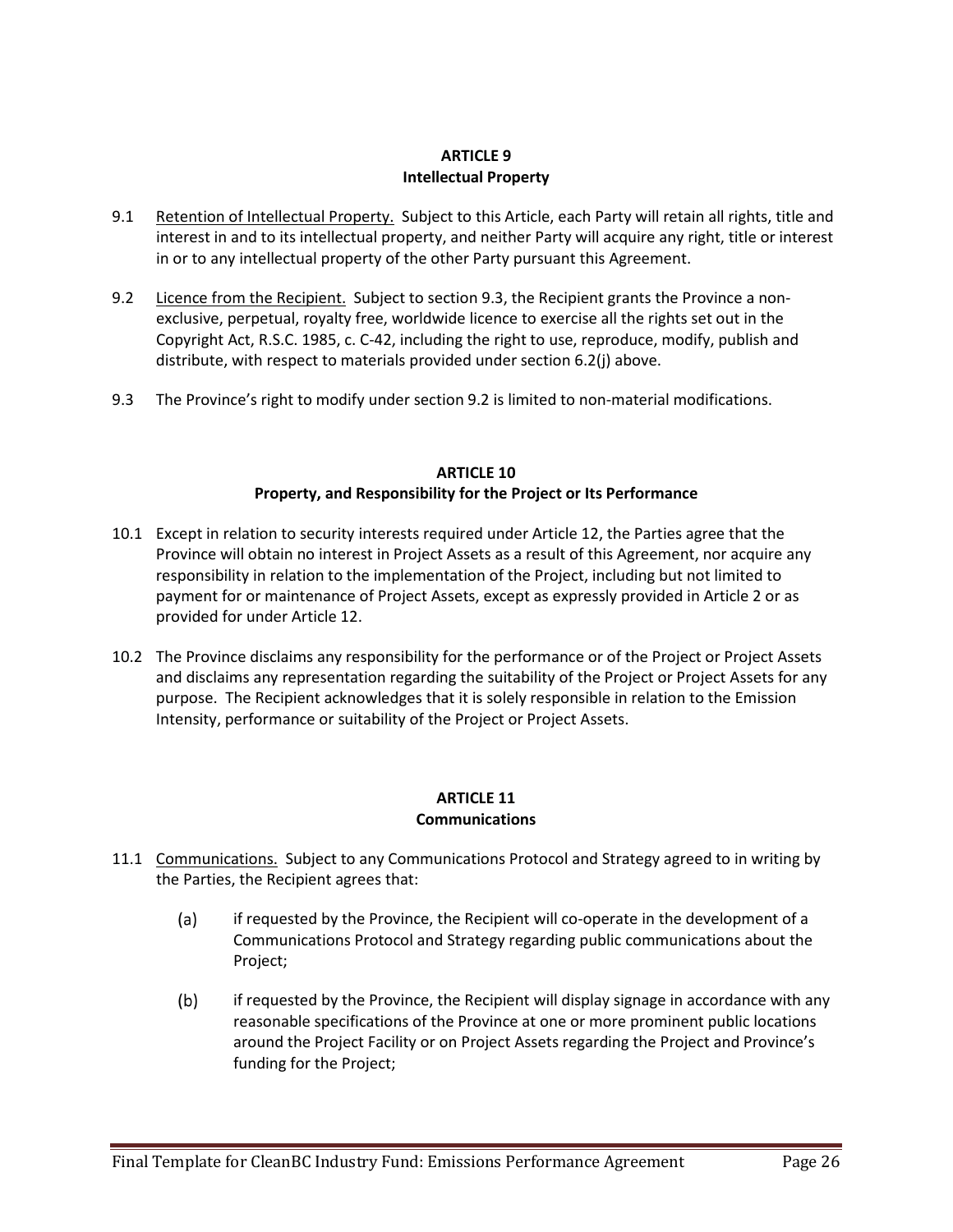- $(c)$ the Recipient will include in any publications or public communications of the Recipient or arranged by the Recipient that mention the Project, an acknowledgement that funding for the Project has been received from the Province as follows:
	- (i) in a form specified by the Province; or
	- (ii) if the Province does not specify a form within five business days of being requested to specify the form of acknowledgement, in the form of a statement that the Recipient "gratefully acknowledges assistance from the Province of British Columbia";
- $(d)$ the Parties will advise one another 15 business days in advance of any planned public statement media release or public event regarding the Project, other than public statements the Recipient is required to make under applicable securities laws, and
	- (i) obtain the Province's consent prior to such statement, release or event,
	- (ii) cooperate with the Province in planning the statement, release or event, and
	- (iii) provide the Province with a reasonable opportunity to participate in the statement or event, including allowing the Province to supply quotes for the statement and allowing representatives of the Province opportunities to speak at the event;
- $(e)$ if requested by the Province and with 15 business days notice, the Recipient will participate in at least one media event located at the Project Facility, in a major urban centre close to the Project Facility, or in Victoria or Vancouver, at the option of the Province;
- $(f)$ if requested by the Province and with 10 business days notice, the Recipient will allow the Province to take photographs or videos of the Project Facility or Project Assets, and publish such photographs or videos provided such photographs or videos do not disclose any trade secret; and the Recipient will allow the Province to feature the Project in its publications or reports.

#### **ARTICLE 12 Security**

12.1 Security. Intentionally Left Blank. **<**The Province reserves the right to require security terms.>

# **ARTICLE 13 Indemnity and Insurance**

13.1 Indemnity. The Recipient must indemnify and save harmless the Province and the Province's employees and agents from any loss, claim (including any claim of infringement of third-party intellectual property rights), damage award, action, cause of action, cost or expense that the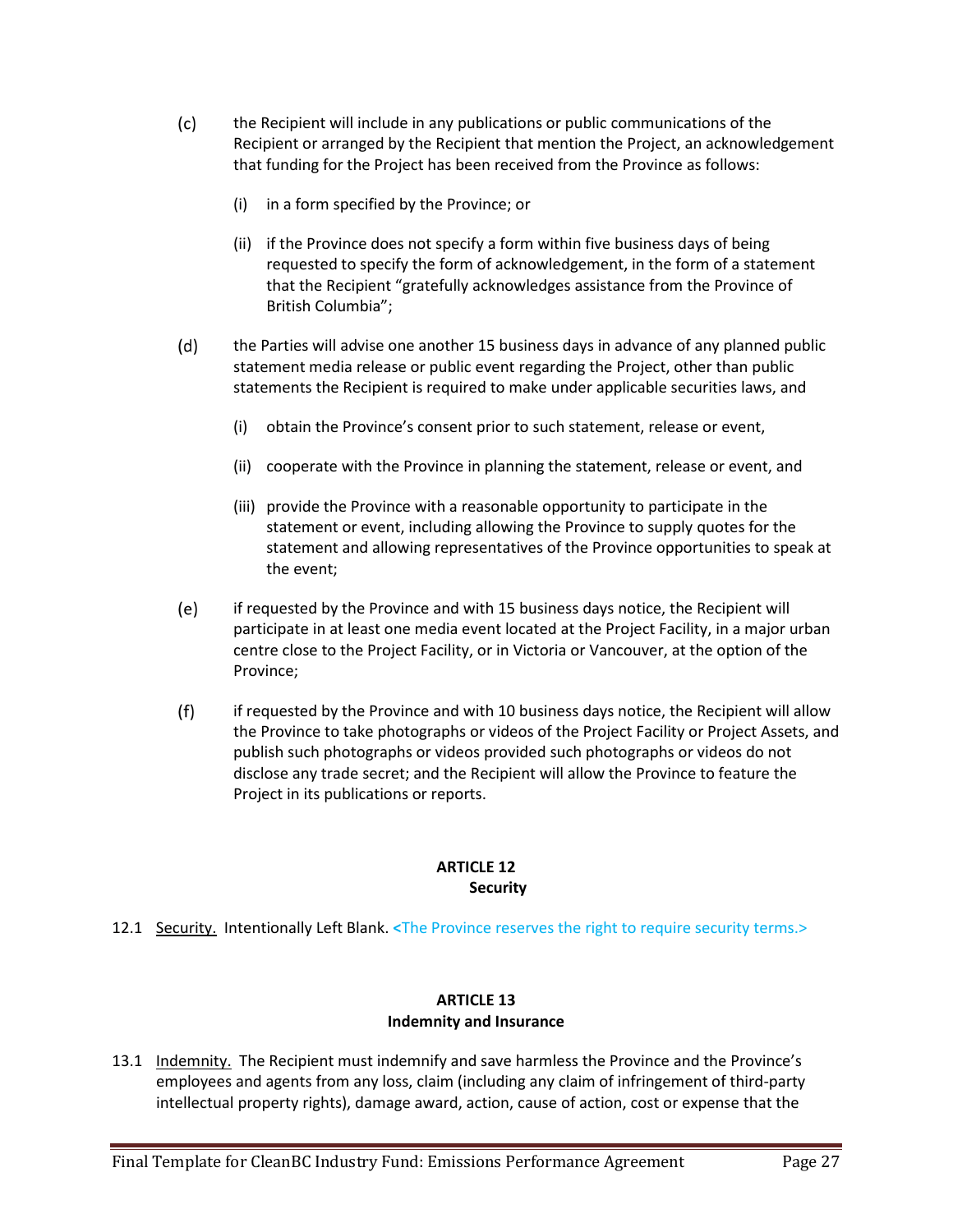Province or any of the Province's employees or agents may sustain, incur, suffer or be put to at any time, either before or after this Agreement ends, (each a "Loss") to the extent the Loss is directly or indirectly caused or contributed to by

- $(a)$ any injury to person (including injuries resulting in death) or loss of or damage to property which may be or is alleged to be caused by or suffered as a result of the carrying out of the Project or any part thereof, except to the extent caused by the negligence or wilful misconduct of the Province, its employees or agents;
- $(b)$ any act or omission by the Recipient or by any of the Recipient's agents, employees, officers, directors or subcontractors in connection with this Agreement; or
- $(c)$ any representation or warranty of the Recipient being or becoming untrue or incorrect.
- 13.2 Insurance. The Recipient must comply with the Insurance Schedule attached as Schedule F. Notwithstanding the above, the Province acknowledges that the Recipient may satisfy the insurance requirements set out in this Section 13.2 and Schedule F through the administration of a self-insurance program. To the extent that the Recipient self-insures for any such insurance required under this Agreement, the Recipient shall be deemed to have satisfactorily taken out such insurance without any deemed amendment to the obligation to insure. Application of the self-insurance program shall in no way limit or diminish the rights that the Province may have had as an additional insured under any required insurance policy under this Agreement that was not maintained by the Recipient, as a result of such self-insurance program.
- 13.3 Evidence of Coverage. Within 10 business days of being requested to do so by the Province, the Recipient must provide the Province with evidence of the Recipient's compliance with section 13.2.
- 13.4 Replacement. If Project Assets are damaged or destroyed as a result of an insured risk, the Recipient will restore or replace Project Assets with assets that are reasonably anticipated to be equally or more effective in achieving and maintaining the Post-Project Emission Intensity.

## **ARTICLE 14 Records Retention and Audit**

- 14.1 Records Retention. The Recipient must keep and maintain all records, including, without limitation, all books, Timesheets, communications records, invoices, request for proposal documents, letters, receipts and any documentation related to the Project or this Agreement, as applicable, necessary to support the information contained in and with respect to each of the representations and warranties set out herein and any Deliverables submitted to the Province, for the duration of this Agreement and for a period of seven years thereafter, or such longer period as may be specified by and applicable laws and regulations (the "**Audit Period**").
- 14.2 Request for Records. The Province, the Auditor General of British Columbia and any independent auditor identified by the Province (in each case, the "**Inspecting Party**"), will be entitled to request copies of, and access to, the Recipient's records referred to in section 14.1 from time to time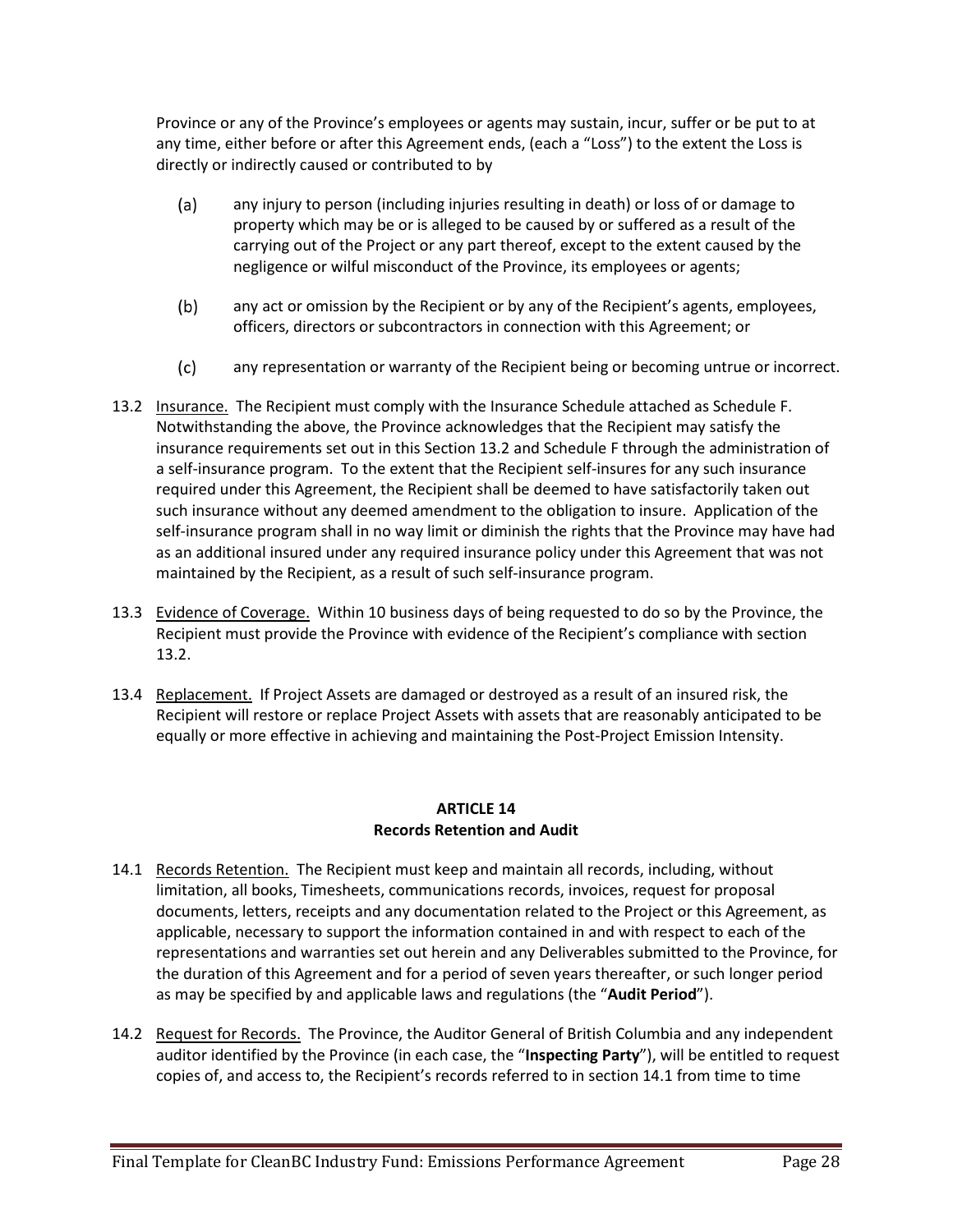during the Audit Period for audit, verification, or reporting purposes, and may provide all such records and information to its third-party advisors or the Province.

- 14.3 Inspection of Premises. The Inspecting Party may, at its own expense, upon reasonable notice to the Recipient, enter upon the Recipient's premises during normal business hours to review the progress of the Project and the Recipient's expenditure of funds and, for these purposes, the Inspecting Party may
	- require access to the site or facility premises where Project activities are taking place  $(a)$ or have taken place;
	- $(b)$ observe operation of a Project currently in the Target Emission Intensity Measurement Period;
	- $(c)$ inspect and copy the records and documents referred to in section 14.1; and
	- $(d)$ conduct an audit or investigation of the Recipient in respect of the expenditure of the funds, completion of Milestones or achievement of the Target Emission Intensity.
- 14.4 Duty of Recipient to Provide Information. To assist in respect of the rights set out in this section, the Recipient must disclose any information reasonably requested by the Inspecting Party, and must do so in a form and within the timelines reasonably requested by the Inspecting Party.
- 14.5 Consent to Disclosure of Information. The Recipient consents to the disclosure of information protected under section 42(2) of GGIRCA being disclosed to employees of the Province and its auditors, for the purpose of administering of this Agreement, provided that both parties acknowledge that such consent does not extend to any other purpose and does not otherwise limit the application of section 42(2).
- 14.6 Audit Rights do not Constitute Control. No provision of this Agreement will be construed so as to give the Province any control whatsoever over the Recipient's records or those of its contractors.
- 14.7 Adjustments. If a discrepancy is identified by an audit by the Province, the appropriate adjustments will be made promptly between the Parties.
- 14.8 Overpayment and Cost of Audit. If there has been an overpayment by the Province, the amount of the overpayment will constitute a debt due to the Province and may be so recovered. If such overpayment is greater than 3% of the appropriate funding that was payable under this Agreement and the overpayment was the result of the Recipient's error, omission, or misrepresentation, the costs of such audit must be paid by the Recipient, and such amount will also constitute a debt due to the Province and may be so recovered. Any debt due to the Province herein referred to may, in addition to any other remedies available at law or in equity, also be recovered by the Province by set-off.

#### **ARTICLE 15 Events of Default**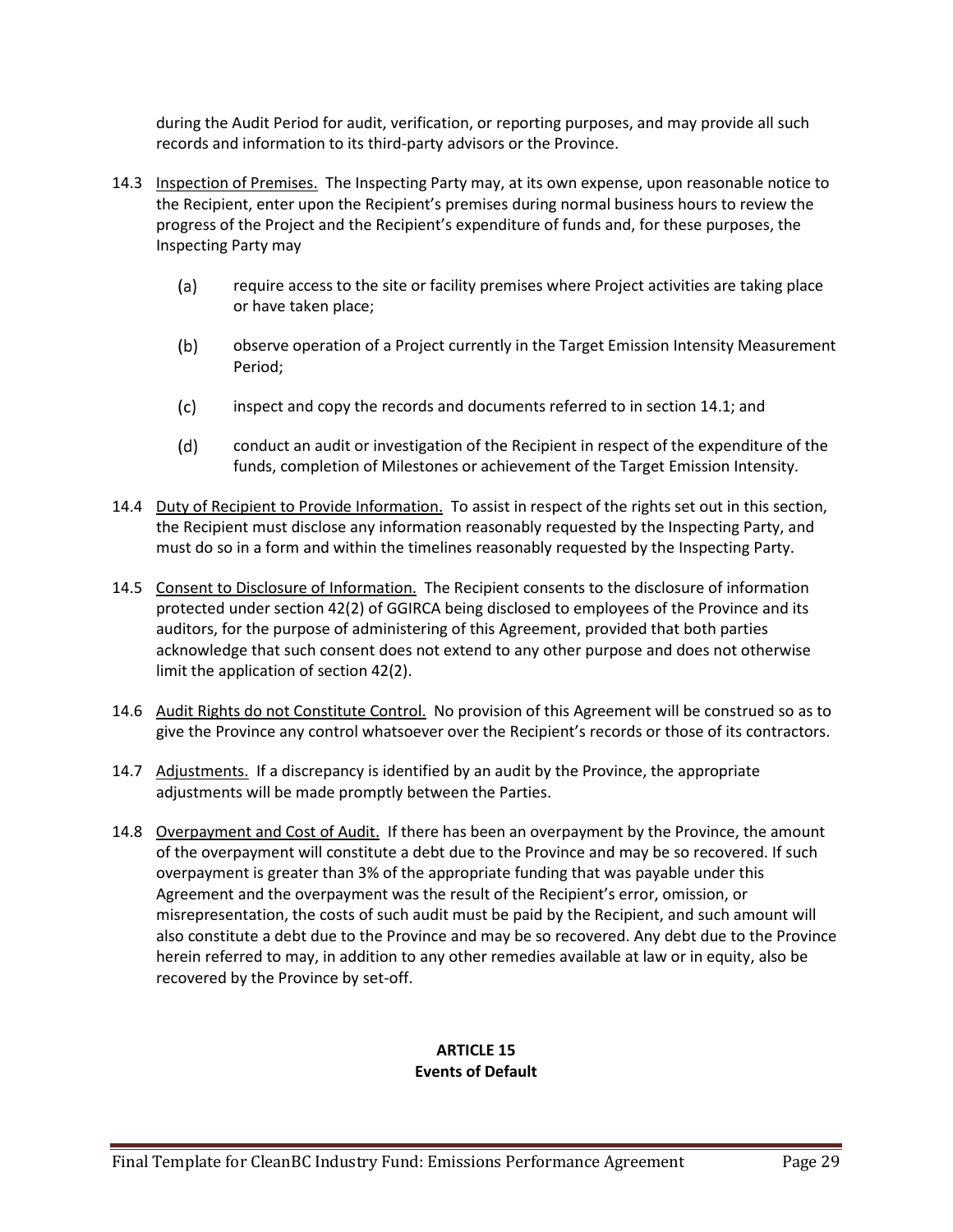#### 15.1 Definitions. In this Article,

- $(a)$ "**Event of Default**" means any of the following:
	- (i) an Insolvency Event,
	- (ii) the Recipient fails to perform, in a material respect, any of the Recipient's material obligations under this Agreement,
	- (iii) the Recipient fails to achieve a Milestone by the Milestone Date, or
	- (iv) any representation or warranty made by the Recipient in this Agreement is untrue or incorrect in any material respect; and
- $(b)$ "**Insolvency Event**" means any of the following:
	- (i) an order is made, a resolution is passed or a petition is filed for the Recipient's liquidation or winding up,
	- (ii) the Recipient commits an act of bankruptcy, makes an assignment for the benefit of the Recipient's creditors or otherwise acknowledges the Recipient's insolvency,
	- (iii) a bankruptcy petition is filed or presented against the Recipient or a proposal under the Bankruptcy and Insolvency Act, R.S.C. 1985, c. B-3 is made by the Recipient,
	- (iv) a compromise or arrangement is proposed in respect of the Recipient under the Companies' Creditors Arrangement Act , R.S.C. 1985, c. C-36,,
	- (v) a receiver or receiver-manager is appointed for any of the Recipient's property, or
	- (vi) the Recipient ceases, in the Province's opinion, to carry on business as a going concern.
- 15.2 Province's Remedies. On the happening of an Event of Default, or at any time thereafter, the Province may, at its sole discretion, elect to do any one or more of the following:
	- $(a)$ by written notice to the Recipient, require that the Event of Default be remedied within a time period specified in the notice;
	- $(b)$ suspend or terminate the Province's obligation to pay further amounts in respect of the Project, including amounts due and owing which have not yet been paid;
	- $(c)$ require the Recipient to repay any amounts that have been wrongly paid by the Province, or set off such amounts from amounts otherwise payable by the Province;
	- $(d)$ if the Recipient has failed to provide a report as required under sections 6.2 to 6.5, require the Recipient to repay any amounts that have been wrongly paid by the Province, as determined by the Province;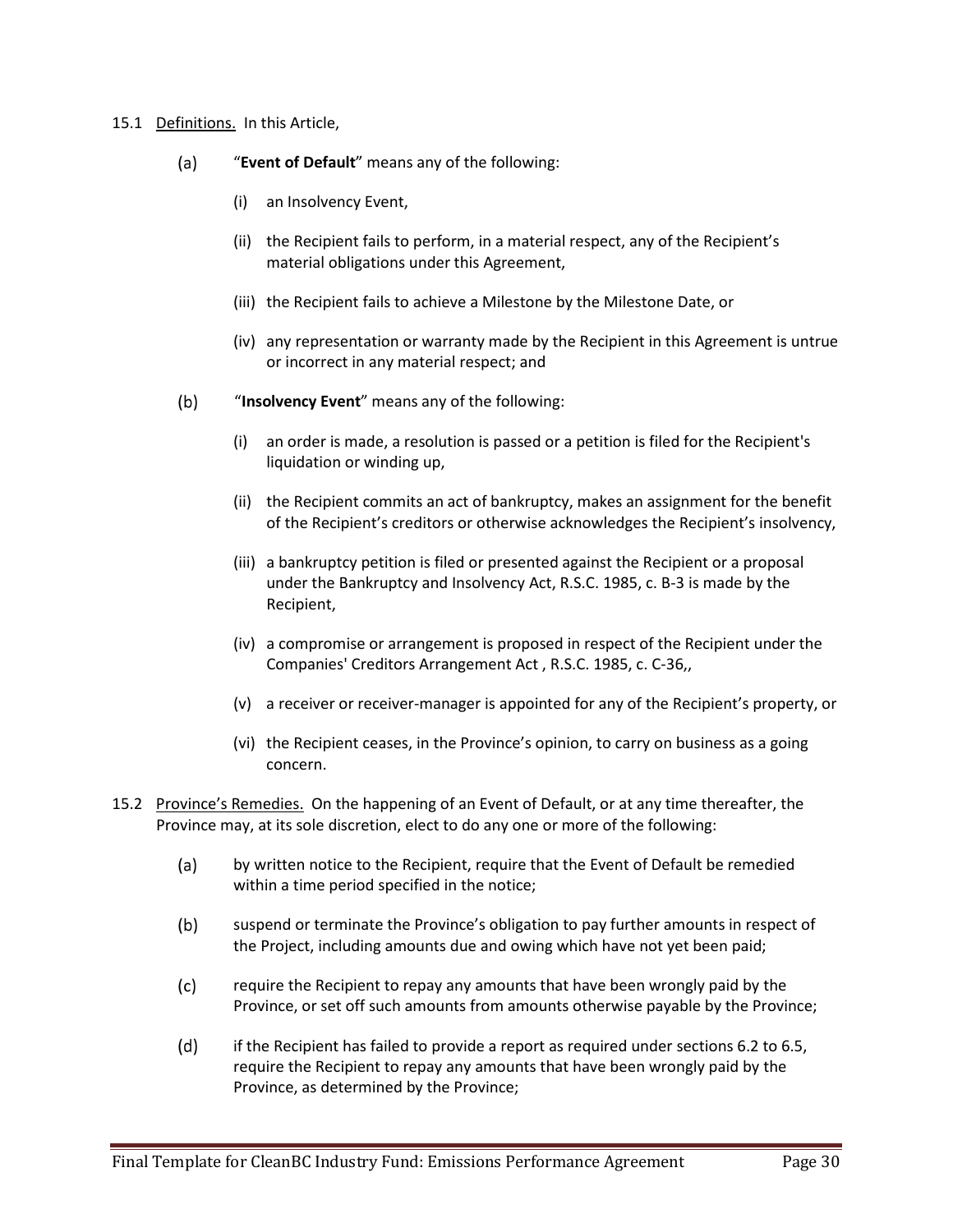- $(e)$ require the Recipient to repay forthwith all funds paid to the Recipient by the Province under this Agreement;
- $(f)$ reduce future grants otherwise payable to the Recipient under the CleanBC Industrial Incentive Program by an amount equal to the amount the Recipient is required to repay to the Province under this Agreement; and
- $(g)$ by written notice to the Recipient, terminate this Agreement with immediate effect or on a future date specified in the notice, subject to the expiration of any time period specified under section 15.2(a);
- 15.3 Delay not a Waiver. No failure or delay on the part of the Province to exercise its rights in relation to an Event of Default will constitute a waiver by the Province of such rights.

### **ARTICLE 16 Term and Termination**

- 16.1 Term. This Agreement commences on the Contract Start Date and expires on the date that is two years after the Target Emission Intensity Measurement Period, unless terminated earlier by mutual consent of the Parties or pursuant to sections 15.2(g) or 16.3.
- 16.2 Survival. Article 1 *[Interpretation]*, section 5.7 [*Reimbursement for Excess Other Funding*], section 5.9 *[Recipient Must Maintain the Project Assets]*, section 6.6 [*Annual Reporting*], Article 7 *[Representations and Warranties]*, Article 9 *[Intellectual Property]*, section 13.1 *[Indemnity]*, Article 14 *[Records Retention and Audit]*, section 16.2 *[Survival]* and Article 18 *[Dispute Resolution]*  survive termination of this Agreement. Article 8 *[Confidentiality]* and sections 13.2 *[Insurance]*, 13.3 *[Evidence of Coverage]* and 13.4 *[Replacement]* survive for the duration of the Project Assets Life.
- 16.3 Termination by Recipient. If the Recipient determines that the Project should be terminated prior to completion, the Recipient may terminate this Agreement upon paying the Province all funds paid by the Province under this Agreement, together with Interest on such payments accruing from the time of payment.

### **ARTICLE 17 Force Majeure**

#### 17.1 Definitions. In this Article,

- (a) "**Event of Force Majeure**" means one of the following events:
	- (i) a natural disaster, fire, flood, storm, epidemic or power failure,
	- (ii) a war (declared and undeclared), insurrection or act of terrorism or piracy,
	- (iii) a strike (including illegal work stoppage or slowdown) or lockout,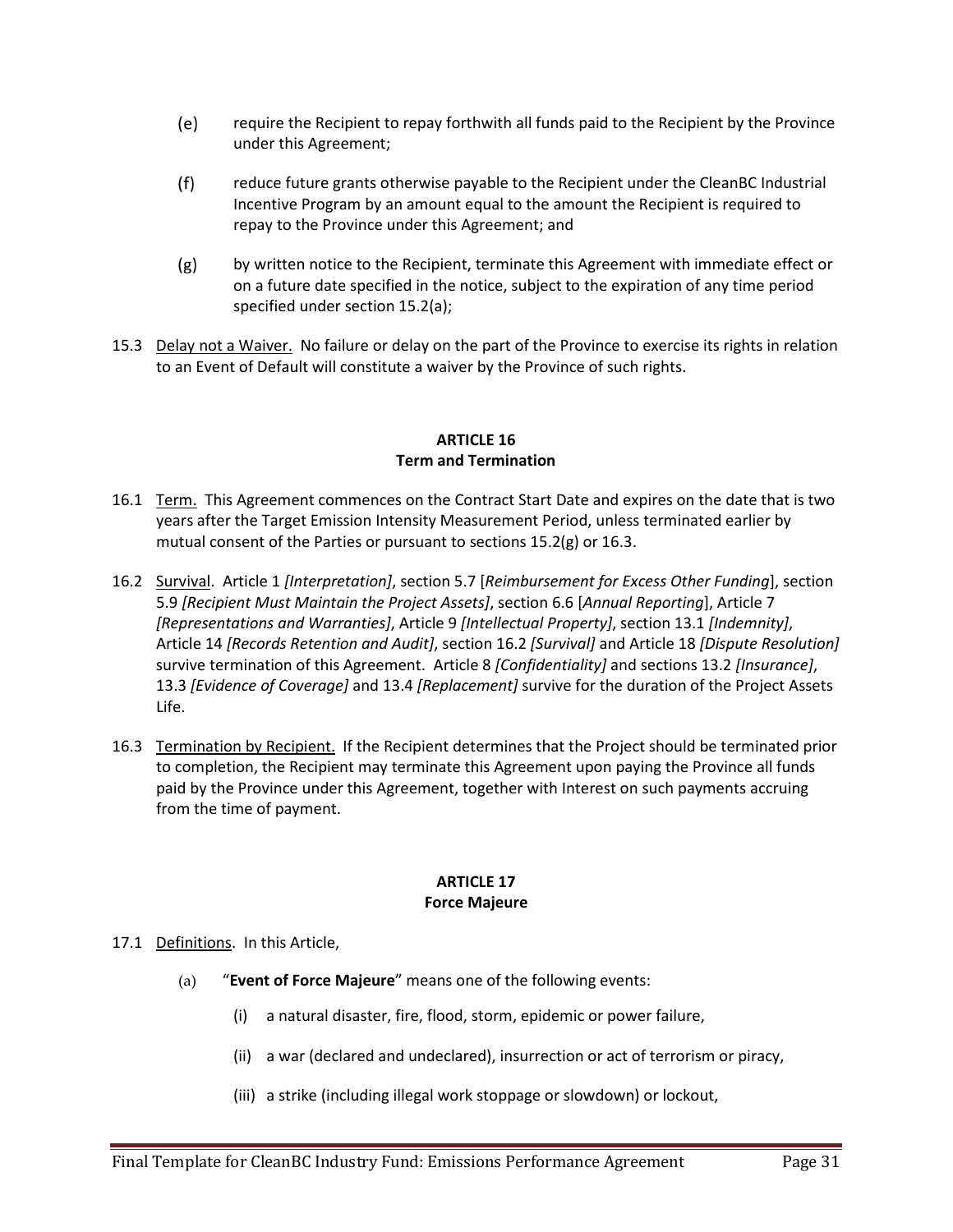- (iv) a freight embargo, or
- (v) an event that the Province agrees, in its sole discretion and in writing, is an Event of Force Majeure,

if the event prevents a Party from performing the Party's obligations in accordance with this Agreement and is beyond the reasonable control of that Party; and

- "**Affected Party**" means a Party prevented from performing the Party's obligations in  $(b)$ accordance with this Agreement by an Event of Force Majeure.
- 17.2 Consequence of Event of Force Majeure. An Affected Party is not liable to the other Party for any failure or delay in the performance of the Affected Party's obligations under this Agreement resulting from an Event of Force Majeure and any time periods for the performance of such obligations are automatically extended for the duration of the Event of Force Majeure provided that the Affected Party complies with the requirements of section 17.3.
- 17.3 Duties of Affected Party. An Affected Party must promptly notify the other Party in writing upon the occurrence of the Event of Force Majeure and make all reasonable efforts to prevent, control or limit the effect of the Event of Force Majeure so as to resume compliance with the Affected Party's obligations under this Agreement as soon as possible.

## **ARTICLE 18 Dispute Resolution**

- 18.1 Dispute resolution process. In the event of a dispute between the parties arising out of or in connection with this Agreement, the following dispute resolution process will apply unless the parties otherwise agree in writing:
	- the parties must initially attempt to resolve the dispute through collaborative  $(a)$ negotiation;
	- $(b)$ if the dispute is not resolved through initial collaborative negotiations, either Party may by notice to the other Party, request collaborative negotiation among senior officials, in which case both Parties must designate a senior official within 5 business days, who will engage in collaborative negotiations;
	- $(c)$ if the dispute is not resolved through collaborative negotiation within 20 business days of the notice referred to in paragraph (b), the parties must then attempt to resolve the dispute through mediation under the rules of the Mediate BC Society; and
	- $(d)$ if the dispute is not resolved through mediation within 30 business days of the commencement of mediation, the dispute must be referred to and finally resolved by arbitration under the Arbitration Act.
- 18.2 Location of arbitration or mediation. Unless the parties otherwise agree in writing, an arbitration or mediation under section 18.1 will be held in Victoria, British Columbia.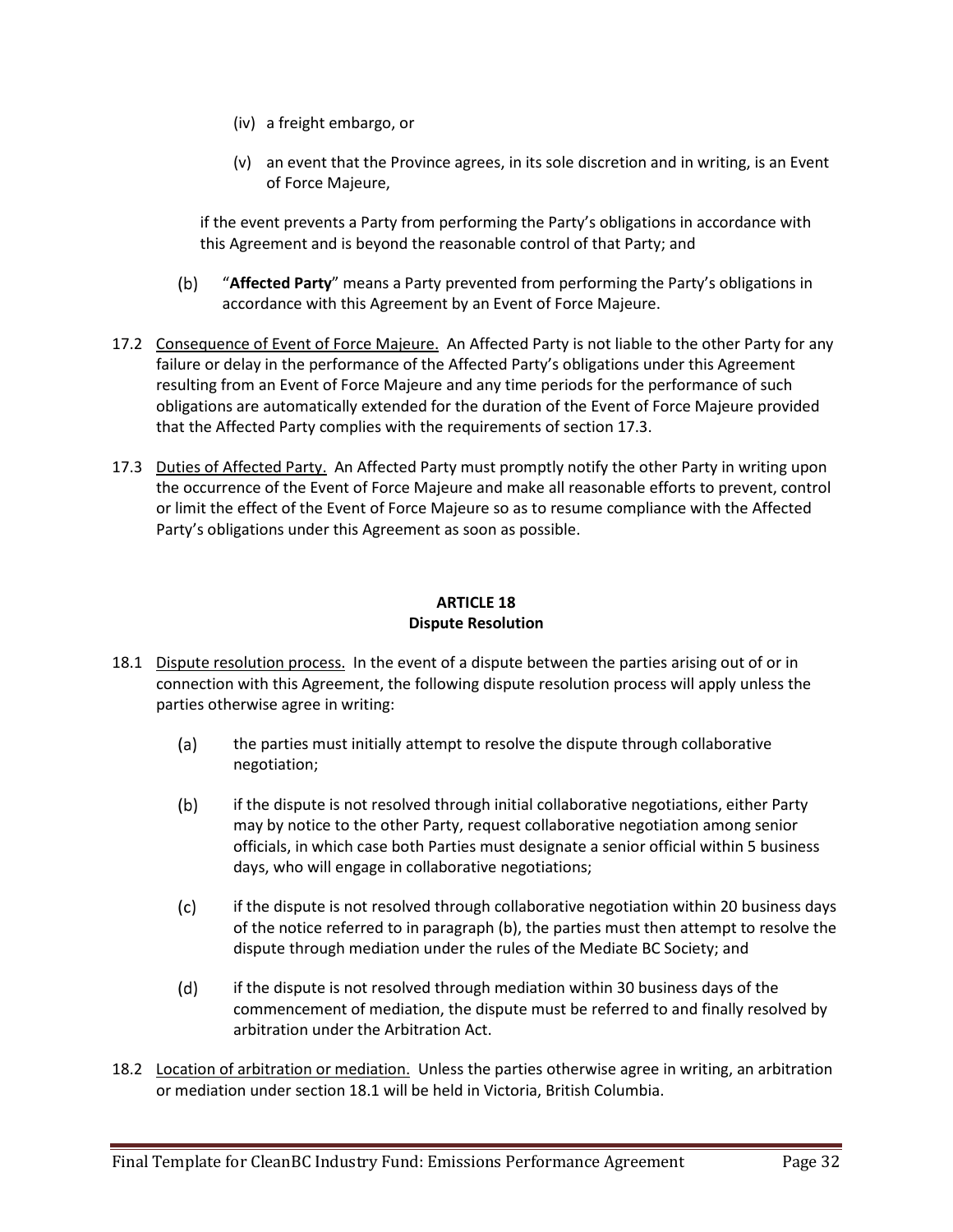18.3 Costs of mediation or arbitration. Unless the parties otherwise agree in writing or, in the case of an arbitration, the arbitrator otherwise orders, the parties must share equally the costs of a mediation or arbitration under section 18.1 other than those costs relating to the production of expert evidence or representation by counsel.

### **ARTICLE 19 Miscellaneous**

- 19.1 Delivery of notices. To be effective, any notice contemplated by this Agreement must be in writing and delivered as follows:
	- $(a)$ by email to the Province Contact or the Recipient Contact, as applicable, in which case notice will be deemed to be received on the date of delivery if it is a business day and the delivery was made prior to 4:00 pm (local time in place of receipt) and otherwise on the next business day;
	- $(b)$ by hand or courier to the Province Contact or Recipient Contact, as the case may be, in which case it will be deemed to be received on the day of its delivery; or
	- $(c)$ by prepaid post to the Province Contact or Recipient Contact in which case if mailed during any period when normal postal services prevail, it will be deemed to be received on the fifth business day after its mailing.
- 19.2 Change of address. Either party may from time to time give notice to the other party of a substitute address, which from the date such notice is given will supersede for purposes of section 19.1 *[Delivery of Notices]* any previous address or fax number specified for the party giving the notice.
- 19.3 Assignment. The Recipient must not assign any of the Recipient's rights or obligations under this Agreement without the Province's prior written consent, provided, however, that the Recipient may, without the prior written consent of the Province but with 15 days written notice by Recipient to the Province, assign its rights and obligations under this Agreement to any of its Affiliates or to its successor in interest in connection with a merger or consolidation (or other similar transaction) or the sale of all or substantially all of the Project Assets, so long as such Party is the Operator of the Project Facility and agrees to perform this Agreement in the same manner and to the same extent that the Recipient would be required to perform it if no such assignment had taken place. Any other assignment of the rights or obligations under this Agreement by the Recipient requires prior written consent by the Province. Upon providing written notice to the Recipient, the Province may assign to any person any of the Province's rights under this Agreement and may assign to any "government corporation", as defined in the *Financial Administration Act*, R.S.B.C. 1996, c. 138, any of the Province's obligations under this Agreement.
- 19.4 Waiver. A waiver of any term or breach of this Agreement is effective only if it is in writing and signed by, or on behalf of, the waiving party and is not a waiver of any other term or breach.
- 19.5 Modification. No modification of this Agreement is effective unless it is in writing and signed by, or on behalf of, the parties.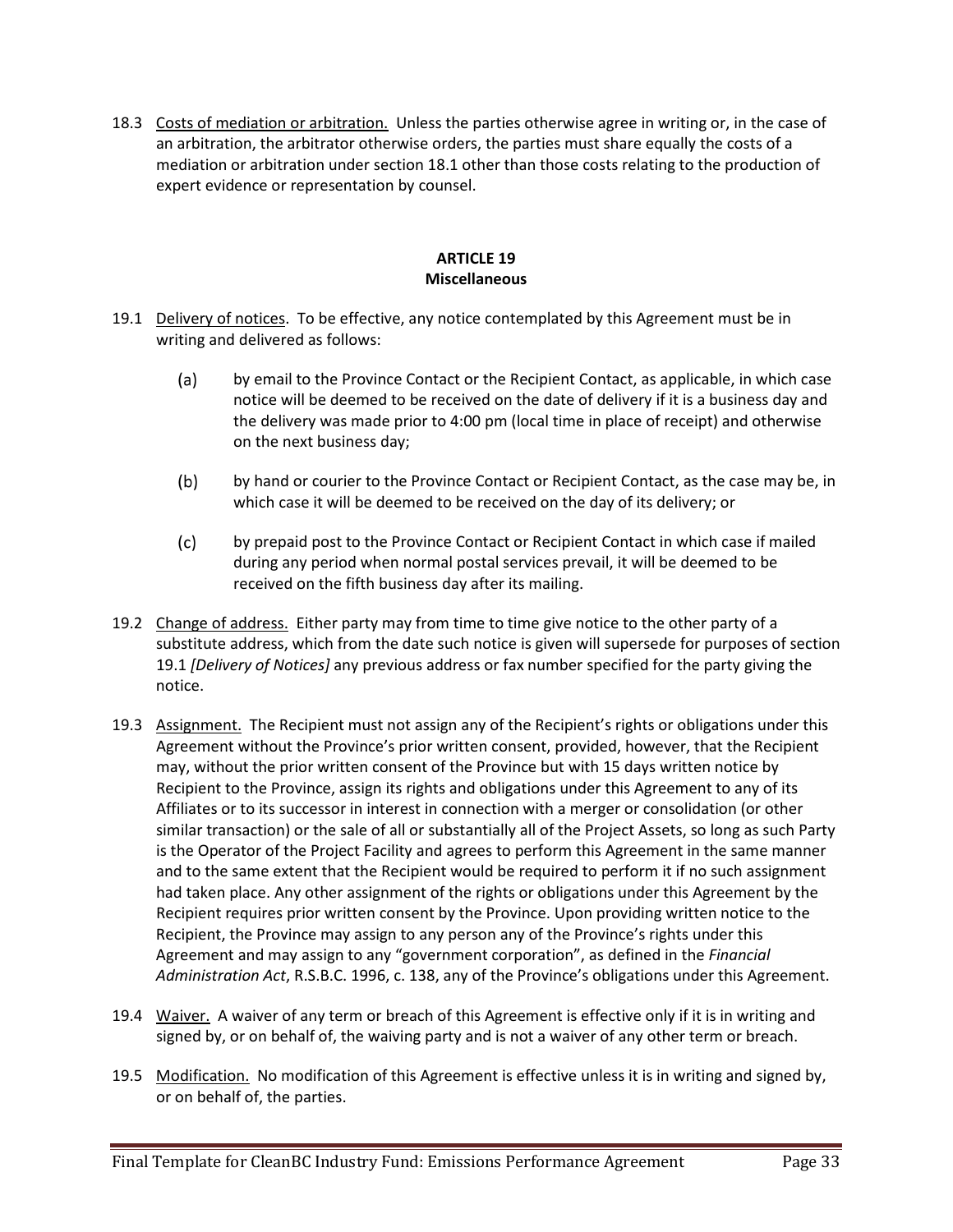- 19.6 Entire Agreement. This Agreement (including any modification of it) constitutes the entire agreement between the parties as to the Province's payment of funds for the Project.
- 19.7 Schedules. The Schedules (including any appendices or other documents attached to, or incorporated by reference into, those Schedules) are part of this Agreement.
- 19.8 Independence from Province. In relation to the performance of the Project, the Recipient is not a partner or agent of the Province, and must not act or purport to act contrary to this section and must not do anything that would result in personnel hired or used by the Recipient or a subcontractor in relation to the Project being considered employees or agents of the Province.
- 19.9 Time. Time is of the essence in this Agreement and, without limitation, will remain of the essence after any modification or extension of this Agreement, whether or not expressly restated in the document effecting the modification or extension.
- 19.10 Further Assurances. Each of the Parties will from time to time execute and deliver all such further documents and instruments and do all acts and things as another Party may reasonably require to effectively carry out or better evidence or perfect the full intent and meaning of this Agreement or to consummate more effectively the transactions contemplated hereby.
- 19.11 Conflict of Interest. The Recipient must not provide any services to any person in circumstances which, in the Province's reasonable opinion, could give rise to a conflict of interest between the Recipient's duties to that person and the Recipient's duties to the Province under this Agreement.
- 19.12 No Effect on Statutory Duties. This Agreement does not operate as a permit, licence, approval or other statutory authority which the Recipient may be required to obtain from the Province or any of its agencies in order to carry out the Project. Nothing in this Agreement is to be construed as interfering with, or fettering in any manner, the exercise by the Province or its agencies of any statutory, prerogative, executive or legislative power or duty.
- 19.13 Enurement. This Agreement will enure to the benefit of and be binding upon the respective heirs, executors, administrators, other legal representatives, successors and permitted assigns of the Parties.
- 19.14 Amendment. This Agreement may only be amended by written agreement duly executed by authorized representatives of the Parties.
- 19.15 Severability. If any provision of this Agreement is determined to be illegal, invalid or unenforceable by an arbitrator or any court of competent jurisdiction, that provision will be severed from this Agreement and the remaining provisions will remain in full force and effect.
- 19.16 Governing Law and Dispute Forum. This Agreement is governed by and will be construed in accordance with the laws of the Province of British Columbia and the laws of Canada applicable therein. For the purpose of all legal proceedings, this Agreement will be deemed to have been performed in the Province of British Columbia and the courts of the Province of British Columbia will have jurisdiction to entertain any action arising under this Agreement. Each of the Parties attorns to the non-exclusive jurisdiction of the courts of the Province of British Columbia.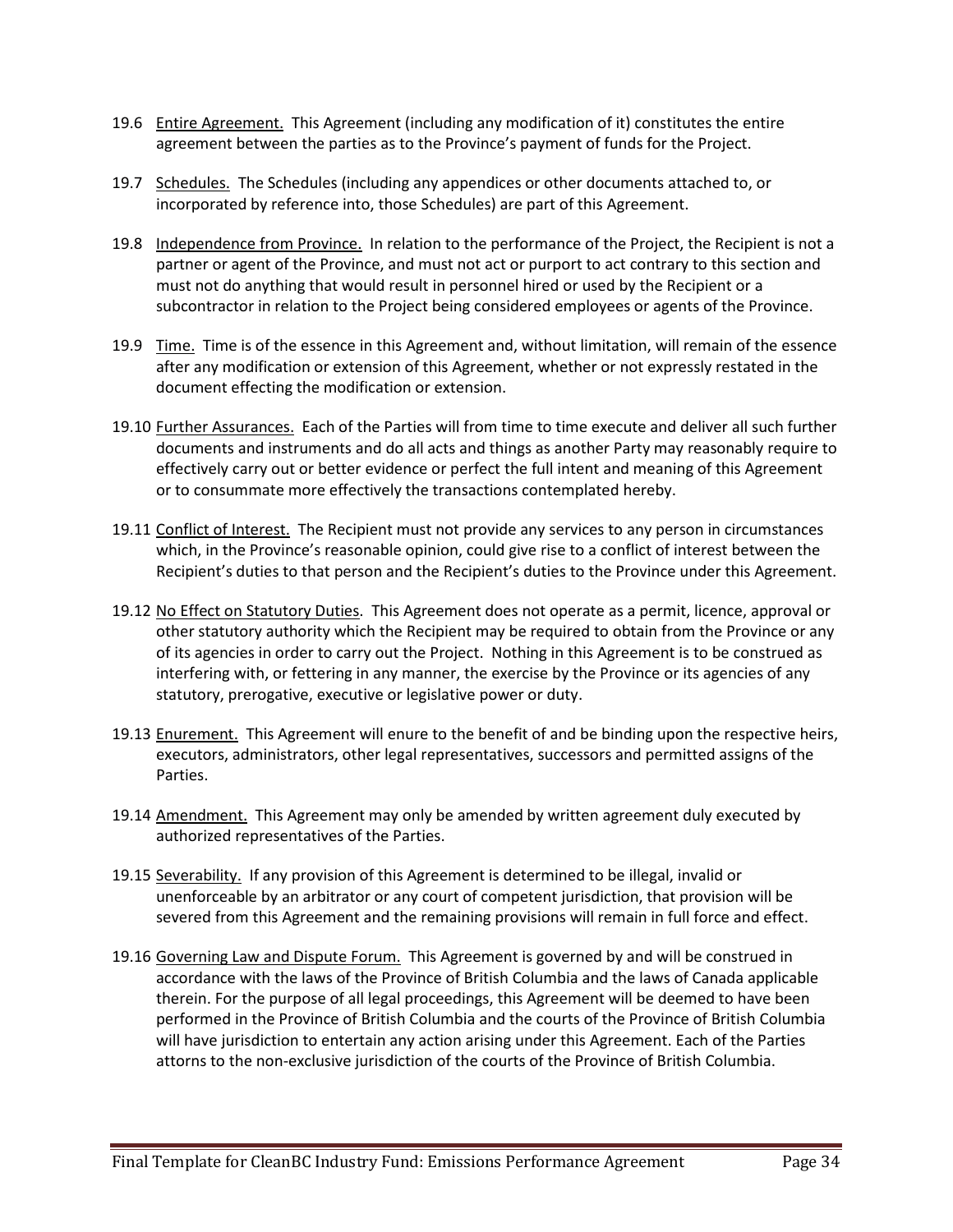- 19.17 Remedies Cumulative. The rights and remedies of the parties under this Agreement are cumulative and are in addition to, and not in substitution for, any other rights and remedies available at law or in equity or otherwise. No single or partial exercise by a Party of any right or remedy precludes or otherwise affects the exercise of any other right or remedy to which that Party may be entitled.
- 19.18 Independent Legal Advice. The Recipient acknowledges that it has obtained its own independent legal advice with respect to the terms of this Agreement prior to its execution. The Recipient acknowledges that it has been advised that it should obtain independent legal advice as to the terms of this agreement.
- 19.19 Counterparts. This Agreement may be executed in any number of counterparts, each of which will be deemed to be an original and all of which taken together will be deemed to constitute one and the same instrument.

*[The remainder of this page left intentionally blank.]*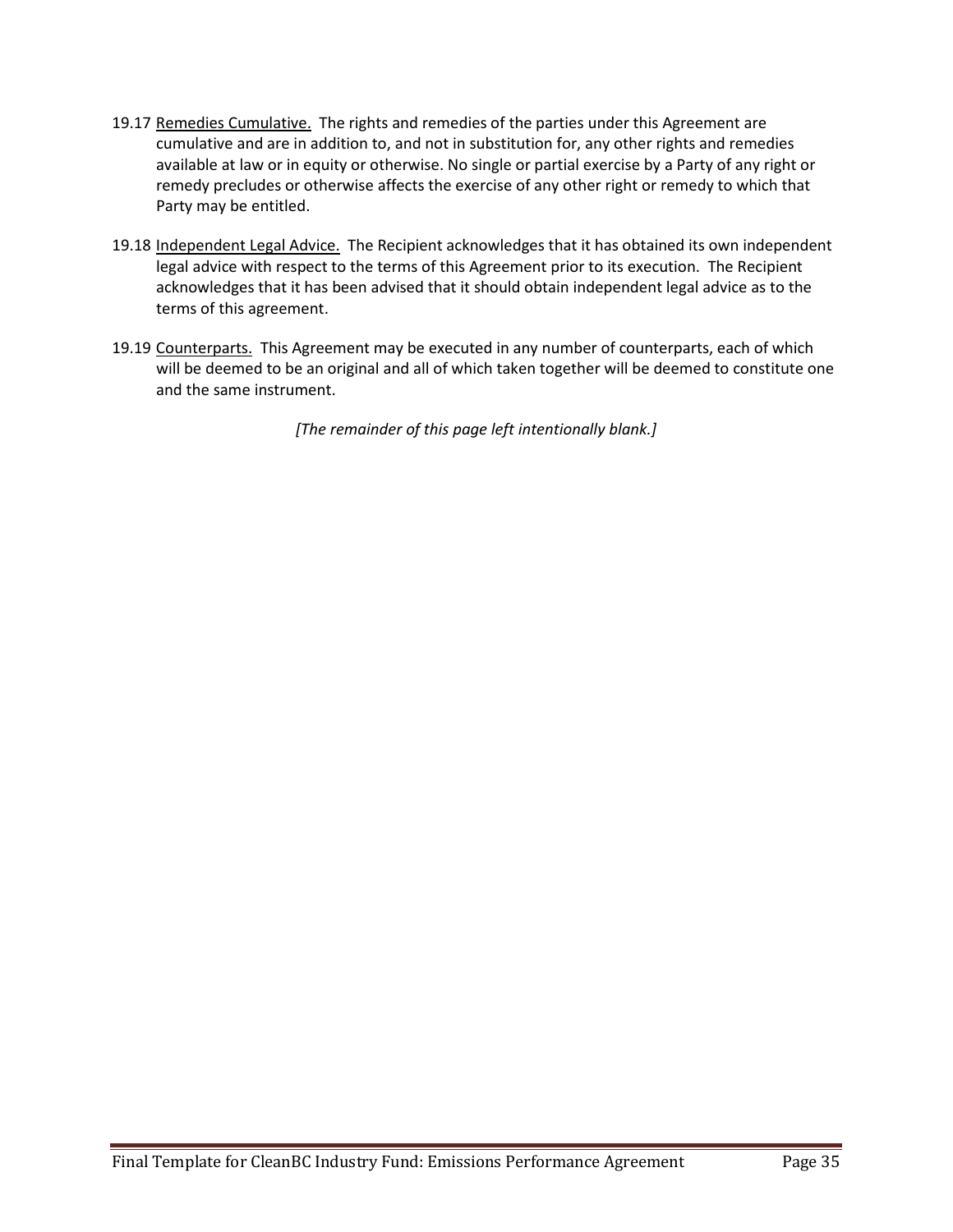EXECUTED by the Parties as of \_\_\_\_\_\_\_\_\_\_\_\_\_\_\_\_\_\_, 2022.

| HER MAJESTY THE QUEEN IN RIGHT OF THE             |
|---------------------------------------------------|
| PROVINCE OF BRITISH COLUMBIA, as represented      |
| by the Minister of Environment and Climate Change |
| <b>Strategy</b>                                   |

By: Name: Title:

#### **NAME OF RECIPIENT**

By: Name: Title: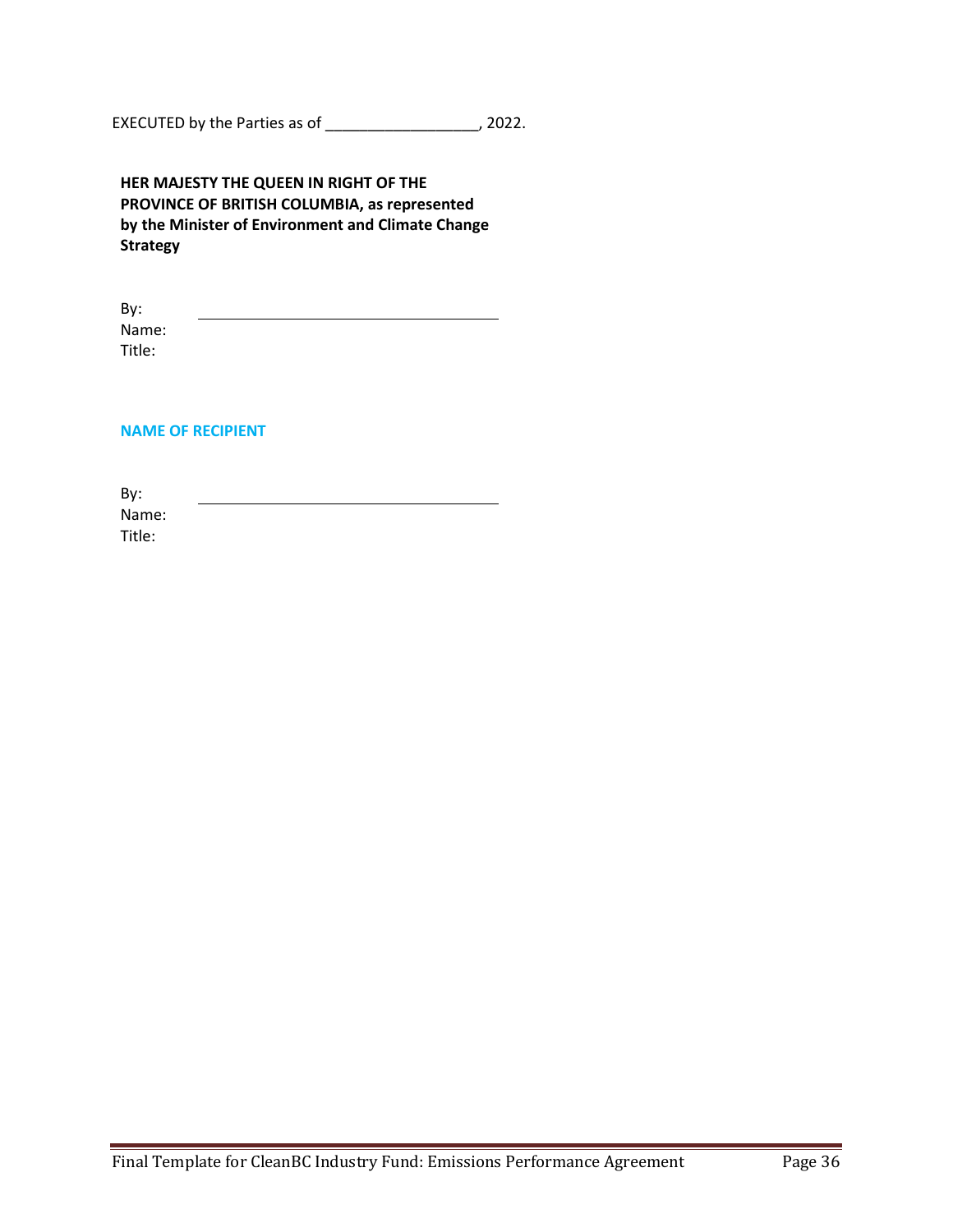# Schedule A Project Description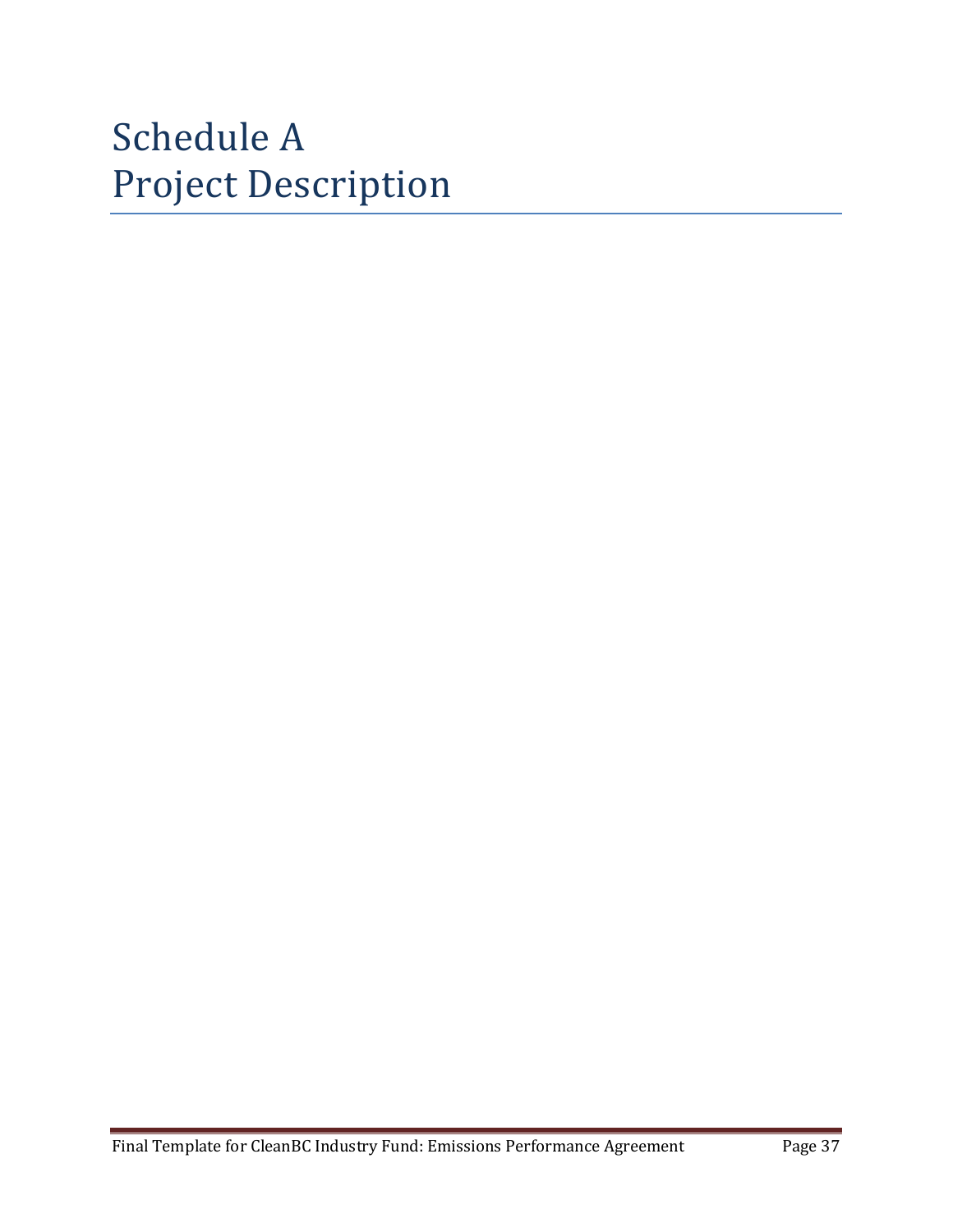# Schedule B Budget

**Part 1: Budget (Estimated Eligible Expense amounts per General Milestone Report)**

*[Consistent with Proposal Appendix B2: Project Budget Template and Schedule D: Milestones of this Agreement]*

**Part 2: Details of Other Funding (committed or anticipated)**

*[From RFP Appendix B: Project Proposal Submission Form]*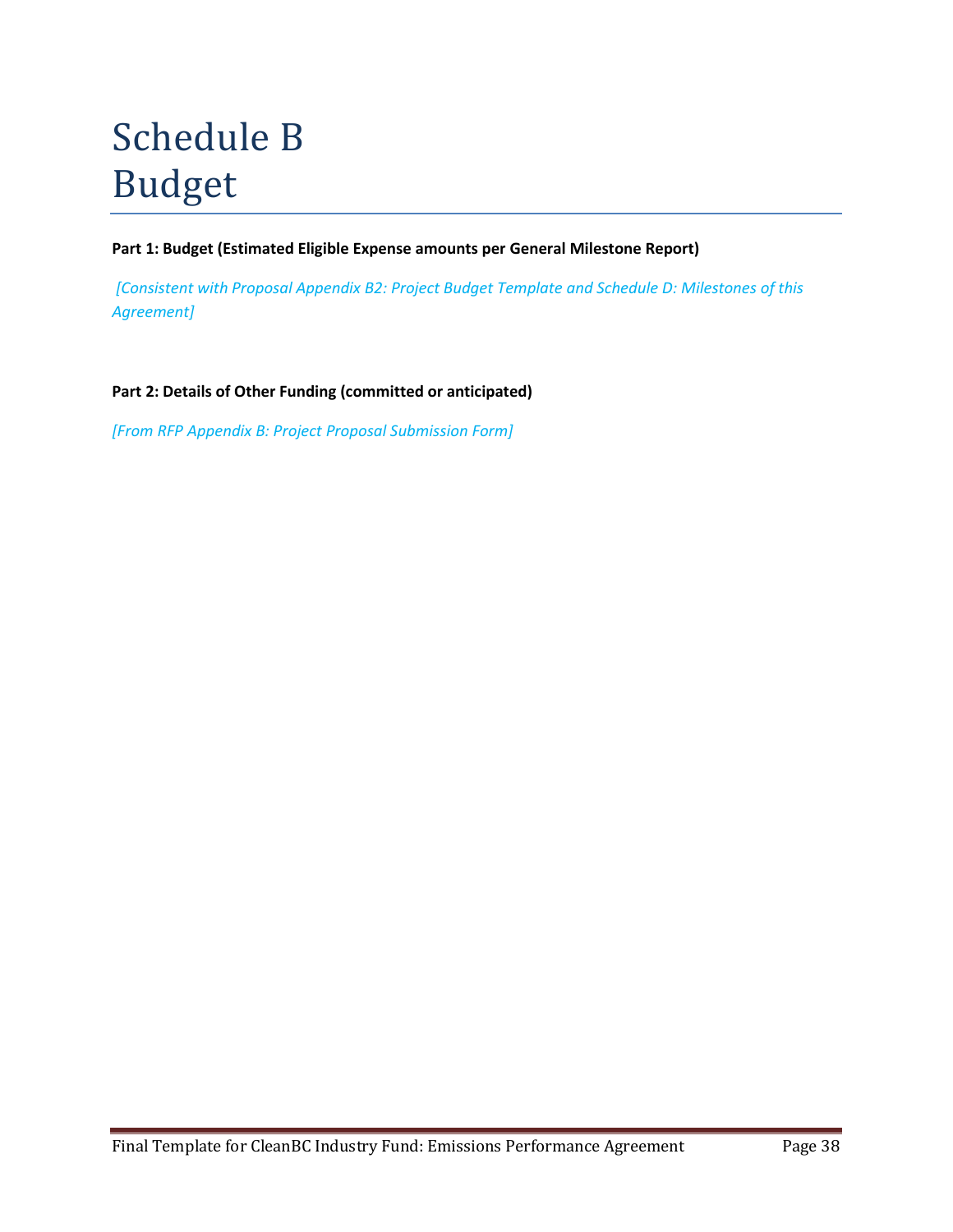# Schedule C Invoices and Payment Procedures

#### **Part 1: Expense Claims**

In order to be eligible to obtain a Milestone Payment for a General Milestone, the Recipient must submit to the Province Expense Claims using a template provided by the Province (or pre-approved by the Province), which should contain items including, but not limited to, the following:

- $(a)$ Recipient's legal name and address;
- $(b)$ Funding Agreement Identification Number;
- $(c)$ the Recipient's calculation of
	- (i) for each Budget Item, the amount of Eligible Expenses incurred and included in the Expense Claim;
	- (ii) for each amount referred to in (i), the Budgeted Eligible Expenses and any amounts that were previously included in Expense Claims submitted to the Province,
	- (iii) for each amount referred to in (i), the Province's Share of the Budgeted Eligible Expenses included in the Expense Claim, calculated in accordance with this Agreement, and
	- (iv) the total of amounts claimed under (iii);
- $(d)$ an Expense Claim number for ease of reference;
- $(e)$ any other billing information reasonably requested by the Province; and
- $(f)$ a certification, attached to the Expense Claim, by the Chief Financial Officer or other duly authorized representative of the Recipient responsible for management of finances in the form specified in Part 3 of this Schedule C.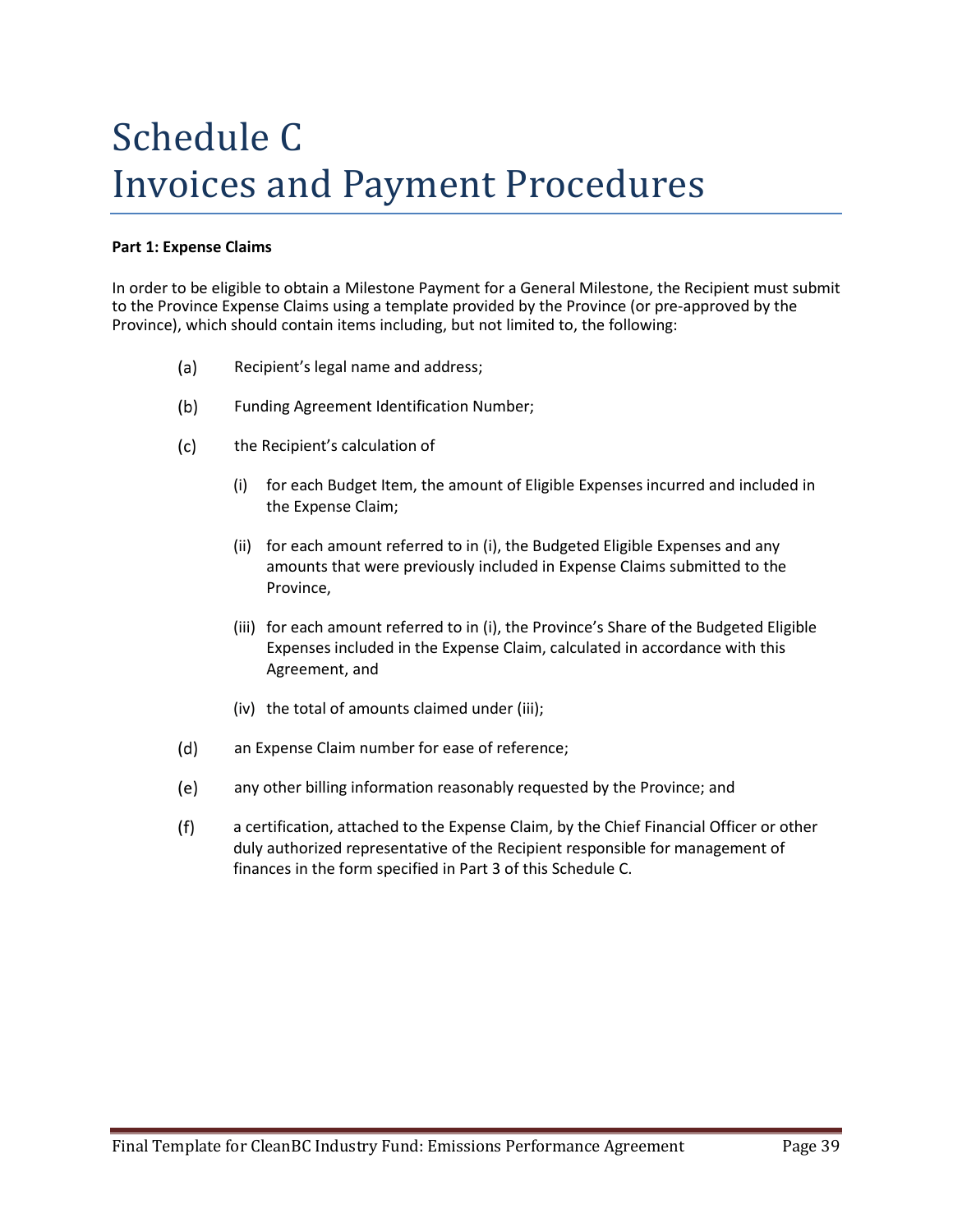#### **Part 2: Certification for Expense Claims**

|                                                              | Οl                                      |
|--------------------------------------------------------------|-----------------------------------------|
| Name of duly authorized representative signing certification | Title of duly authorized representative |
|                                                              | certify that:                           |
| <b>Full Legal Name of Recipient</b>                          |                                         |
| I have reviewed the Expense Claim,                           | attached to this certification and      |
|                                                              | <b>Expense Claim Number</b>             |

Based on all appropriate review, investigation and inquiries, I hereby certify that to the best of my knowledge:

- $(a)$ All information in the Expense Claim is true, accurate and complete;
- All expenses reported in the Expense Claim are Eligible Expenses incurred before the  $(b)$ date of the Expense Claim, and, without limitation,
	- (i) All expenses reported in the Expense Claim are supported by Proof of Payment and Timesheets as Appropriate;
	- (ii) All expenses reported in the Expense Claim were incurred for the sole purpose of completion of the Project;
- $(c)$ I have reported to the Province all Other Funding received in relation to the Project.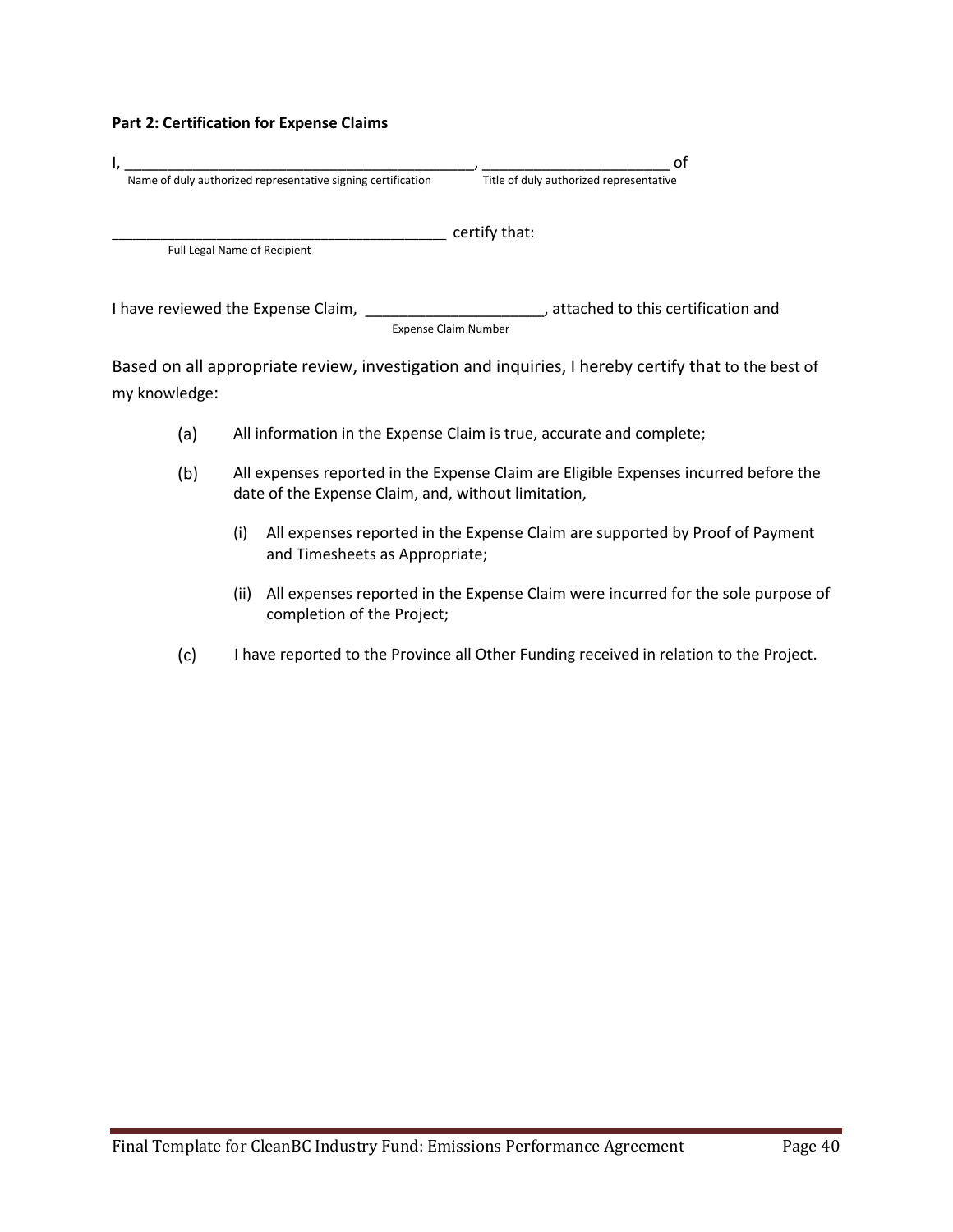# Schedule D Milestones

| Description of Phase of Project or Element of<br>Project that Must be completed.<br>[Descriptions should be specific such that it will<br>be possible to clearly determine when a<br>milestone is met. E.g. "Recipient Substantially<br>Completes XXX and submits to CAS Certification<br>by Professional Engineer that XXX has been<br>completed. Recommended Milestones include<br>two elements: actual physical step and<br>certification.] | <b>Milestone Type</b><br>[Four types:<br><b>Advanced (one</b><br>only); General;<br>Reporting;<br>Performance (one<br>$only$ <i>)</i> | <b>Maximum Milestone</b><br>Amount<br>[Note that Milestone<br>Payments will be<br>determined in accordance<br>with Article 2. Sum of<br><b>Advanced (if applicable)</b><br>and General Milestones<br>needs to equal Maximum<br><b>Funding Amount on line 13</b><br>(p.2) of this agreement]. | <b>Deadline for</b><br><b>Substantial</b><br><b>Completion</b>                       | Professional<br><b>Designation of</b><br><b>Representative to</b><br><b>Certify Substantial</b><br>Completion<br>[Typically, a<br><b>Professional Engineer</b><br>or Chartered<br>Professional<br>Accountant. If known,<br>include Name and<br><b>Rolel</b> |
|------------------------------------------------------------------------------------------------------------------------------------------------------------------------------------------------------------------------------------------------------------------------------------------------------------------------------------------------------------------------------------------------------------------------------------------------|---------------------------------------------------------------------------------------------------------------------------------------|----------------------------------------------------------------------------------------------------------------------------------------------------------------------------------------------------------------------------------------------------------------------------------------------|--------------------------------------------------------------------------------------|-------------------------------------------------------------------------------------------------------------------------------------------------------------------------------------------------------------------------------------------------------------|
|                                                                                                                                                                                                                                                                                                                                                                                                                                                | Advanced                                                                                                                              | S[Insert the maximum<br>amount the Recipient may<br>receive for this Milestone<br>before deductions]                                                                                                                                                                                         |                                                                                      | Professional Engineer<br>or Certified<br>Professional<br>Accountant.                                                                                                                                                                                        |
| Project and commissioning complete. The Target<br><b>Emission Intensity Measurement Period must</b><br>commence within three months.                                                                                                                                                                                                                                                                                                           | General                                                                                                                               | <b>S[Insert the maximum</b><br>amount the Recipient may<br>receive for this Milestone<br>before deductions]                                                                                                                                                                                  |                                                                                      | <b>Professional Engineer</b><br>or Certified<br>Professional<br>Accountant.                                                                                                                                                                                 |
| <b>Target Emission Intensity Measurement Period</b><br>complete and Emission Intensity Report is<br>submitted.                                                                                                                                                                                                                                                                                                                                 | Performance                                                                                                                           | Not applicable. Milestone<br>Payment will be calculated<br>in accordance with section<br>2.6.                                                                                                                                                                                                | 150 days<br>after end of<br>Target<br>Emission<br>Intensity<br>Measurement<br>Period | <b>Professional Engineer</b><br>or Certified<br>Professional<br>Accountant.                                                                                                                                                                                 |

*[From RFP Appendix B: Project Proposal Submission Form]*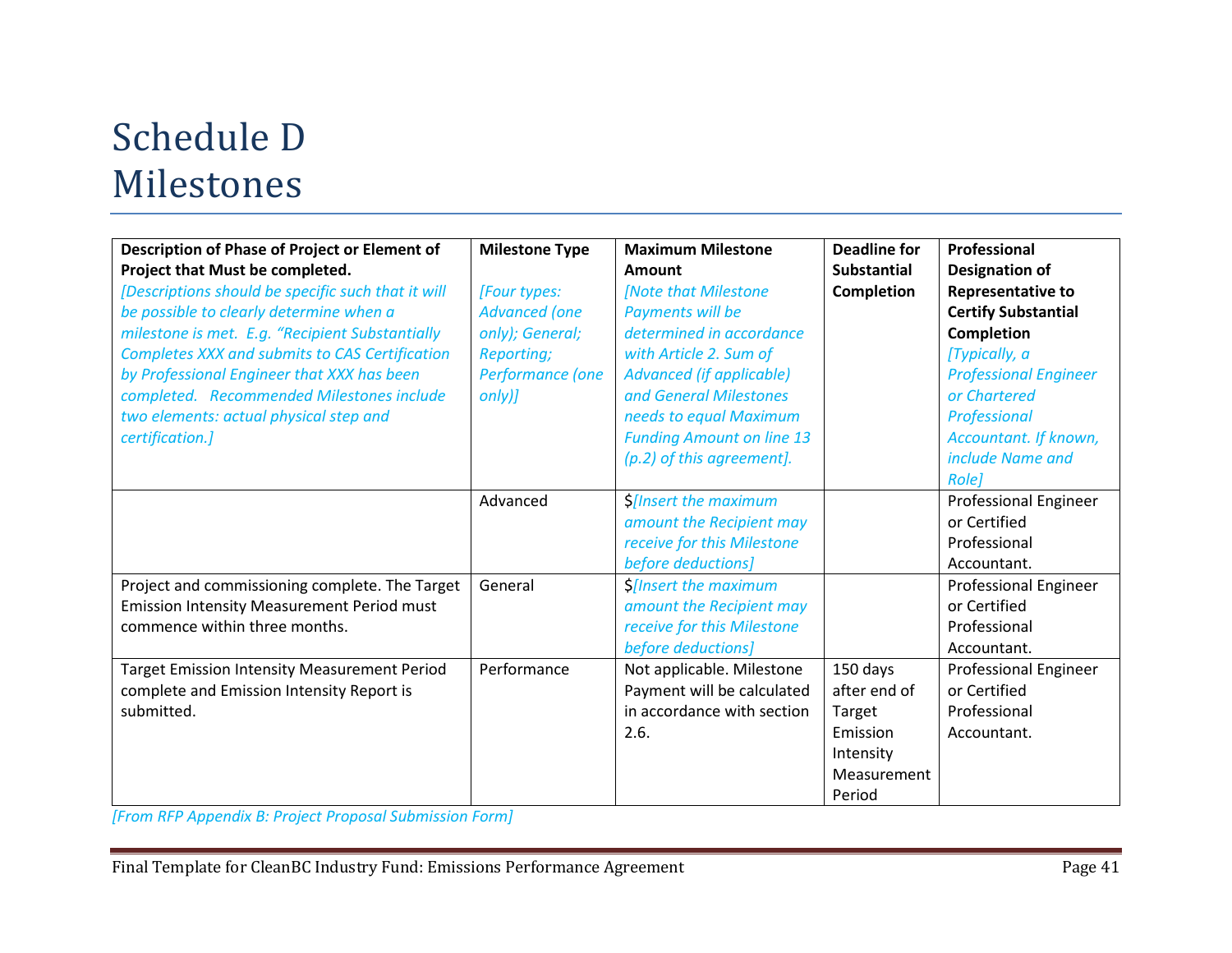# Schedule E Methods for Measuring Post-Project Emission Intensity and Specifications for the Emission Intensity Report, Verification and Verification Statement

## **Part 1: Methods for Quantifying Greenhouse Gas Emissions)**

*[From RFP– Appendix B: Project Proposal Submission Form, Section 3. A-1: GHG Emissions Reduced and Appendix B1: GHG Reduction Calculation. Methods in the proposal may be refined or specified in order to satisfy the Province's need for reliable quantification methods to be specified]*

Part A: Baseline Greenhouse Gas Methodology, Conditions and Assumptions

Part B: Post-Project GHG Methodology, Conditions and Assumptions

# **Part 2: Methods for Measuring Greenhouse Gas Post-Project Emission Intensity**

Part A: Baseline Greenhouse Gas Emission Intensity Methodology

Part B: Post-Project Greenhouse Gas Emission Intensity Methodology

*[From RFP– Appendix B: Project Proposal Submission Form, Section 3. A-1: GHG Emissions Reduced and Appendix B1: GHG Reduction Calculation. Methods in the proposal may be refined or specified in order to satisfy the Province's need for reliable quantification methods to be specified]*

*[Notwithstanding anything in this Schedule E, if there is a change to Global Warming Potentials from those in effect as of the Execution Date, the Recipient may choose to determine Post-Project Emission Intensity based on either the Global Warming Potentials in effect at the date of Execution or the Global Warming Potentials in effect during the Target Emission Intensity Measurement Period.]*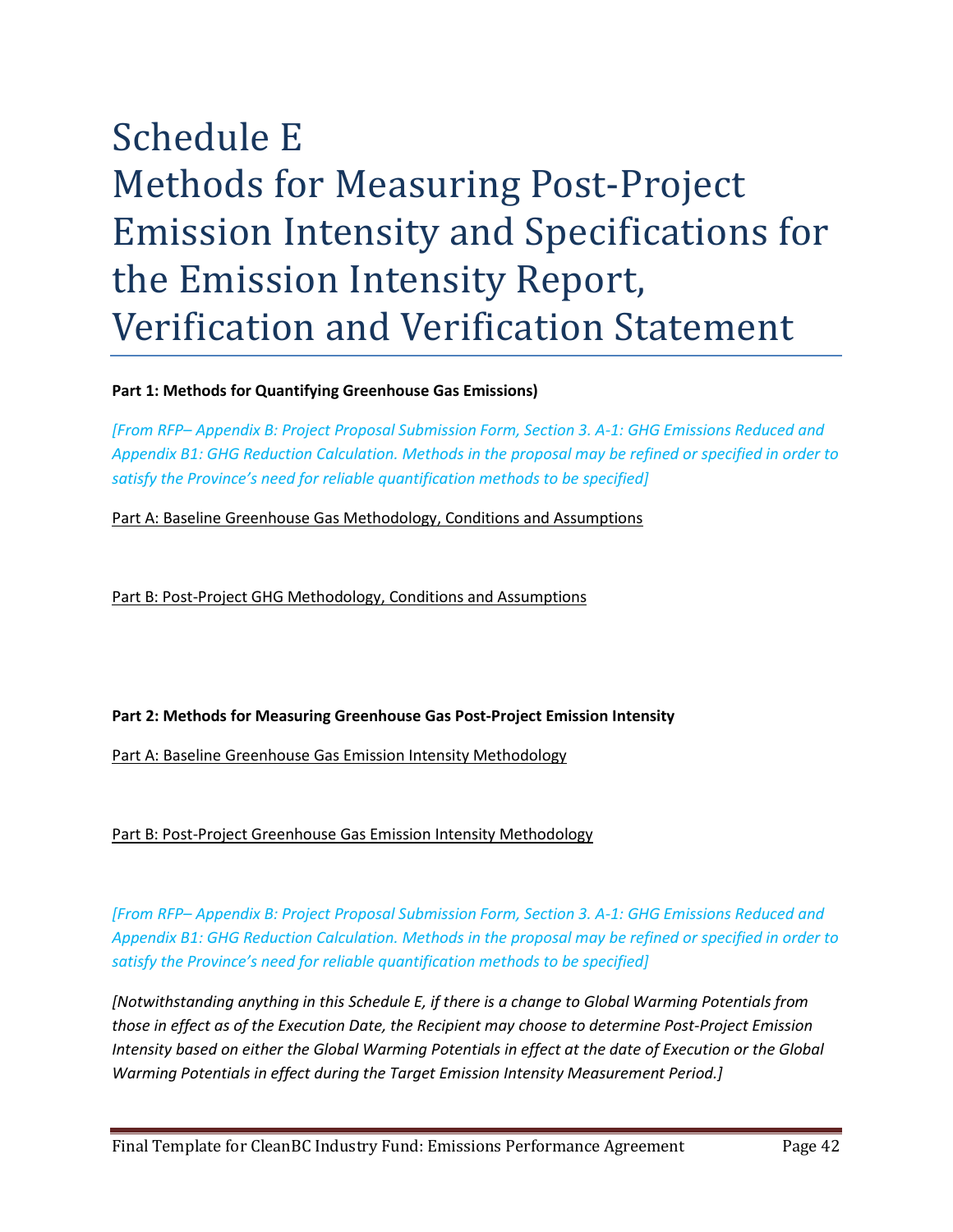#### **Part 3: Emission Intensity Report Specifications**

The Recipient's Emission Intensity Report must be prepared using a template provided by the Province. The Emission Intensity Report must include the following information:

- 1. Baseline Emission Intensity.
- 2. Target Emission Intensity.
- 3. Target Emission Intensity Measurement Period.
- 4. A description of the operating conditions during the measurement period and how they are a fair and reasonable representative time period in which to quantify the Post-Project Emission Intensity.
- 5. Post-Project Emission Intensity.
- 6. A description of the methods used to calculate Post-Project Emission Intensity, if different than Schedule E, and a justification of the different methods (noting that changes to methods are only anticipated to exist in exceptional circumstances).
- 7. Project GHG Emission Intensity Performance.
- 8. Payment Percentage of Performance Milestone Amounts.
- 9. A description of any changes in the Project or Project Facility operations which could have had a material effect on Post-Project Emission Intensity.
- 10. Any other information required by the Province.
- 11. A signed statement from a duly authorized representative of the Recipient certifying that:
	- a. The signatory is a duly authorized representative of the Recipient.
	- b. The signatory has personally examined and is familiar with the information submitted in this Emission Intensity Report.
	- c. The Emission Intensity Report is consistent with the ISO14064-2 principles of relevance, completeness, accuracy, transparency and conservativeness.
	- d. The Target Emission Intensity Measurement Period is representative of normal operating conditions and is reasonable and fair in all respects.
	- e. Based upon reasonable investigation, including inquiry of those individuals responsible for obtaining the information, the signatory warrants that the submitted information is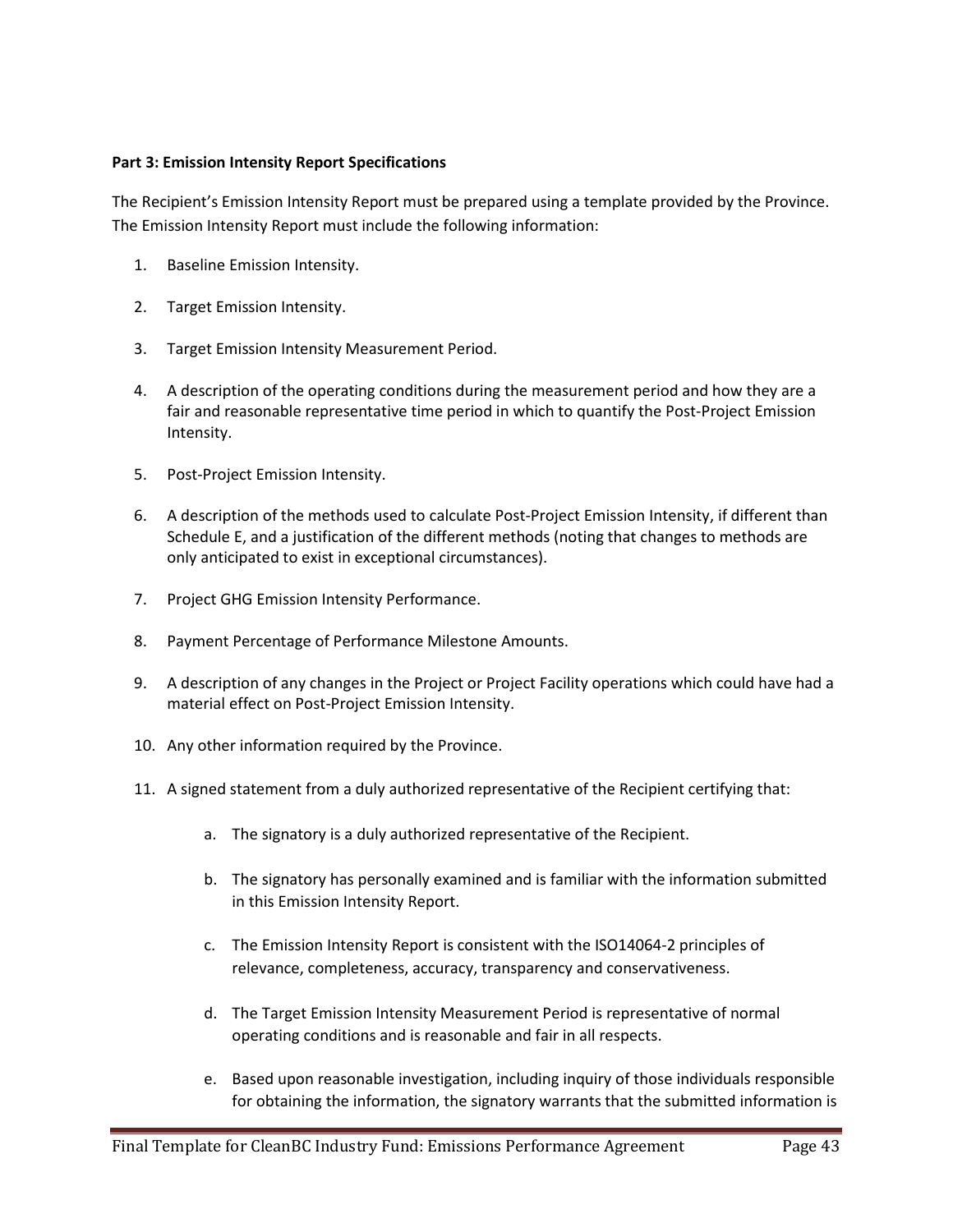true, accurate and complete to the best of his or her knowledge and belief, and that all matters [materially] affecting the validity of the asserted Post-Project Emission Intensity and the quantification methods and procedures upon which it is based have been fully disclosed.

#### **Part 4: Verification and Verification Statement Specifications**

The Recipient's Verification Body must prepare the Verification Statement using a template provided by the Province. The Verification Statement must include the following information:

- 1. Verification Statement title.
- 2. Project title.
- 3. Target Emission Intensity Measurement Report Period.
- 4. Intended user of the document (*i.e.* Director, Clean Investment, Climate Action Secretariat, B.C. Ministry of Environment and Climate Change Strategy).
- 5. Report date.
- 6. Verification Body name.
- 7. Verification Body contact information.
- 8. Accreditation body, Verification Body accreditation status, accreditation in project scope(s) relevant to project type and accreditation expiry.
- 9. Verification Body team (e.g., Lead Verifier, peer reviewer, technical expert, etc.).
- 10. Verification objective: to assess whether the GHG assertions and Emission Intensity presented in the Emission Intensity Report satisfied all verification criteria.
- 11. Verification criteria:
	- a. quantification methods as described in Schedule E of this Agreement; and
	- b. ISO14064-2.
- 12. Level of assurance: reasonable.
- 13. Verification scope: the Project as described in Schedule A of this Agreement, specifically the GHG boundaries of the Project.
- 14. Materiality thresholds: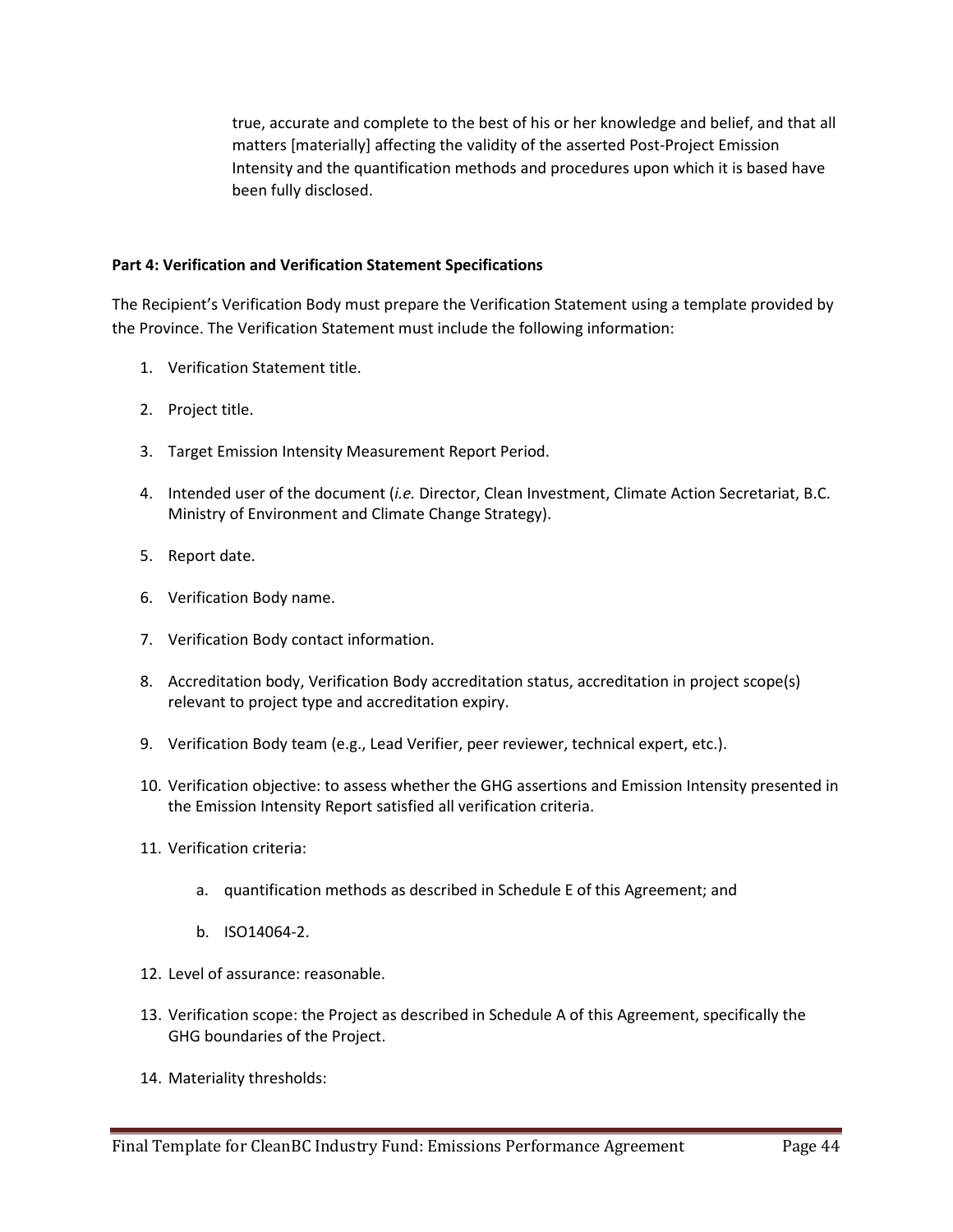- a. quantitative: set at 5% of the asserted Post-Project Emission Intensity; and
- b. qualitative:
	- i. applied in relation to the assertion and whether the uncertainty is linked to quantitative factors that would affect the asserted Post-Project Emission Intensity by 5% or more, and
	- ii. whether, with respect to the assertions in the Emission Intensity Report, the errors, omissions or misrepresentations individually, or in aggregate would cause a reasonable person to conclude that the verification statement could not be relied upon in consideration of the reasonable level of assurance required.
- 15. Verification procedures including a sampling plan, risk assessment and other procedures which may be undertaken in order to achieve the level of assurance required (*e.g.*, site/office visits or interviews).
- 16. Summary of verification results including:
	- a. consistency of the Project with Schedule A of this Agreement;
	- b. ownership of the Project Facility and calculation of Payment on Proof of Performance pursuant to section 2.6 of this Agreement;
	- c. re-performance calculation of the asserted Post-Project Emission Intensity;
	- d. assessment of uncertainty and risk (inherent, control and detection risk);
	- e. consistency and compliance with the verification criteria;
	- f. assessment of GHG data management and quality control;
	- g. Project deviations from the proposal; and
	- h. identified errors, omissions or misrepresentations.
- 17. Any other information required by the Province.
- 18. Declaration of the Verification Body: "In signing this declaration, I certify that the verification body completed a conflict of interest assessment, and is qualified as a verification body under section 26 of the *Greenhouse Gas Emission Reporting Regulation*, B.C. Reg. 249/2015 and has prepared the verification statement in accordance with Schedule E and containing the information required under Schedule E of the Agreement with the Recipient."
- 19. Signature of the Lead Verifier on behalf of the Verification Body.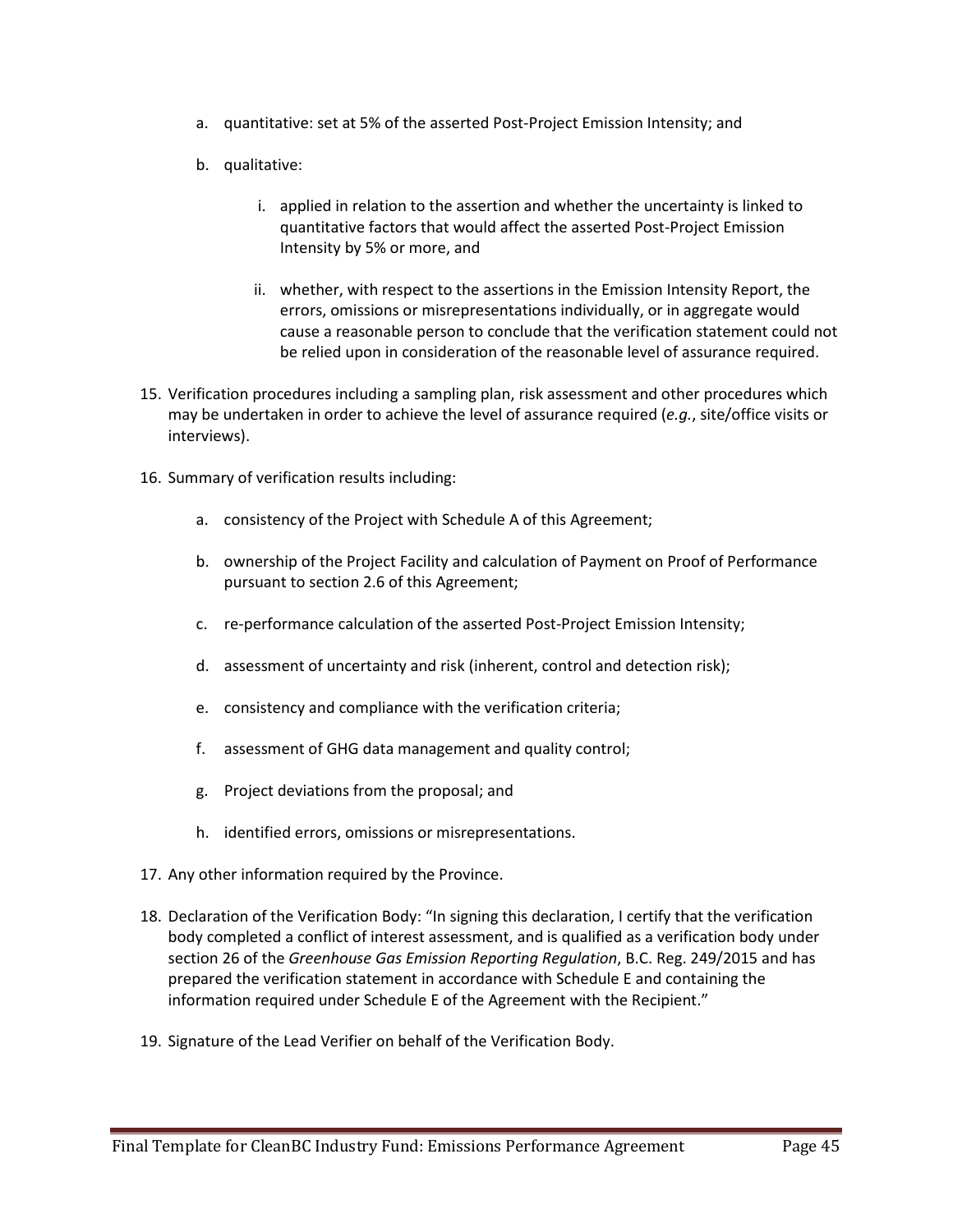# Schedule F Insurance

- 1. Required Insurance. The Recipient must, without limiting the Recipient's obligations or liabilities and at the Recipient's own expense, purchase and maintain throughout the Term the following insurances with insurers licensed in Canada in forms and amounts acceptable to the Province:
	- a. Commercial General Liability in an amount not less than \$2,000,000.00 inclusive per occurrence against bodily injury, personal injury and property damage and including liability assumed under this Agreement and this insurance must
		- i. include the Province as an additional insured,
		- ii. be endorsed to provide the Province with 30 days advance written notice of cancellation, and
		- iii. include a cross liability clause.
- 2. Insurance Terms: All insurance described in section 1 of this Schedule must:
	- a. be primary; and
	- b. not require the sharing of any loss by any insurer of the Province.
- 3. Evidence of Insurance: The Recipient must provide the Province with evidence of all required insurance as follows:
	- a. at the written request of the Province, the Recipient must provide to the Province evidence of all required insurance in the form of a completed Province of British Columbia Certificate of Insurance or, if the Recipient self-insures, a sworn statement of a representative of the Recipient confirming coverage under the Recipient's selfinsurance program;
	- b. if any required insurance policy expires before the end of the Term, the Recipient must provide to the Province within 10 business days of the policy's expiration, evidence of a new or renewal policy meeting the requirements of the expired insurance in the form of a completed Province of British Columbia Certificate of Insurance; and
- 4. Additional Insurance. The Recipient must obtain, maintain and pay for any additional insurance which the Recipient is required by law to carry, or which the Recipient considers necessary to cover risks not otherwise covered by insurance specified in this Schedule in the Recipient's sole discretion.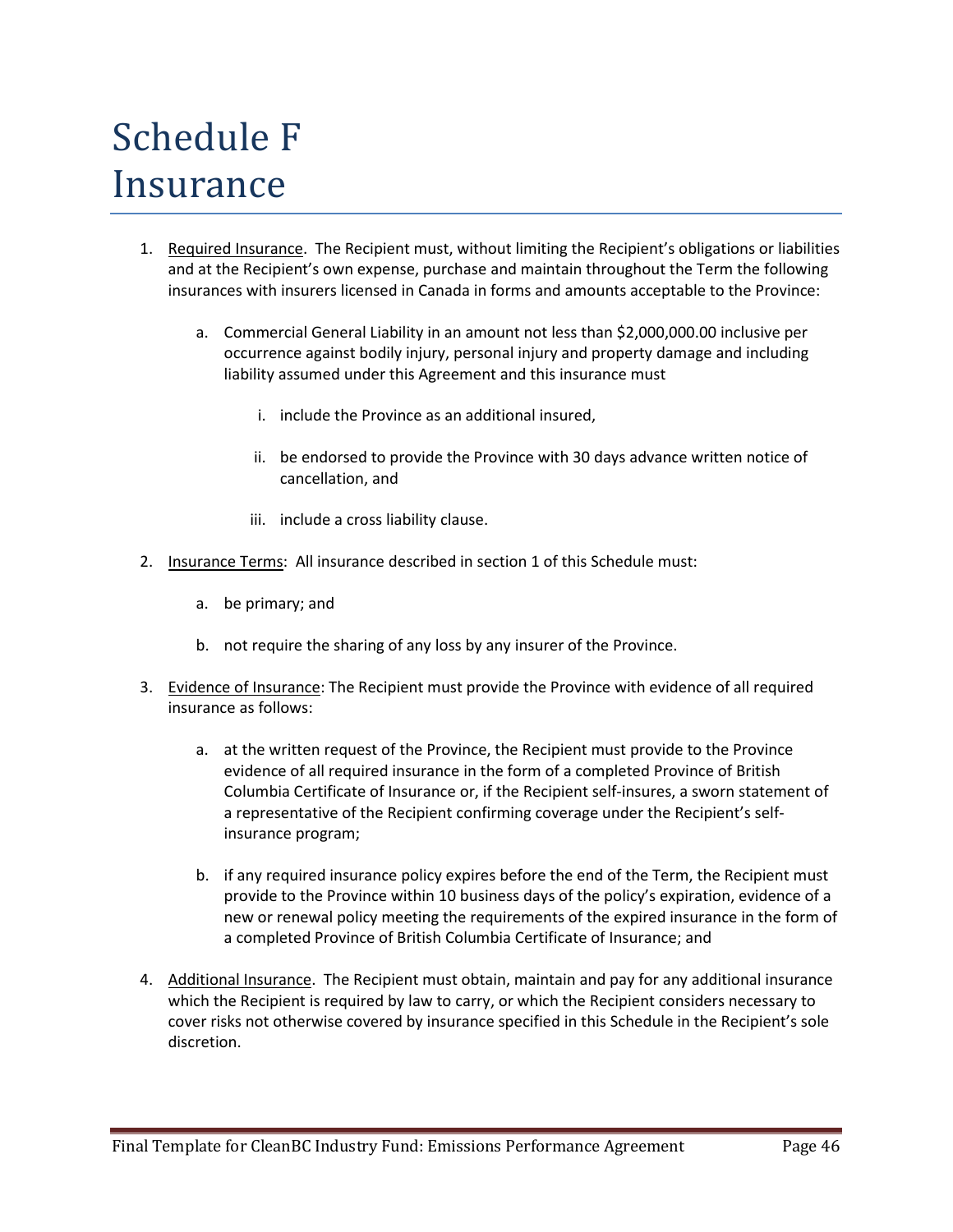# Schedule G Methodology for Determining Payment Percentage of Performance Milestone Amounts

**Equation 1: Calculation of Project GHG Emission Intensity Performance relative to Baseline Emission Intensity**

*Project GHG Emission Intensity Performance* (%) =  $\frac{(BEI - PEI)}{(BEI - TEI)}$  x 100

Where,

- BEI = Baseline Emission Intensity
- PEI = Post-Project Emission Intensity
- TEI = Target Emission Intensity

|  | Table 1: Lookup Table for Payment Percentage |
|--|----------------------------------------------|
|--|----------------------------------------------|

| <b>Project GHG</b><br><b>Emission Intensity</b><br>Performance (%) | <b>Payment Percentage of</b><br><b>Performance Milestone</b><br>Amounts (%) |
|--------------------------------------------------------------------|-----------------------------------------------------------------------------|
| less than 30                                                       | 0                                                                           |
| 31                                                                 | $\overline{2}$                                                              |
| 32                                                                 | 3                                                                           |
| 33                                                                 | 5                                                                           |
| 34                                                                 | 6                                                                           |
| 35                                                                 | 8                                                                           |
| 36                                                                 | 9                                                                           |
| 37                                                                 | 11                                                                          |
| 38                                                                 | 12                                                                          |
| 39                                                                 | 14                                                                          |
| 40                                                                 | 15                                                                          |
| 41                                                                 | 17                                                                          |
| 42                                                                 | 18                                                                          |
| 43                                                                 | 20                                                                          |
| 44                                                                 | 21                                                                          |
| 45                                                                 | 23                                                                          |
| 46                                                                 | 24                                                                          |
| 47                                                                 | 26                                                                          |
| 48                                                                 | 27                                                                          |
| 49                                                                 | 29                                                                          |
| 50                                                                 | 30                                                                          |
| 51                                                                 | 32                                                                          |